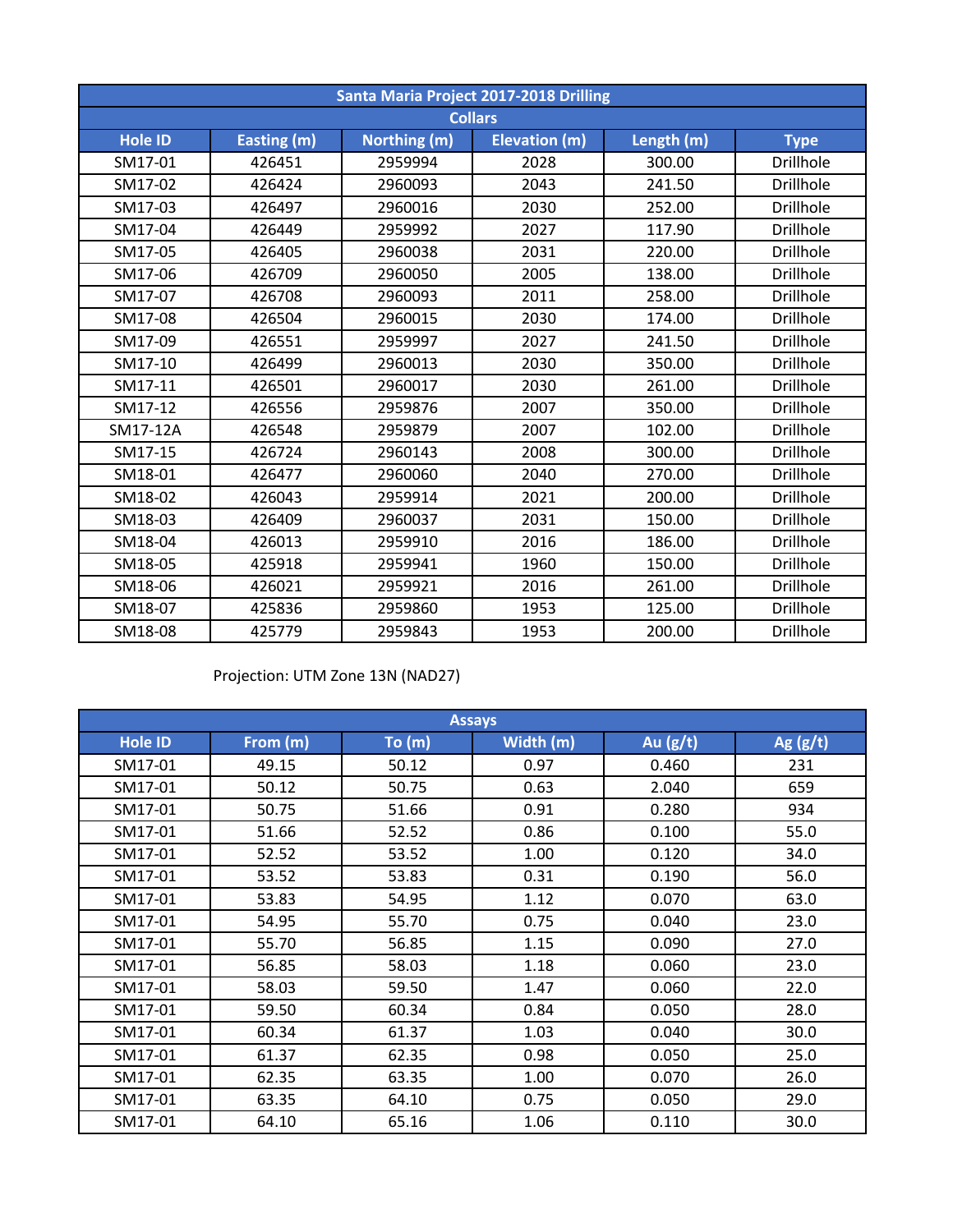| SM17-01 | 65.16  | 66.30  | 1.14 | 0.060 | 19.0 |
|---------|--------|--------|------|-------|------|
| SM17-01 | 66.30  | 67.58  | 1.28 | 0.060 | 32.0 |
| SM17-01 | 67.58  | 68.50  | 0.92 | 0.060 | 55.0 |
| SM17-01 | 68.50  | 69.85  | 1.35 | 0.090 | 35.0 |
| SM17-01 | 69.85  | 71.73  | 1.88 | 0.050 | 17.0 |
| SM17-01 | 71.73  | 72.10  | 0.37 | 0.040 | 30.0 |
| SM17-01 | 72.10  | 73.10  | 1.00 | 0.040 | 27.0 |
| SM17-01 | 73.10  | 73.83  | 0.73 | 0.010 | 2.0  |
| SM17-01 | 137.13 | 138.50 | 1.37 | 0.250 | 34.0 |
| SM17-01 | 138.50 | 139.53 | 1.03 | 0.220 | 59.0 |
| SM17-01 | 139.53 | 140.43 | 0.90 | 0.480 | 103  |
| SM17-01 | 140.43 | 141.72 | 1.29 | 0.050 | 5.0  |
| SM17-01 | 152.47 | 153.65 | 1.18 | 0.010 | 2.0  |
| SM17-01 | 153.65 | 154.00 | 0.35 | 0.140 | 243  |
| SM17-01 | 154.00 | 155.85 | 1.85 | 0.020 | 14.0 |
| SM17-01 | 170.00 | 171.50 | 1.50 | 0.090 | 4.0  |
| SM17-01 | 171.50 | 172.30 | 0.80 | 0.110 | 10.0 |
| SM17-01 | 172.30 | 173.18 | 0.88 | 0.020 | 10.0 |
| SM17-01 | 173.18 | 173.48 | 0.30 | 0.030 | 23.0 |
| SM17-01 | 173.48 | 174.50 | 1.02 | 0.040 | 5.0  |
| SM17-01 | 178.68 | 179.94 | 1.26 | 0.010 | 1.0  |
| SM17-01 | 179.94 | 181.56 | 1.62 | 0.010 | 1.0  |
| SM17-01 | 181.56 | 182.76 | 1.20 | 0.030 | 3.0  |
| SM17-01 | 182.76 | 184.24 | 1.48 | 0.030 | 3.0  |
| SM17-01 | 184.24 | 185.91 | 1.67 | 0.050 | 6.0  |
| SM17-01 | 185.91 | 187.40 | 1.49 | 0.130 | 8.0  |
| SM17-01 | 237.95 | 239.20 | 1.25 | 0.010 | 0.0  |
| SM17-01 | 239.20 | 240.00 | 0.80 | 0.010 | 1.0  |
| SM17-01 | 240.00 | 241.25 | 1.25 | 0.000 | 0.0  |
| SM17-01 | 245.17 | 246.35 | 1.18 | 0.040 | 0.0  |
| SM17-01 | 246.35 | 246.75 | 0.40 | 0.070 | 3.0  |
| SM17-01 | 246.75 | 247.83 | 1.08 | 0.010 | 1.0  |
| SM17-01 | 250.76 | 252.20 | 1.44 | 0.010 | 1.0  |
| SM17-01 | 252.20 | 252.55 | 0.35 | 0.140 | 162  |
| SM17-01 | 252.55 | 254.10 | 1.55 | 0.010 | 1.0  |
| SM17-01 | 288.70 | 289.90 | 1.20 | 0.010 | 1.0  |
| SM17-01 | 289.90 | 291.00 | 1.10 | 0.110 | 3.0  |
| SM17-01 | 291.00 | 292.15 | 1.15 | 0.080 | 1.0  |
| SM17-02 | 33.57  | 34.56  | 0.99 | 0.010 | 4.0  |
| SM17-02 | 34.56  | 35.50  | 0.94 | 0.010 | 5.0  |
| SM17-02 | 35.50  | 36.29  | 0.79 | 0.010 | 5.0  |
| SM17-02 | 55.10  | 56.22  | 1.12 | 0.010 | 4.0  |
| SM17-02 | 56.22  | 56.90  | 0.68 | 0.010 | 5.0  |
| SM17-02 | 56.90  | 58.10  | 1.20 | 0.030 | 4.0  |
| SM17-02 | 63.20  | 64.50  | 1.30 | 0.010 | 4.0  |
| SM17-02 | 64.50  | 66.15  | 1.65 | 0.020 | 8.0  |
| SM17-02 | 66.15  | 66.55  | 0.40 | 0.010 | 3.0  |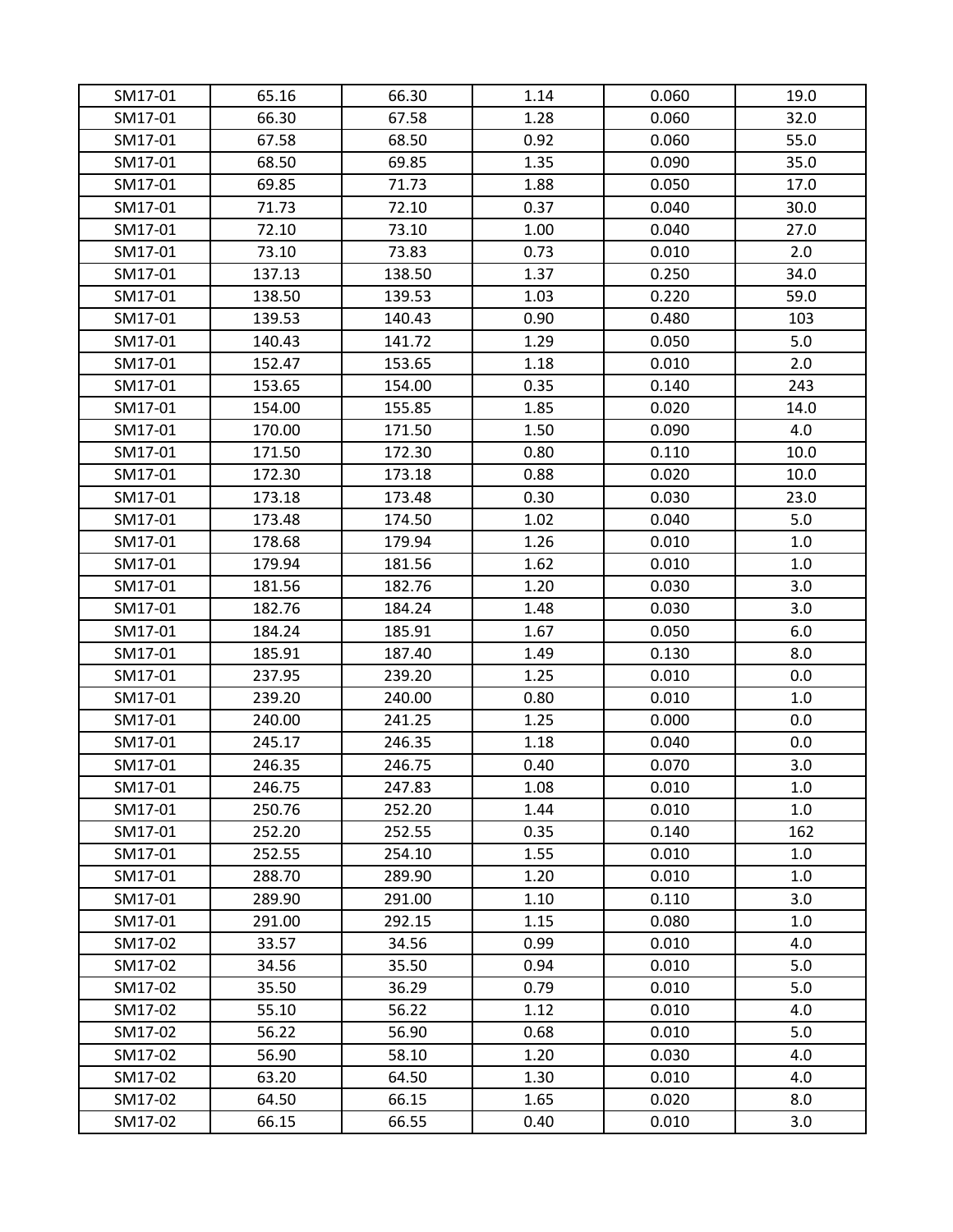| SM17-02 | 66.55  | 68.00  | 1.45 | 0.010 | 2.0  |
|---------|--------|--------|------|-------|------|
| SM17-02 | 98.30  | 99.55  | 1.25 | 0.010 | 1.0  |
| SM17-02 | 99.55  | 100.35 | 0.80 | 0.280 | 15.0 |
| SM17-02 | 100.35 | 101.46 | 1.11 | 0.010 | 1.0  |
| SM17-02 | 104.85 | 105.74 | 0.89 | 0.010 | 0.0  |
| SM17-02 | 105.74 | 106.64 | 0.90 | 0.200 | 5.0  |
| SM17-02 | 106.64 | 107.88 | 1.24 | 0.280 | 38.0 |
| SM17-02 | 107.88 | 109.30 | 1.42 | 0.010 | 1.0  |
| SM17-02 | 109.30 | 110.23 | 0.93 | 0.010 | 1.0  |
| SM17-02 | 110.23 | 110.85 | 0.62 | 0.070 | 2.0  |
| SM17-02 | 110.85 | 111.85 | 1.00 | 0.040 | 4.0  |
| SM17-02 | 130.50 | 131.65 | 1.15 | 0.110 | 3.0  |
| SM17-02 | 131.65 | 132.47 | 0.82 | 0.080 | 7.0  |
| SM17-02 | 132.47 | 133.86 | 1.39 | 0.030 | 4.0  |
| SM17-02 | 159.57 | 160.34 | 0.77 | 0.010 | 6.0  |
| SM17-02 | 160.34 | 160.73 | 0.39 | 0.020 | 6.0  |
| SM17-02 | 160.73 | 161.65 | 0.92 | 0.010 | 1.0  |
| SM17-02 | 182.04 | 183.35 | 1.31 | 0.010 | 8.0  |
| SM17-02 | 183.35 | 184.18 | 0.83 | 0.020 | 4.0  |
| SM17-02 | 184.18 | 185.30 | 1.12 | 0.010 | 3.0  |
| SM17-02 | 185.30 | 186.47 | 1.17 | 0.010 | 7.0  |
| SM17-02 | 190.91 | 192.17 | 1.26 | 0.010 | 2.0  |
| SM17-02 | 192.17 | 192.87 | 0.70 | 0.050 | 64.0 |
| SM17-02 | 192.87 | 194.37 | 1.50 | 0.010 | 1.0  |
| SM17-02 | 200.37 | 200.90 | 0.53 | 0.110 | 4.0  |
| SM17-02 | 200.90 | 201.83 | 0.93 | 0.010 | 2.0  |
| SM17-02 | 201.83 | 203.55 | 1.72 | 0.020 | 4.0  |
| SM17-02 | 203.55 | 204.84 | 1.29 | 0.010 | 3.0  |
| SM17-02 | 204.84 | 205.50 | 0.66 | 0.020 | 6.0  |
| SM17-02 | 205.50 | 205.80 | 0.30 | 0.020 | 4.0  |
| SM17-02 | 205.80 | 206.67 | 0.87 | 0.010 | 1.0  |
| SM17-02 | 214.84 | 215.95 | 1.11 | 0.010 | 1.0  |
| SM17-02 | 215.95 | 217.42 | 1.47 | 0.030 | 4.0  |
| SM17-02 | 217.42 | 217.92 | 0.50 | 0.140 | 15.0 |
| SM17-02 | 217.92 | 219.00 | 1.08 | 0.040 | 7.0  |
| SM17-02 | 219.00 | 220.45 | 1.45 | 0.040 | 13.0 |
| SM17-02 | 220.45 | 222.19 | 1.74 | 0.090 | 9.0  |
| SM17-02 | 222.19 | 223.50 | 1.31 | 0.010 | 3.0  |
| SM17-02 | 223.50 | 224.73 | 1.23 | 0.030 | 5.0  |
| SM17-02 | 224.73 | 225.70 | 0.97 | 0.070 | 10.0 |
| SM17-02 | 225.70 | 226.46 | 0.76 | 0.770 | 255  |
| SM17-02 | 226.46 | 227.37 | 0.91 | 0.250 | 11.0 |
| SM17-02 | 227.37 | 228.32 | 0.95 | 0.210 | 18.0 |
| SM17-02 | 228.32 | 229.62 | 1.30 | 0.040 | 5.0  |
| SM17-02 | 229.62 | 230.65 | 1.03 | 0.130 | 15.0 |
| SM17-02 | 230.65 | 231.60 | 0.95 | 0.090 | 9.0  |
| SM17-03 | 4.80   | 7.71   | 2.91 | 0.120 | 55.0 |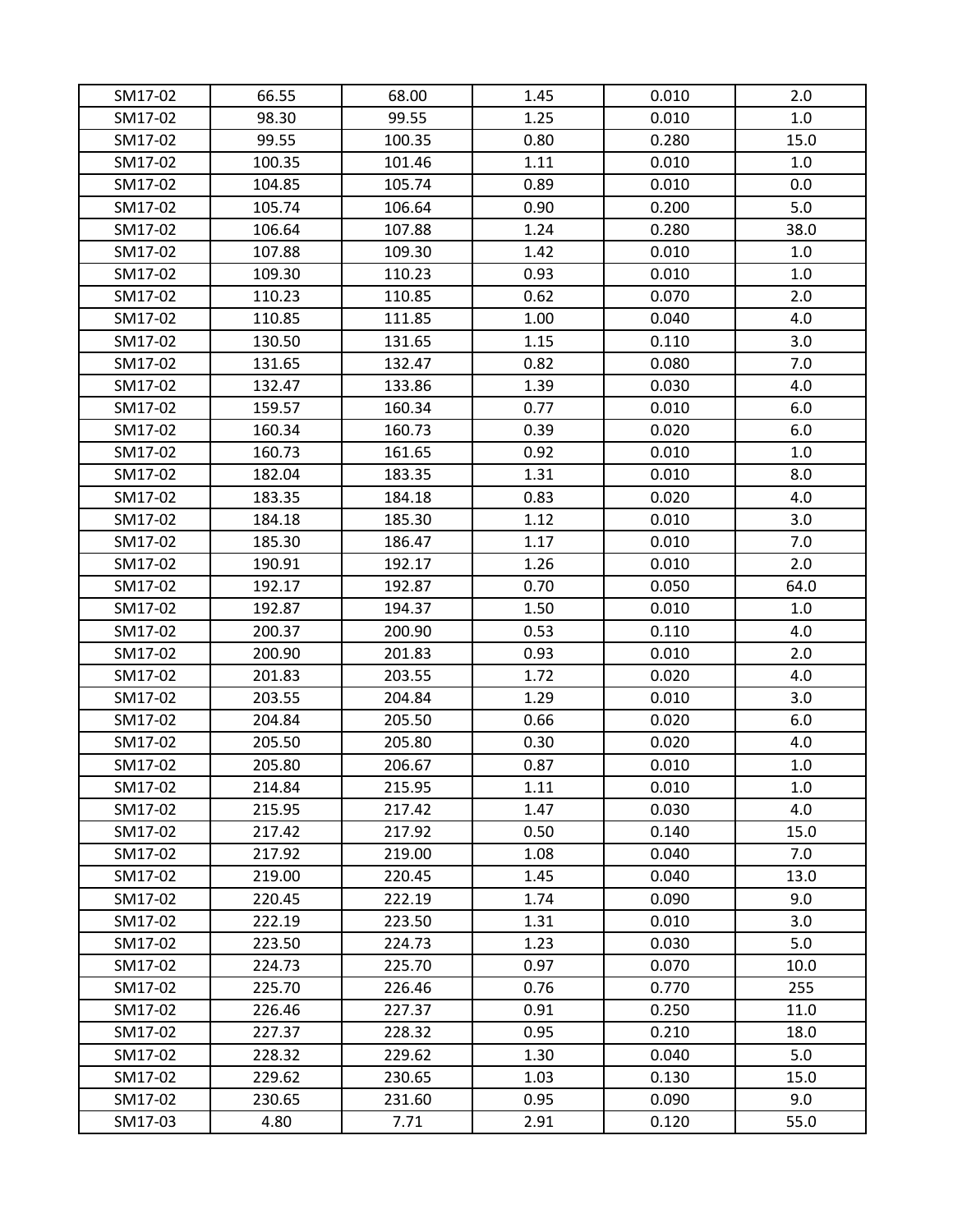| SM17-03 | 7.71   | 9.00   | 1.29 | 0.040 | 65.0 |
|---------|--------|--------|------|-------|------|
| SM17-03 | 28.35  | 33.00  | 4.65 | 0.030 | 3.0  |
| SM17-03 | 33.00  | 36.00  | 3.00 | 0.140 | 16.0 |
| SM17-03 | 36.00  | 41.85  | 5.85 | 0.050 | 36.0 |
| SM17-03 | 48.40  | 49.45  | 1.05 | 0.010 | 2.0  |
| SM17-03 | 49.45  | 49.75  | 0.30 | 0.130 | 39.0 |
| SM17-03 | 49.75  | 51.00  | 1.25 | 0.010 | 4.0  |
| SM17-03 | 63.70  | 64.80  | 1.10 | 0.020 | 59.0 |
| SM17-03 | 64.80  | 65.90  | 1.10 | 0.450 | 259  |
| SM17-03 | 65.90  | 66.70  | 0.80 | 0.170 | 78.0 |
| SM17-03 | 66.70  | 67.90  | 1.20 | 0.010 | 2.0  |
| SM17-03 | 81.30  | 82.40  | 1.10 | 0.000 | 2.0  |
| SM17-03 | 82.40  | 82.85  | 0.45 | 0.100 | 9.0  |
| SM17-03 | 82.85  | 84.00  | 1.15 | 0.010 | 0.0  |
| SM17-03 | 108.00 | 109.20 | 1.20 | 0.010 | 3.0  |
| SM17-03 | 109.20 | 110.70 | 1.50 | 0.080 | 64.0 |
| SM17-03 | 110.70 | 111.25 | 0.55 | 0.150 | 26.0 |
| SM17-03 | 111.25 | 112.40 | 1.15 | 0.020 | 10.0 |
| SM17-03 | 112.40 | 112.80 | 0.40 | 0.010 | 13.0 |
| SM17-03 | 112.80 | 114.40 | 1.60 | 0.020 | 8.0  |
| SM17-03 | 114.40 | 115.30 | 0.90 | 0.020 | 7.0  |
| SM17-03 | 115.30 | 116.00 | 0.70 | 0.030 | 13.0 |
| SM17-03 | 116.00 | 116.80 | 0.80 | 0.030 | 13.0 |
| SM17-03 | 116.80 | 118.10 | 1.30 | 0.010 | 14.0 |
| SM17-03 | 118.10 | 119.40 | 1.30 | 0.010 | 15.0 |
| SM17-03 | 119.40 | 121.00 | 1.60 | 0.010 | 12.0 |
| SM17-03 | 121.00 | 122.55 | 1.55 | 0.020 | 8.0  |
| SM17-03 | 122.55 | 123.00 | 0.45 | 0.110 | 15.0 |
| SM17-03 | 123.00 | 124.55 | 1.55 | 0.030 | 9.0  |
| SM17-03 | 124.55 | 126.00 | 1.45 | 0.020 | 7.0  |
| SM17-03 | 182.00 | 183.60 | 1.60 | 0.010 | 14.0 |
| SM17-03 | 183.60 | 183.95 | 0.35 | 0.120 | 50.0 |
| SM17-03 | 183.95 | 184.45 | 0.50 | 0.060 | 9.0  |
| SM17-03 | 184.45 | 185.80 | 1.35 | 0.030 | 10.0 |
| SM17-03 | 194.20 | 195.30 | 1.10 | 0.050 | 21.0 |
| SM17-03 | 195.30 | 196.55 | 1.25 | 0.170 | 34.0 |
| SM17-03 | 196.55 | 197.20 | 0.65 | 0.040 | 32.0 |
| SM17-03 | 197.20 | 198.20 | 1.00 | 0.080 | 21.0 |
| SM17-03 | 198.20 | 198.80 | 0.60 | 0.110 | 35.0 |
| SM17-03 | 198.80 | 199.90 | 1.10 | 0.310 | 42.0 |
| SM17-03 | 199.90 | 201.55 | 1.65 | 0.400 | 39.0 |
| SM17-03 | 201.55 | 202.15 | 0.60 | 0.050 | 45.0 |
| SM17-03 | 202.15 | 203.35 | 1.20 | 0.010 | 4.0  |
| SM17-03 | 203.35 | 204.60 | 1.25 | 0.010 | 2.0  |
| SM17-03 | 204.60 | 206.10 | 1.50 | 0.010 | 2.0  |
| SM17-03 | 206.10 | 207.60 | 1.50 | 0.010 | 2.0  |
| SM17-03 | 207.60 | 209.10 | 1.50 | 0.000 | 1.0  |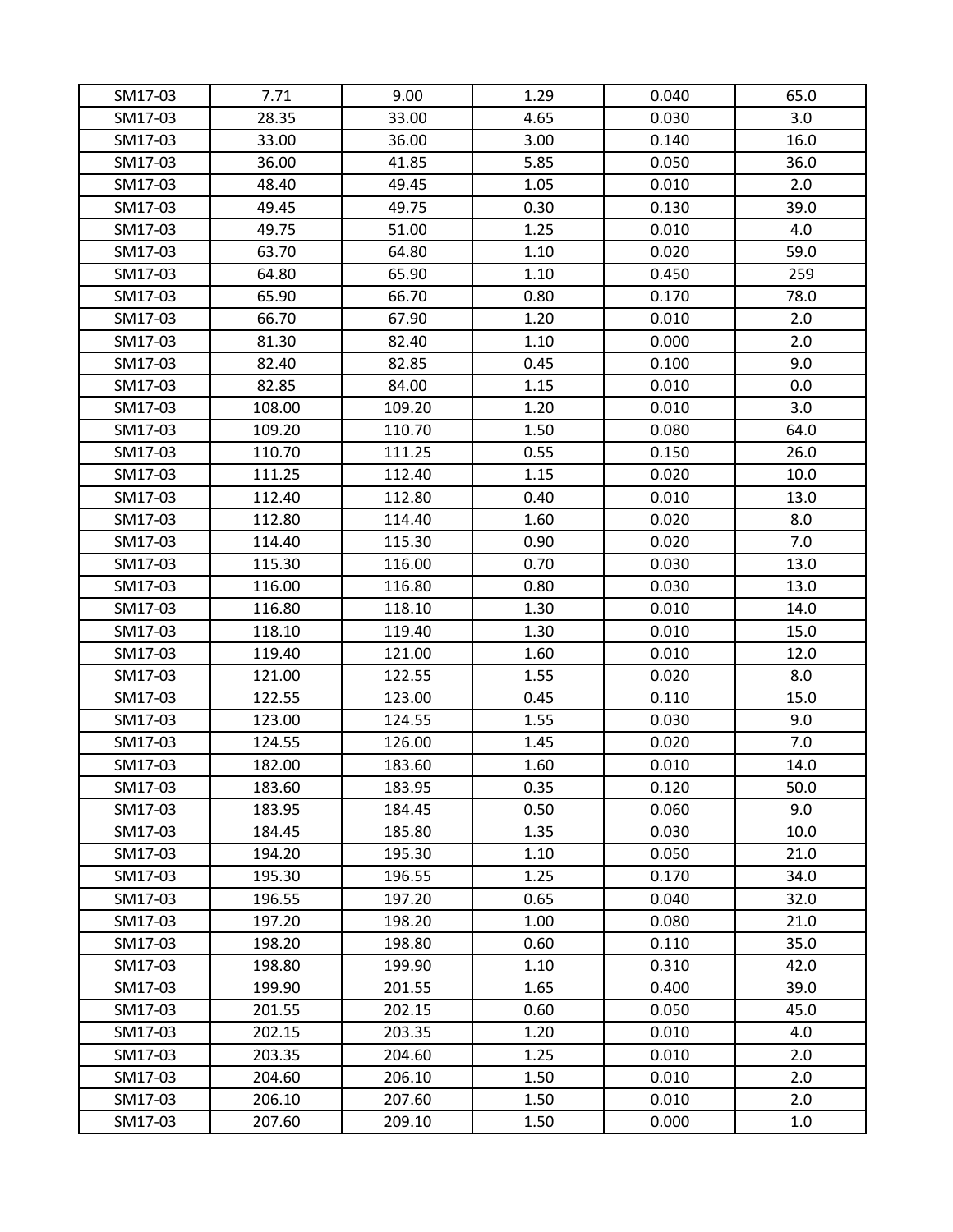| SM17-03<br>SM17-03 | 209.10<br>210.60 | 210.60<br>212.10 | 1.50<br>1.50 | 0.020<br>0.020 | 4.0<br>7.0 |
|--------------------|------------------|------------------|--------------|----------------|------------|
| SM17-03            | 212.10           | 213.40           | 1.30         | 0.040          | 7.0        |
| SM17-03            | 213.40           | 214.00           | 0.60         | 0.100          | 66.0       |
|                    |                  |                  |              |                |            |
| SM17-03            | 214.00           | 214.30           | 0.30         | 0.260          | 22.0       |
| SM17-03            | 214.30           | 214.90           | 0.60         | 0.100          | 61.0       |
| SM17-03            | 214.90           | 215.80           | 0.90         | 0.020          | 5.0        |
| SM17-03            | 215.80           | 216.20           | 0.40         | 0.020          | 6.0        |
| SM17-03            | 216.20           | 217.05           | 0.85         | 0.640          | 1625       |
| SM17-03            | 217.05           | 217.95           | 0.90         | 0.120          | 75.0       |
| SM17-03            | 217.95           | 218.80           | 0.85         | 0.060          | 25.0       |
| SM17-03            | 218.80           | 220.00           | 1.20         | 0.210          | 176        |
| SM17-03            | 220.00           | 221.20           | 1.20         | 0.400          | 329        |
| SM17-03            | 221.20           | 222.25           | 1.05         | 0.220          | 55.0       |
| SM17-03            | 222.25           | 223.45           | 1.20         | 0.250          | 65.0       |
| SM17-03            | 223.45           | 224.05           | 0.60         | 0.100          | 9.0        |
| SM17-03            | 224.05           | 225.20           | 1.15         | 0.030          | 18.0       |
| SM17-03            | 225.20           | 226.70           | 1.50         | 0.000          | 2.0        |
| SM17-04            | 0.00             | 3.50             | 3.50         | 0.020          | 9.0        |
| SM17-04            | 3.50             | 6.00             | 2.50         | 0.030          | 13.0       |
| SM17-04            | 55.60            | 56.65            | 1.05         | 0.040          | 18.0       |
| SM17-04            | 56.65            | 57.10            | 0.45         | 0.070          | 18.0       |
| SM17-04            | 57.10            | 57.65            | 0.55         | 0.080          | 36.0       |
| SM17-04            | 57.65            | 58.10            | 0.45         | 0.040          | 22.0       |
| SM17-04            | 58.10            | 58.80            | 0.70         | 0.040          | 28.0       |
| SM17-04            | 58.80            | 59.90            | 1.10         | 0.070          | 61.0       |
| SM17-04            | 59.90            | 60.70            | 0.80         | 0.600          | 87.0       |
| SM17-04            | 60.70            | 61.50            | 0.80         | 0.160          | 102        |
| SM17-04            | 61.50            | 62.00            | 0.50         | 0.640          | 419        |
| SM17-04            | 62.00            | 62.40            | 0.40         | 0.020          | 84.0       |
| SM17-04            | 62.40            | 63.44            | 1.04         | 0.080          | 66.0       |
| SM17-04            | 63.44            | 64.24            | 0.80         | 0.190          | 91.0       |
| SM17-04            | 64.24            | 64.90            | 0.66         | 1.780          | 588        |
| SM17-04            | 64.90            | 65.70            | 0.80         | 0.620          | 264        |
| SM17-04            | 65.70            | 67.00            | 1.30         | 0.210          | 58.0       |
| SM17-04            | 67.00            | 68.35            | 1.35         | 0.250          | 21.0       |
| SM17-04            | 68.35            | 69.70            | 1.35         | 0.160          | 32.0       |
| SM17-04            | 69.70            | 70.75            | 1.05         | 0.070          | 43.0       |
| SM17-04            | 74.15            | 75.65            | 1.50         | 0.130          | 13.0       |
| SM17-04            | 75.65            | 76.86            | 1.21         | 0.080          | 31.0       |
| SM17-04            | 76.86            | 77.42            | 0.56         | 0.430          | 140        |
| SM17-04            | 77.42            | 78.95            | 1.53         | 0.380          | 50.0       |
| SM17-04            | 78.95            | 81.35            | 2.40         | 0.690          | 79.0       |
| SM17-04            | 81.35            | 83.35            | 2.00         | 0.220          | 85.0       |
| SM17-04            | 83.35            | 85.60            | 2.25         | 0.130          | 57.0       |
| SM17-04            | 85.60            | 86.70            | 1.10         | 0.100          | 51.0       |
| SM17-04            | 86.70            | 87.45            | 0.75         | 0.080          | 43.0       |
|                    |                  |                  |              |                |            |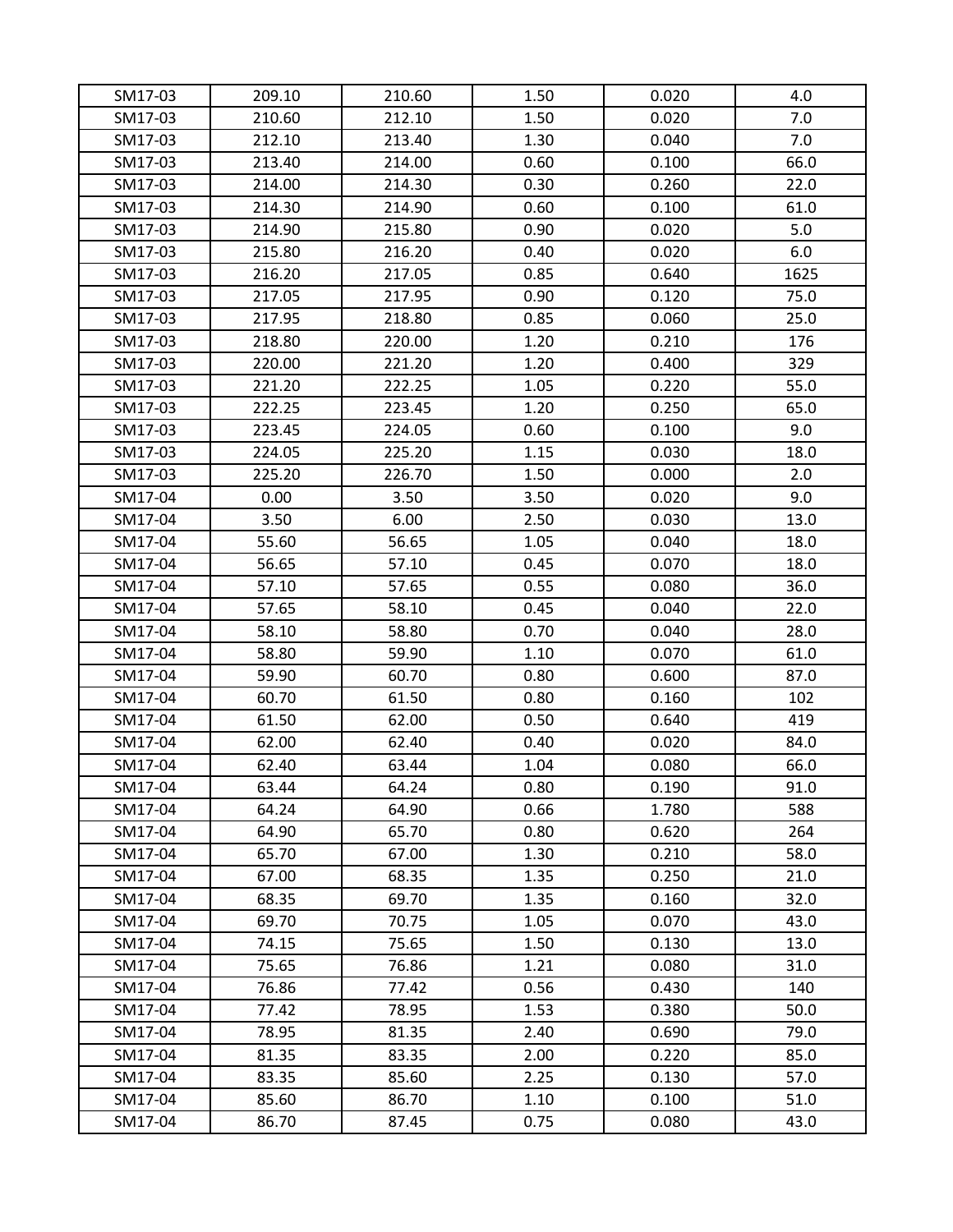| SM17-04 | 87.45  | 89.00  | 1.55 | 0.090 | 31.0 |
|---------|--------|--------|------|-------|------|
| SM17-04 | 89.00  | 90.05  | 1.05 | 0.170 | 56.0 |
| SM17-04 | 90.05  | 90.70  | 0.65 | 0.080 | 55.0 |
| SM17-04 | 90.70  | 91.70  | 1.00 | 0.100 | 77.0 |
| SM17-04 | 91.70  | 93.00  | 1.30 | 0.100 | 24.0 |
| SM17-04 | 93.00  | 94.10  | 1.10 | 0.090 | 24.0 |
| SM17-04 | 94.10  | 94.80  | 0.70 | 0.080 | 39.0 |
| SM17-04 | 94.80  | 96.05  | 1.25 | 0.100 | 28.0 |
| SM17-04 | 96.05  | 98.20  | 2.15 | 0.160 | 65.0 |
| SM17-04 | 98.20  | 99.41  | 1.21 | 0.090 | 50.0 |
| SM17-04 | 99.41  | 101.00 | 1.59 | 0.190 | 48.0 |
| SM17-04 | 101.00 | 104.40 | 3.40 | 0.210 | 58.0 |
| SM17-04 | 104.40 | 107.00 | 2.60 | 0.080 | 28.0 |
| SM17-04 | 107.00 | 108.70 | 1.70 | 0.060 | 21.0 |
| SM17-04 | 108.70 | 109.45 | 0.75 | 0.160 | 5.0  |
| SM17-04 | 109.45 | 110.85 | 1.40 | 0.010 | 1.0  |
| SM17-05 | 19.83  | 21.00  | 1.17 | 0.000 | 1.0  |
| SM17-05 | 21.00  | 22.97  | 1.97 | 0.010 | 3.0  |
| SM17-05 | 22.97  | 24.00  | 1.03 | 0.010 | 3.0  |
| SM17-05 | 24.00  | 27.00  | 3.00 | 0.040 | 3.0  |
| SM17-05 | 27.00  | 28.60  | 1.60 | 0.000 | 3.0  |
| SM17-05 | 28.60  | 28.70  | 0.10 | 0.010 | 3.0  |
| SM17-05 | 28.70  | 29.80  | 1.10 | 0.010 | 5.0  |
| SM17-05 | 29.80  | 32.30  | 2.50 | 0.030 | 5.0  |
| SM17-05 | 32.30  | 33.00  | 0.70 | 0.050 | 5.0  |
| SM17-05 | 69.50  | 71.25  | 1.75 | 0.020 | 7.0  |
| SM17-05 | 71.25  | 72.45  | 1.20 | 0.020 | 8.0  |
| SM17-05 | 72.45  | 72.80  | 0.35 | 0.070 | 9.0  |
| SM17-05 | 72.80  | 75.00  | 2.20 | 0.010 | 5.0  |
| SM17-05 | 75.00  | 76.10  | 1.10 | 0.010 | 3.0  |
| SM17-05 | 107.30 | 108.42 | 1.12 | 0.010 | 5.0  |
| SM17-05 | 108.42 | 109.82 | 1.40 | 0.050 | 20.0 |
| SM17-05 | 109.82 | 110.66 | 0.84 | 0.010 | 13.0 |
| SM17-05 | 110.66 | 111.47 | 0.81 | 0.010 | 14.0 |
| SM17-05 | 111.47 | 112.37 | 0.90 | 0.020 | 6.0  |
| SM17-05 | 112.37 | 113.05 | 0.68 | 0.010 | 7.0  |
| SM17-05 | 119.24 | 120.15 | 0.91 | 0.040 | 21.0 |
| SM17-05 | 120.15 | 121.65 | 1.50 | 0.040 | 17.0 |
| SM17-05 | 121.65 | 122.85 | 1.20 | 0.030 | 21.0 |
| SM17-05 | 122.85 | 123.80 | 0.95 | 0.010 | 15.0 |
| SM17-05 | 123.80 | 125.05 | 1.25 | 0.020 | 15.0 |
| SM17-05 | 125.05 | 126.00 | 0.95 | 0.030 | 36.0 |
| SM17-05 | 126.00 | 126.83 | 0.83 | 0.050 | 20.0 |
| SM17-05 | 126.83 | 127.80 | 0.97 | 0.010 | 9.0  |
| SM17-05 | 132.00 | 132.68 | 0.68 | 0.010 | 4.0  |
| SM17-05 | 132.68 | 133.40 | 0.72 | 0.010 | 3.0  |
| SM17-05 | 133.40 | 134.03 | 0.63 | 0.020 | 5.0  |
|         |        |        |      |       |      |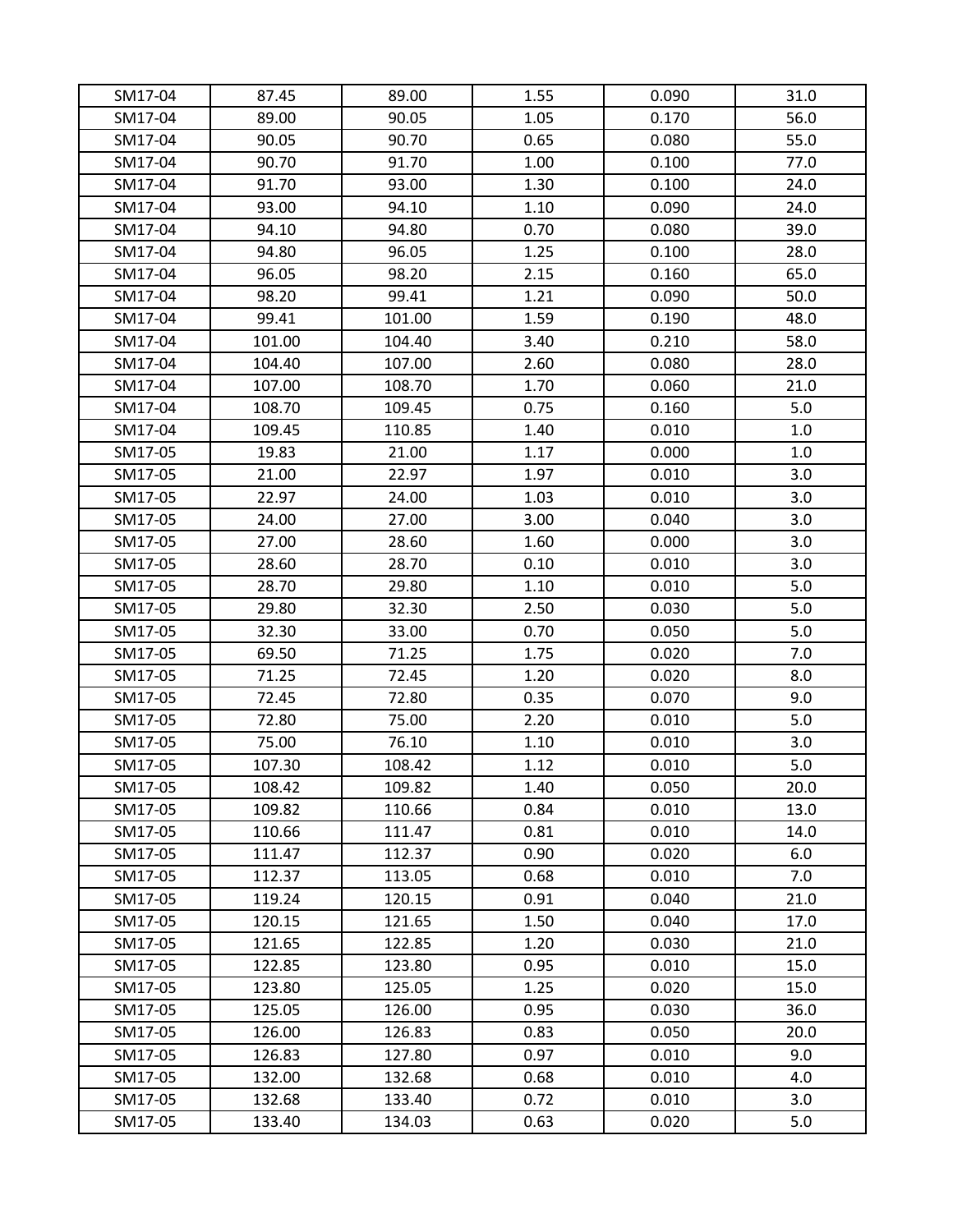| SM17-05 | 134.03 | 135.23 | 1.20 | 0.020 | 10.0 |
|---------|--------|--------|------|-------|------|
| SM17-05 | 135.23 | 135.82 | 0.59 | 0.060 | 77.0 |
| SM17-05 | 149.58 | 150.23 | 0.65 | 0.020 | 4.0  |
| SM17-05 | 150.23 | 151.13 | 0.90 | 0.040 | 14.0 |
| SM17-05 | 151.13 | 152.45 | 1.32 | 0.020 | 7.0  |
| SM17-05 | 152.45 | 153.00 | 0.55 | 0.020 | 12.0 |
| SM17-05 | 153.00 | 154.10 | 1.10 | 0.010 | 6.0  |
| SM17-05 | 185.85 | 186.94 | 1.09 | 0.030 | 3.0  |
| SM17-05 | 186.94 | 187.47 | 0.53 | 0.020 | 4.0  |
| SM17-05 | 187.47 | 188.32 | 0.85 | 0.020 | 6.0  |
| SM17-05 | 188.32 | 189.07 | 0.75 | 0.030 | 12.0 |
| SM17-05 | 189.07 | 189.37 | 0.30 | 0.030 | 4.0  |
| SM17-05 | 189.37 | 190.18 | 0.81 | 0.040 | 9.0  |
| SM17-05 | 190.18 | 190.53 | 0.35 | 0.020 | 15.0 |
| SM17-05 | 190.53 | 191.28 | 0.75 | 0.040 | 10.0 |
| SM17-05 | 191.28 | 192.00 | 0.72 | 0.030 | 8.0  |
| SM17-05 | 192.00 | 193.00 | 1.00 | 0.030 | 9.0  |
| SM17-05 | 193.00 | 194.14 | 1.14 | 0.060 | 8.0  |
| SM17-05 | 194.14 | 194.85 | 0.71 | 0.400 | 164  |
| SM17-05 | 194.85 | 195.65 | 0.80 | 0.080 | 21.0 |
| SM17-05 | 195.65 | 196.78 | 1.13 | 0.060 | 12.0 |
| SM17-05 | 196.78 | 197.83 | 1.05 | 0.060 | 14.0 |
| SM17-05 | 197.83 | 198.85 | 1.02 | 0.090 | 12.0 |
| SM17-05 | 198.85 | 199.60 | 0.75 | 0.000 | 1.0  |
| SM17-05 | 199.60 | 201.26 | 1.66 | 0.010 | 2.0  |
| SM17-06 | 37.65  | 38.40  | 0.75 | 0.010 | 3.0  |
| SM17-06 | 38.40  | 38.60  | 0.20 | 0.030 | 2.0  |
| SM17-06 | 38.60  | 39.60  | 1.00 | 0.010 | 4.0  |
| SM17-06 | 59.60  | 60.50  | 0.90 | 0.080 | 9.0  |
| SM17-06 | 60.50  | 61.90  | 1.40 | 0.040 | 6.0  |
| SM17-06 | 61.90  | 62.90  | 1.00 | 0.030 | 8.0  |
| SM17-06 | 62.90  | 63.50  | 0.60 | 0.220 | 64.0 |
| SM17-06 | 63.50  | 64.40  | 0.90 | 0.040 | 33.0 |
| SM17-06 | 64.40  | 65.80  | 1.40 | 0.010 | 15.0 |
| SM17-06 | 65.80  | 67.20  | 1.40 | 0.010 | 12.0 |
| SM17-06 | 67.20  | 68.40  | 1.20 | 0.010 | 4.0  |
| SM17-06 | 68.40  | 69.80  | 1.40 | 0.010 | 8.0  |
| SM17-06 | 69.80  | 71.10  | 1.30 | 0.000 | 8.0  |
| SM17-06 | 71.10  | 72.60  | 1.50 | 0.010 | 9.0  |
| SM17-06 | 72.60  | 73.00  | 0.40 | 0.030 | 11.0 |
| SM17-06 | 73.00  | 73.60  | 0.60 | 0.120 | 12.0 |
| SM17-06 | 73.60  | 74.40  | 0.80 | 0.160 | 18.0 |
| SM17-06 | 74.40  | 75.40  | 1.00 | 0.070 | 6.0  |
| SM17-06 | 75.40  | 77.55  | 2.15 | 0.050 | 9.0  |
| SM17-06 | 77.55  | 78.30  | 0.75 | 0.030 | 9.0  |
| SM17-06 | 78.30  | 78.80  | 0.50 | 0.020 | 6.0  |
| SM17-06 | 78.80  | 80.10  | 1.30 | 0.050 | 7.0  |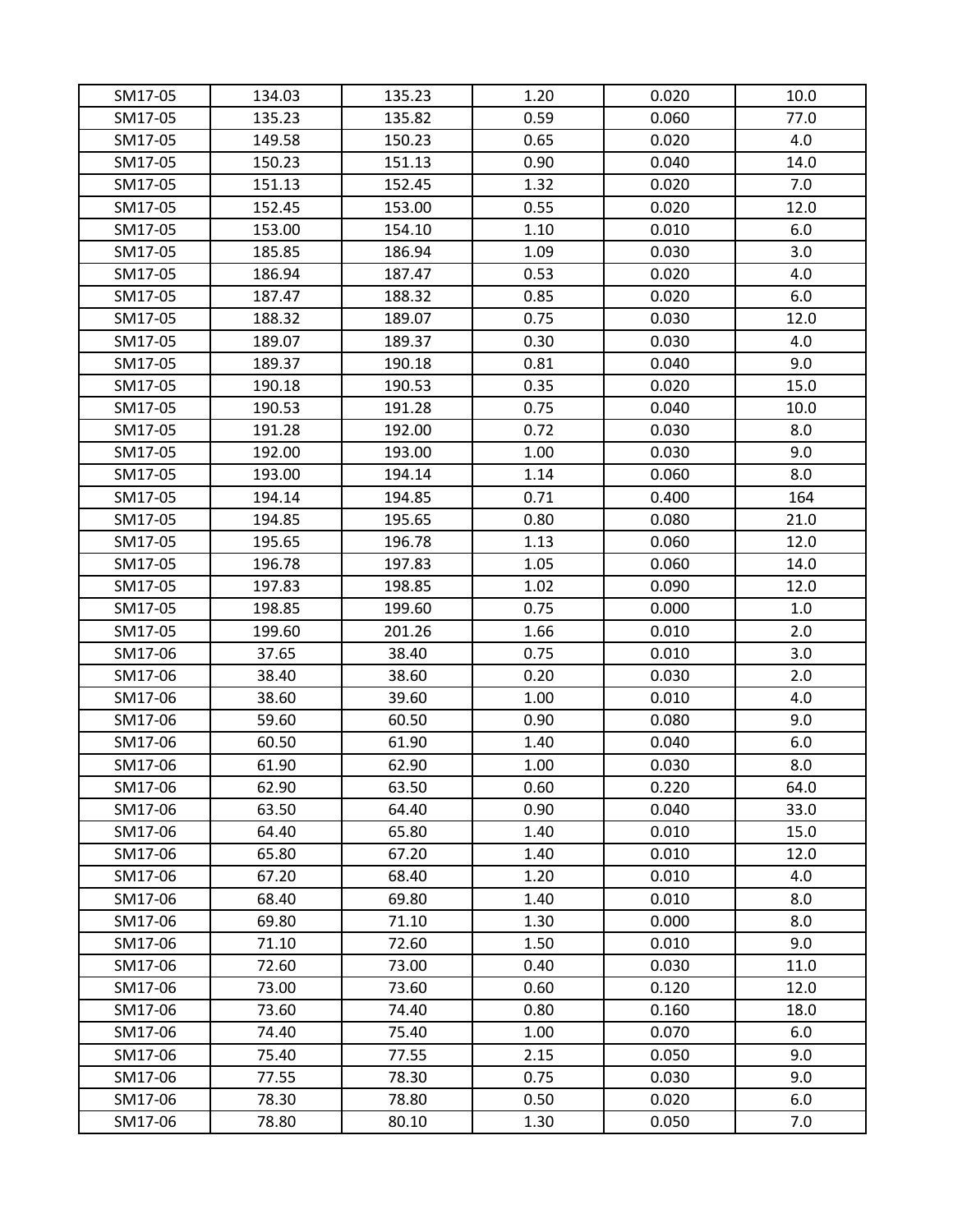| SM17-06 | 80.10  | 81.00  | 0.90 | 0.030 | 8.0  |
|---------|--------|--------|------|-------|------|
| SM17-06 | 81.00  | 82.30  | 1.30 | 0.010 | 2.0  |
| SM17-06 | 82.30  | 83.10  | 0.80 | 0.030 | 4.0  |
| SM17-06 | 83.10  | 84.50  | 1.40 | 0.010 | 2.0  |
| SM17-06 | 84.50  | 85.60  | 1.10 | 0.020 | 3.0  |
| SM17-06 | 85.60  | 87.00  | 1.40 | 0.010 | 4.0  |
| SM17-06 | 102.60 | 103.95 | 1.35 | 0.010 | 3.0  |
| SM17-06 | 103.95 | 104.60 | 0.65 | 0.220 | 55.0 |
| SM17-06 | 104.60 | 106.10 | 1.50 | 0.090 | 43.0 |
| SM17-06 | 106.10 | 108.00 | 1.90 | 0.150 | 116  |
| SM17-06 | 108.00 | 108.65 | 0.65 | 0.120 | 44.0 |
| SM17-06 | 108.65 | 109.65 | 1.00 | 0.070 | 20.0 |
| SM17-06 | 109.65 | 110.85 | 1.20 | 0.020 | 46.0 |
| SM17-07 | 36.40  | 37.95  | 1.55 | 0.010 | 4.7  |
| SM17-07 | 37.95  | 38.75  | 0.80 | 0.035 | 4.1  |
| SM17-07 | 38.75  | 39.00  | 0.25 | 0.016 | 4.8  |
| SM17-07 | 39.00  | 40.25  | 1.25 | 0.011 | 5.1  |
| SM17-07 | 79.40  | 80.15  | 0.75 | 0.006 | 5.3  |
| SM17-07 | 80.15  | 80.60  | 0.45 | 0.000 | 5.2  |
| SM17-07 | 80.60  | 81.00  | 0.40 | 0.006 | 8.6  |
| SM17-07 | 81.00  | 81.95  | 0.95 | 0.014 | 4.8  |
| SM17-07 | 81.95  | 83.00  | 1.05 | 0.000 | 2.1  |
| SM17-07 | 83.00  | 84.50  | 1.50 | 0.000 | 4.8  |
| SM17-07 | 84.50  | 85.20  | 0.70 | 0.000 | 3.8  |
| SM17-07 | 85.20  | 86.30  | 1.10 | 0.000 | 3.2  |
| SM17-07 | 86.30  | 87.00  | 0.70 | 0.396 | 4.5  |
| SM17-07 | 87.00  | 88.10  | 1.10 | 0.029 | 4.2  |
| SM17-07 | 101.65 | 103.90 | 2.25 | 0.014 | 5.4  |
| SM17-07 | 103.90 | 105.00 | 1.10 | 0.035 | 28.5 |
| SM17-07 | 105.00 | 106.60 | 1.60 | 0.039 | 6.4  |
| SM17-07 | 106.60 | 108.95 | 2.35 | 0.063 | 64.7 |
| SM17-07 | 108.95 | 109.76 | 0.81 | 0.104 | 28.7 |
| SM17-07 | 109.76 | 111.15 | 1.39 | 0.032 | 28.8 |
| SM17-07 | 111.15 | 112.88 | 1.73 | 0.012 | 16.0 |
| SM17-07 | 112.88 | 113.85 | 0.97 | 0.010 | 5.7  |
| SM17-07 | 113.85 | 114.95 | 1.10 | 0.006 | 1.3  |
| SM17-07 | 114.95 | 116.00 | 1.05 | 0.021 | 3.2  |
| SM17-07 | 116.00 | 117.50 | 1.50 | 0.010 | 3.1  |
| SM17-07 | 117.50 | 118.70 | 1.20 | 0.025 | 4.6  |
| SM17-07 | 118.70 | 119.40 | 0.70 | 0.005 | 1.4  |
| SM17-07 | 119.40 | 120.10 | 0.70 | 0.007 | 1.8  |
| SM17-07 | 120.10 | 120.50 | 0.40 | 0.008 | 1.8  |
| SM17-07 | 120.50 | 121.70 | 1.20 | 0.010 | 2.8  |
| SM17-07 | 121.70 | 123.00 | 1.30 | 0.000 | 1.5  |
| SM17-07 | 123.00 | 124.50 | 1.50 | 0.013 | 0.9  |
| SM17-07 | 124.50 | 125.80 | 1.30 | 0.008 | 1.3  |
| SM17-07 | 125.80 | 126.55 | 0.75 | 0.000 | 0.6  |
|         |        |        |      |       |      |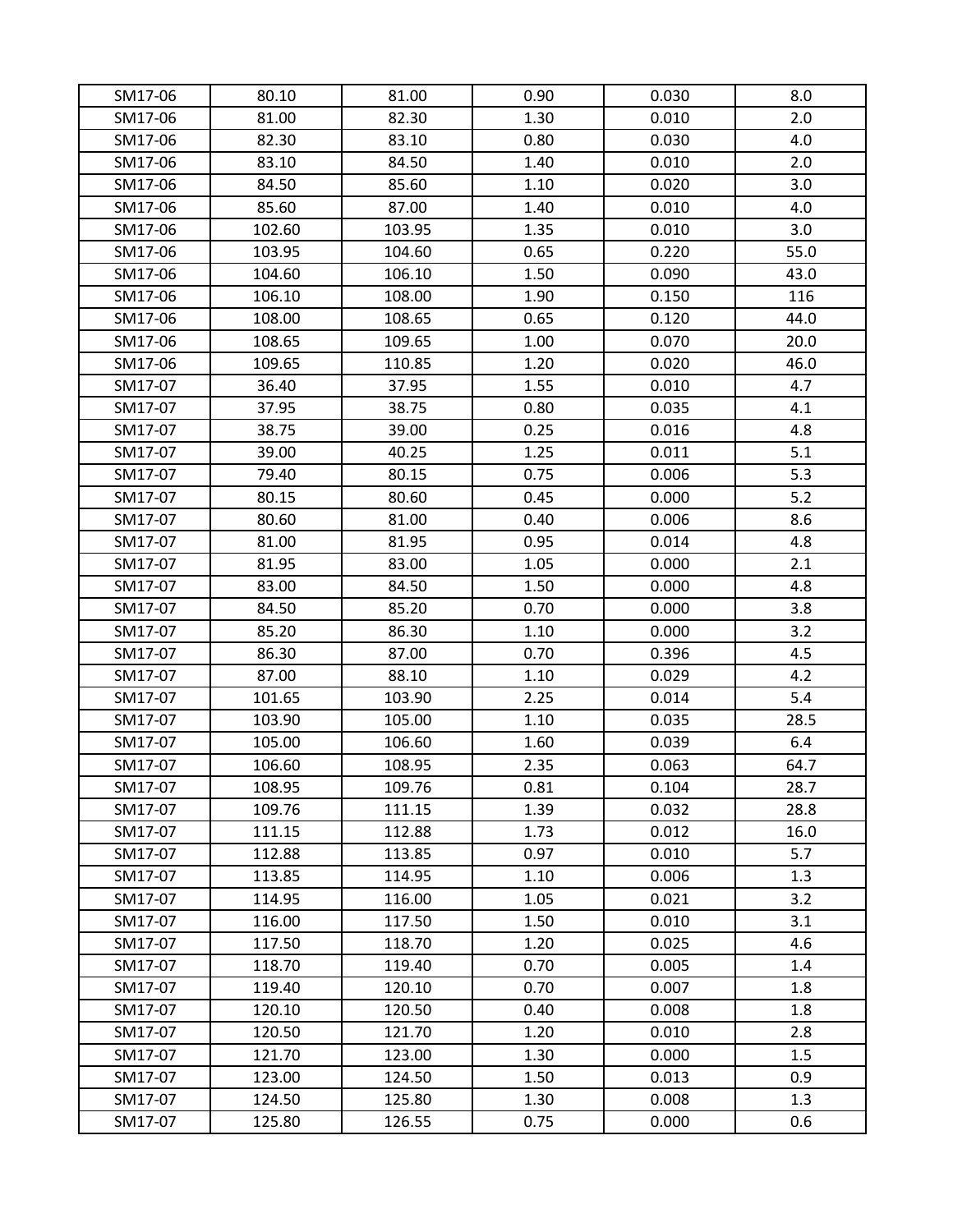| SM17-07 | 126.55 | 129.30 | 2.75 | 0.007 | 2.2  |
|---------|--------|--------|------|-------|------|
| SM17-07 | 129.30 | 130.00 | 0.70 | 0.013 | 3.0  |
| SM17-07 | 130.00 | 132.00 | 2.00 | 0.014 | 1.7  |
| SM17-07 | 143.65 | 145.20 | 1.55 | 0.008 | 4.3  |
| SM17-07 | 145.20 | 145.95 | 0.75 | 0.143 | 163  |
| SM17-07 | 145.95 | 147.10 | 1.15 | 0.061 | 37.3 |
| SM17-07 | 147.10 | 147.65 | 0.55 | 0.041 | 16.4 |
| SM17-07 | 147.65 | 147.85 | 0.20 | 0.007 | 1.0  |
| SM17-07 | 147.85 | 148.30 | 0.45 | 0.019 | 15.0 |
| SM17-07 | 148.30 | 149.70 | 1.40 | 0.000 | 5.5  |
| SM17-07 | 149.70 | 151.05 | 1.35 | 0.000 | 0.0  |
| SM17-07 | 151.05 | 152.55 | 1.50 | 0.000 | 0.0  |
| SM17-07 | 152.55 | 153.00 | 0.45 | 0.000 | 0.0  |
| SM17-07 | 153.00 | 154.10 | 1.10 | 0.005 | 0.0  |
| SM17-07 | 185.65 | 186.95 | 1.30 | 0.721 | 2.1  |
| SM17-07 | 186.95 | 188.20 | 1.25 | 0.011 | 0.6  |
| SM17-07 | 188.20 | 189.40 | 1.20 | 0.006 | 0.0  |
| SM17-07 | 189.40 | 190.50 | 1.10 | 0.000 | 0.0  |
| SM17-07 | 190.50 | 191.85 | 1.35 | 0.015 | 0.0  |
| SM17-07 | 191.85 | 192.50 | 0.65 | 0.006 | 0.0  |
| SM17-07 | 192.50 | 193.55 | 1.05 | 0.000 | 0.0  |
| SM17-07 | 193.55 | 194.50 | 0.95 | 0.000 | 0.0  |
| SM17-07 | 194.50 | 195.85 | 1.35 | 0.000 | 0.0  |
| SM17-07 | 195.85 | 196.80 | 0.95 | 0.005 | 0.0  |
| SM17-07 | 196.80 | 198.15 | 1.35 | 0.000 | 0.0  |
| SM17-07 | 198.15 | 199.20 | 1.05 | 0.000 | 0.0  |
| SM17-07 | 199.20 | 199.80 | 0.60 | 0.000 | 0.0  |
| SM17-07 | 199.80 | 201.00 | 1.20 | 0.005 | 0.0  |
| SM17-07 | 201.00 | 202.10 | 1.10 | 0.005 | 0.0  |
| SM17-07 | 202.10 | 203.50 | 1.40 | 0.005 | 0.0  |
| SM17-07 | 203.50 | 204.80 | 1.30 | 0.000 | 0.0  |
| SM17-07 | 204.80 | 205.85 | 1.05 | 0.005 | 0.0  |
| SM17-07 | 205.85 | 207.20 | 1.35 | 0.007 | 0.0  |
| SM17-07 | 207.20 | 208.70 | 1.50 | 0.000 | 0.0  |
| SM17-07 | 208.70 | 209.60 | 0.90 | 0.005 | 0.0  |
| SM17-07 | 209.60 | 210.30 | 0.70 | 0.000 | 0.0  |
| SM17-07 | 210.30 | 211.60 | 1.30 | 0.000 | 0.0  |
| SM17-07 | 211.60 | 213.00 | 1.40 | 0.000 | 0.0  |
| SM17-07 | 213.00 | 214.25 | 1.25 | 0.000 | 0.0  |
| SM17-07 | 214.25 | 215.75 | 1.50 | 0.000 | 0.0  |
| SM17-07 | 215.75 | 217.10 | 1.35 | 0.000 | 0.0  |
| SM17-07 | 217.10 | 218.45 | 1.35 | 0.000 | 0.0  |
| SM17-07 | 218.45 | 219.65 | 1.20 | 0.006 | 0.0  |
| SM17-07 | 219.65 | 221.10 | 1.45 | 0.000 | 0.0  |
| SM17-07 | 221.10 | 222.60 | 1.50 | 0.000 | 0.0  |
| SM17-07 | 222.60 | 223.95 | 1.35 | 0.000 | 0.0  |
| SM17-07 | 223.95 | 225.00 | 1.05 | 0.000 | 0.0  |
|         |        |        |      |       |      |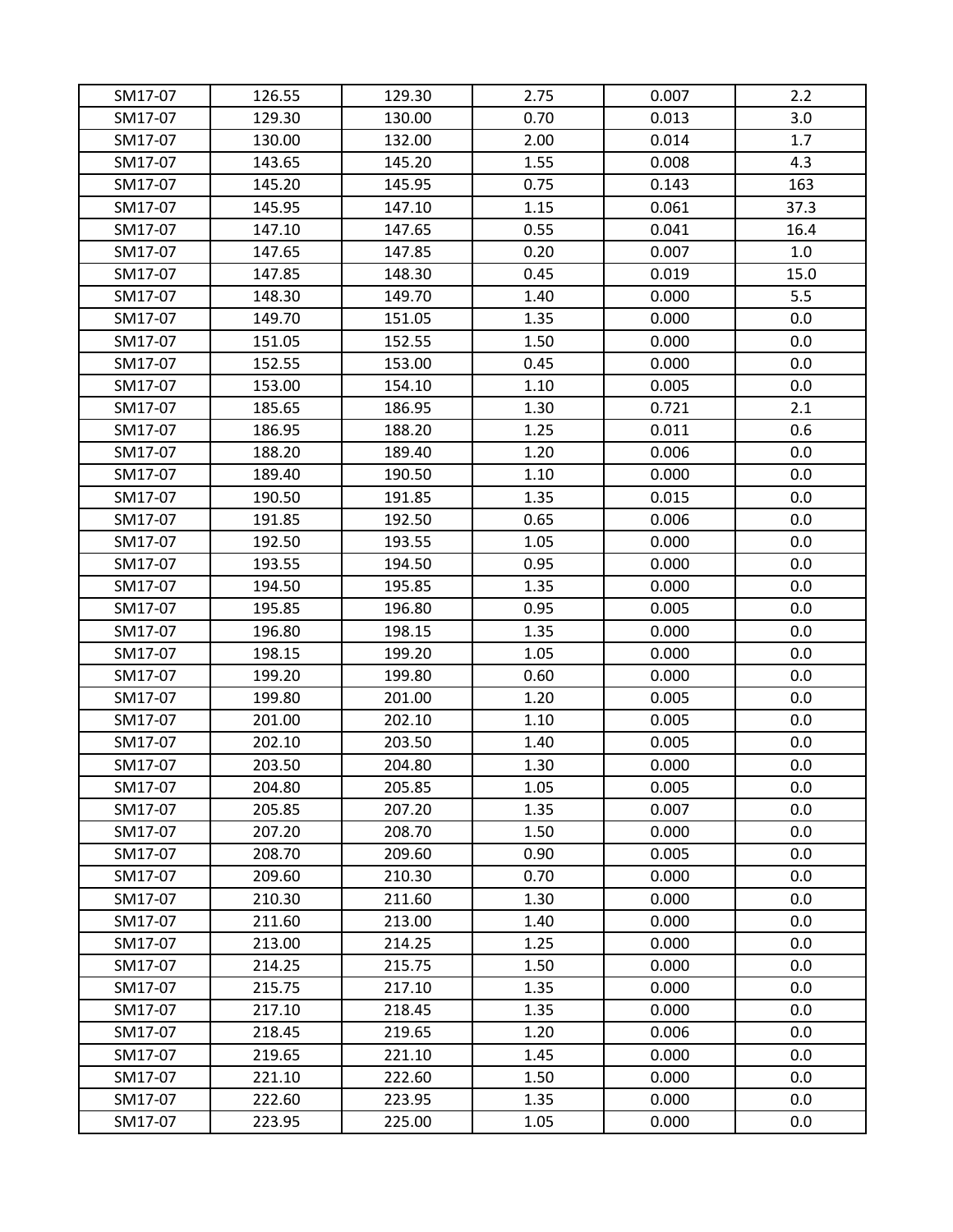| SM17-07 | 225.00 | 225.60 | 0.60 | 0.000 | 0.0     |
|---------|--------|--------|------|-------|---------|
| SM17-07 | 225.60 | 226.65 | 1.05 | 0.000 | 0.0     |
| SM17-07 | 226.65 | 227.85 | 1.20 | 0.022 | 0.0     |
| SM17-07 | 227.85 | 228.85 | 1.00 | 0.000 | 0.0     |
| SM17-07 | 228.85 | 230.00 | 1.15 | 0.000 | 0.0     |
| SM17-07 | 230.00 | 230.65 | 0.65 | 0.000 | 0.0     |
| SM17-07 | 230.65 | 232.05 | 1.40 | 0.005 | 0.0     |
| SM17-07 | 232.05 | 233.85 | 1.80 | 0.000 | 0.0     |
| SM17-07 | 233.85 | 234.90 | 1.05 | 0.000 | 0.0     |
| SM17-07 | 234.90 | 236.25 | 1.35 | 0.005 | 0.6     |
| SM17-07 | 236.25 | 237.40 | 1.15 | 0.000 | $0.0\,$ |
| SM17-07 | 237.40 | 238.75 | 1.35 | 0.032 | 1.5     |
| SM17-07 | 238.75 | 239.50 | 0.75 | 0.066 | 2.5     |
| SM17-07 | 239.50 | 240.90 | 1.40 | 0.000 | 0.8     |
| SM17-07 | 240.90 | 242.00 | 1.10 | 0.006 | 0.0     |
| SM17-08 | 11.69  | 13.29  | 1.60 | 0.030 | 29.0    |
| SM17-08 | 13.29  | 14.36  | 1.07 | 0.230 | 80.0    |
| SM17-08 | 14.36  | 15.23  | 0.87 | 0.140 | 55.0    |
| SM17-08 | 15.23  | 16.26  | 1.03 | 0.050 | 26.0    |
| SM17-08 | 16.26  | 17.10  | 0.84 | 0.120 | 54.0    |
| SM17-08 | 17.10  | 17.56  | 0.46 | 0.030 | 36.0    |
| SM17-08 | 17.56  | 18.10  | 0.54 | 0.060 | 32.0    |
| SM17-08 | 18.10  | 19.08  | 0.98 | 0.110 | 35.0    |
| SM17-08 | 19.08  | 20.25  | 1.17 | 0.030 | 14.0    |
| SM17-08 | 23.42  | 25.06  | 1.64 | 0.080 | 7.0     |
| SM17-08 | 25.06  | 25.86  | 0.80 | 0.110 | 9.0     |
| SM17-08 | 25.86  | 27.00  | 1.14 | 0.060 | 9.0     |
| SM17-08 | 27.00  | 28.40  | 1.40 | 0.060 | 8.0     |
| SM17-08 | 28.40  | 28.60  | 0.20 | 0.110 | 8.0     |
| SM17-08 | 28.60  | 29.00  | 0.40 | 0.030 | 10.0    |
| SM17-08 | 32.30  | 33.00  | 0.70 | 0.190 | 9.0     |
| SM17-08 | 33.00  | 33.21  | 0.21 | 0.020 | 2.0     |
| SM17-08 | 33.21  | 33.96  | 0.75 | 0.010 | 1.0     |
| SM17-08 | 42.20  | 42.71  | 0.51 | 0.020 | 8.0     |
| SM17-08 | 42.71  | 43.13  | 0.42 | 0.060 | 8.0     |
| SM17-08 | 43.13  | 43.96  | 0.83 | 0.020 | 5.0     |
| SM17-08 | 46.08  | 47.34  | 1.26 | 0.020 | 7.0     |
| SM17-08 | 47.34  | 48.00  | 0.66 | 0.030 | 13.0    |
| SM17-08 | 48.00  | 49.20  | 1.20 | 0.070 | 9.0     |
| SM17-08 | 49.20  | 49.96  | 0.76 | 0.090 | 10.0    |
| SM17-08 | 49.96  | 51.00  | 1.04 | 0.050 | 5.0     |
| SM17-08 | 63.30  | 64.30  | 1.00 | 0.010 | 1.0     |
| SM17-08 | 64.30  | 64.90  | 0.60 | 0.010 | 3.0     |
| SM17-08 | 64.90  | 65.63  | 0.73 | 0.000 | 1.0     |
| SM17-08 | 68.35  | 69.00  | 0.65 | 0.000 | 0.0     |
| SM17-08 | 69.00  | 69.54  | 0.54 | 0.010 | 1.0     |
| SM17-08 | 69.54  | 70.47  | 0.93 | 0.000 | 1.0     |
|         |        |        |      |       |         |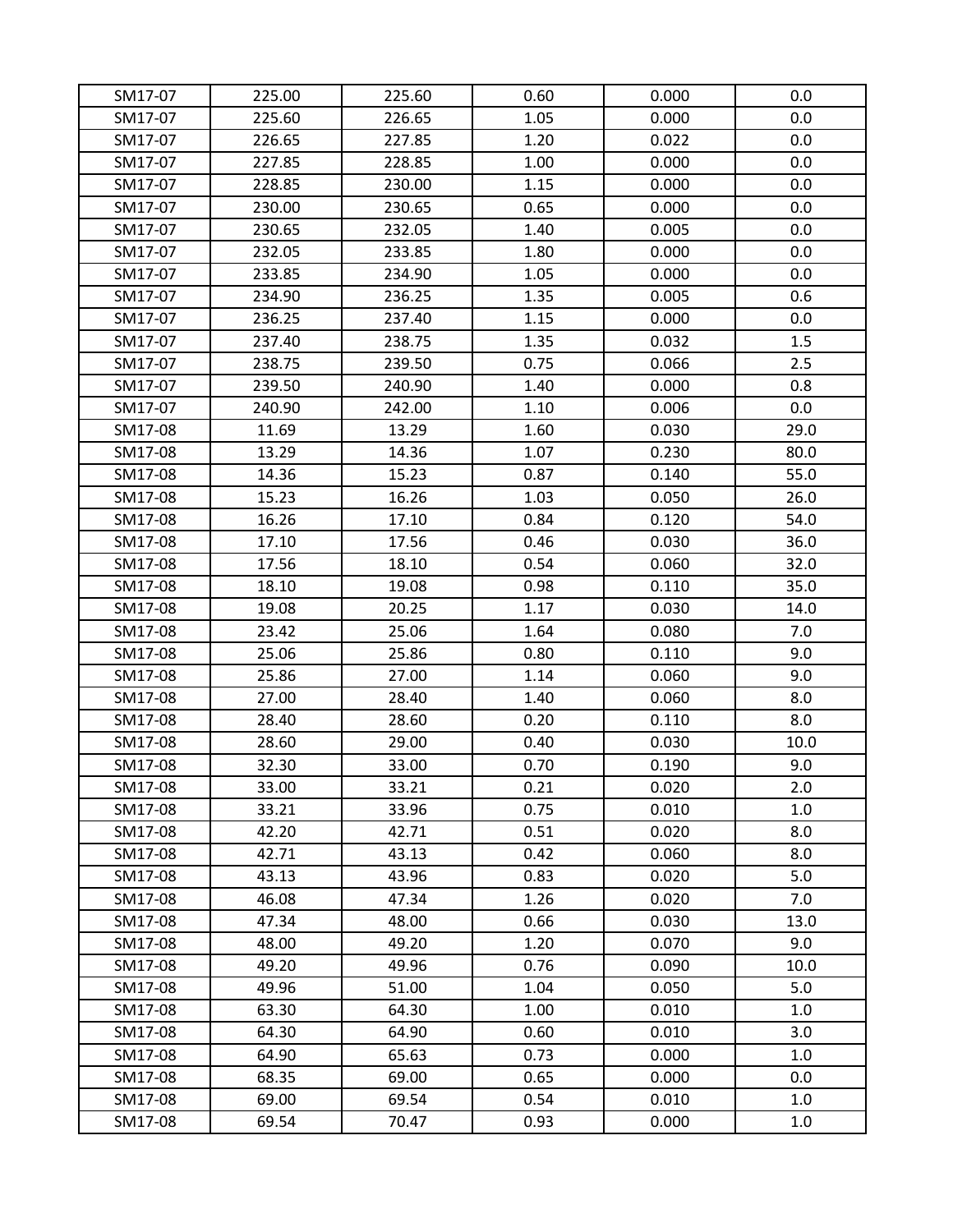| SM17-08 | 70.47  | 71.72  | 1.25 | 0.000 | 1.0  |
|---------|--------|--------|------|-------|------|
| SM17-08 | 81.23  | 82.27  | 1.04 | 0.010 | 3.0  |
| SM17-08 | 82.27  | 82.78  | 0.51 | 0.030 | 3.0  |
| SM17-08 | 82.78  | 83.66  | 0.88 | 0.030 | 2.0  |
| SM17-08 | 87.61  | 88.42  | 0.81 | 0.010 | 2.0  |
| SM17-08 | 88.42  | 88.70  | 0.28 | 0.080 | 5.0  |
| SM17-08 | 88.70  | 89.20  | 0.50 | 0.010 | 1.0  |
| SM17-08 | 98.53  | 99.63  | 1.10 | 0.060 | 6.0  |
| SM17-08 | 99.63  | 101.25 | 1.62 | 0.020 | 9.0  |
| SM17-08 | 101.25 | 102.00 | 0.75 | 0.090 | 14.0 |
| SM17-08 | 102.00 | 102.66 | 0.66 | 0.020 | 13.0 |
| SM17-08 | 102.66 | 102.93 | 0.27 | 0.040 | 8.0  |
| SM17-08 | 102.93 | 103.99 | 1.06 | 0.060 | 12.0 |
| SM17-08 | 103.99 | 105.05 | 1.06 | 0.070 | 8.0  |
| SM17-08 | 105.05 | 105.60 | 0.55 | 0.090 | 13.0 |
| SM17-08 | 105.60 | 107.57 | 1.97 | 0.060 | 11.0 |
| SM17-08 | 107.57 | 109.31 | 1.74 | 0.030 | 7.0  |
| SM17-08 | 109.31 | 109.87 | 0.56 | 0.100 | 12.0 |
| SM17-08 | 109.87 | 111.07 | 1.20 | 0.070 | 12.0 |
| SM17-08 | 111.07 | 112.09 | 1.02 | 0.010 | 2.0  |
| SM17-08 | 115.25 | 116.03 | 0.78 | 0.030 | 67.0 |
| SM17-08 | 116.03 | 116.72 | 0.69 | 0.400 | 151  |
| SM17-08 | 116.72 | 117.66 | 0.94 | 0.070 | 14.0 |
| SM17-08 | 117.66 | 118.94 | 1.28 | 0.270 | 257  |
| SM17-08 | 118.94 | 120.00 | 1.06 | 0.150 | 132  |
| SM17-08 | 120.00 | 126.00 | 6.00 | 0.070 | 40.0 |
| SM17-08 | 126.00 | 126.76 | 0.76 | 0.410 | 68.0 |
| SM17-08 | 126.76 | 127.92 | 1.16 | 0.170 | 122  |
| SM17-08 | 127.92 | 129.22 | 1.30 | 0.040 | 10.0 |
| SM17-08 | 129.22 | 130.13 | 0.91 | 0.210 | 10.0 |
| SM17-08 | 130.13 | 134.18 | 4.05 | 0.320 | 90.0 |
| SM17-08 | 134.18 | 135.64 | 1.46 | 0.100 | 56.0 |
| SM17-08 | 135.64 | 137.05 | 1.41 | 0.240 | 51.0 |
| SM17-08 | 137.05 | 138.44 | 1.39 | 0.370 | 72.0 |
| SM17-08 | 138.44 | 140.49 | 2.05 | 0.260 | 67.0 |
| SM17-08 | 140.49 | 141.60 | 1.11 | 0.320 | 79.0 |
| SM17-08 | 141.60 | 142.40 | 0.80 | 0.980 | 520  |
| SM17-08 | 142.40 | 143.25 | 0.85 | 1.080 | 262  |
| SM17-08 | 143.25 | 144.10 | 0.85 | 0.380 | 140  |
| SM17-08 | 144.10 | 145.20 | 1.10 | 0.240 | 37.0 |
| SM17-08 | 145.20 | 146.18 | 0.98 | 0.830 | 128  |
| SM17-08 | 146.18 | 147.50 | 1.32 | 0.950 | 480  |
| SM17-08 | 147.50 | 148.50 | 1.00 | 0.950 | 580  |
| SM17-08 | 148.50 | 149.55 | 1.05 | 0.790 | 39.0 |
| SM17-08 | 149.55 | 150.44 | 0.89 | 1.680 | 129  |
| SM17-08 | 150.44 | 151.18 | 0.74 | 0.500 | 68.0 |
| SM17-08 | 151.18 | 152.77 | 1.59 | 0.220 | 33.0 |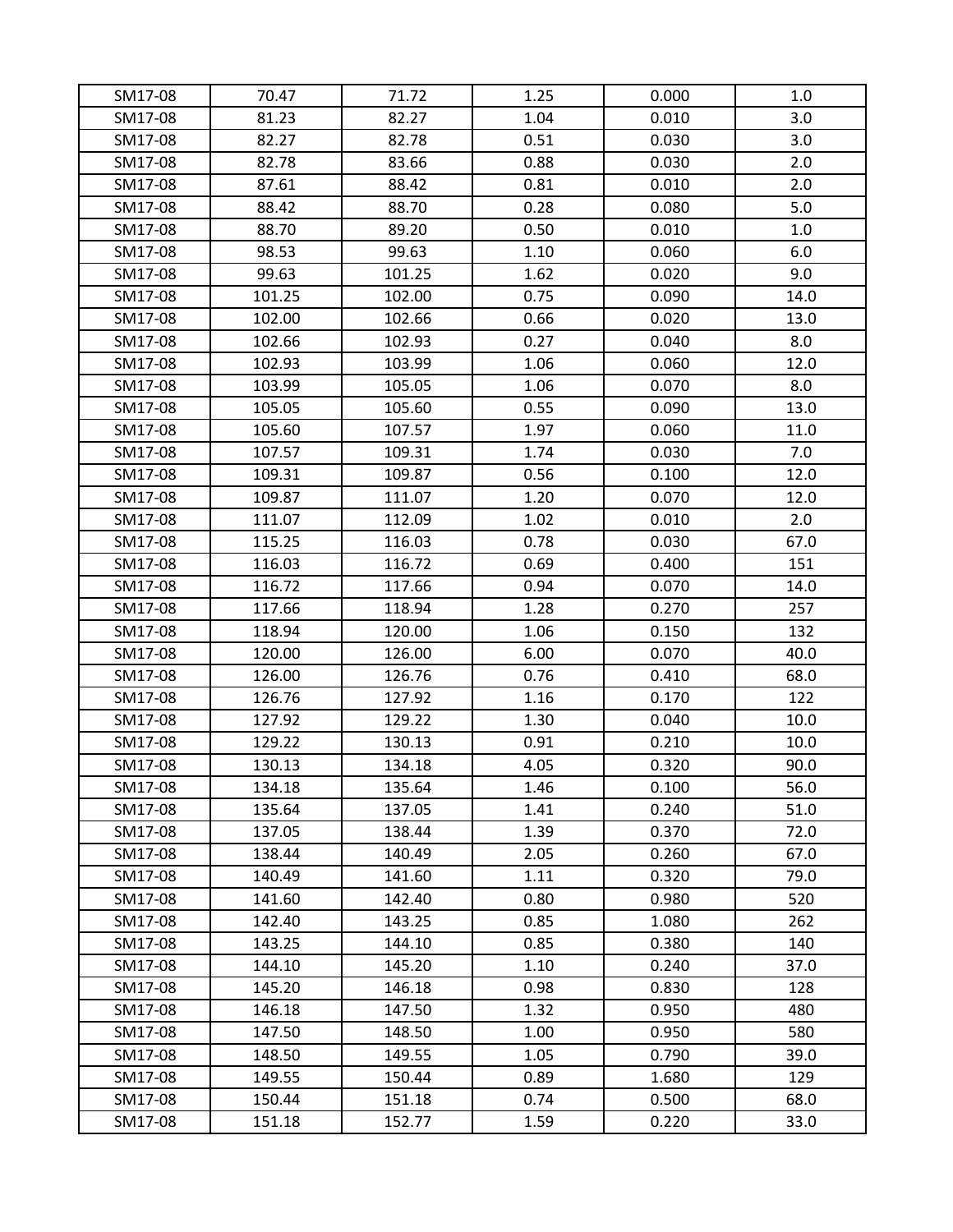| SM17-08 | 152.77 | 153.88 | 1.11 | 0.270 | 118  |
|---------|--------|--------|------|-------|------|
| SM17-08 | 153.88 | 154.40 | 0.52 | 0.650 | 62.0 |
| SM17-08 | 154.40 | 154.83 | 0.43 | 0.090 | 25.0 |
| SM17-08 | 154.83 | 156.10 | 1.27 | 0.050 | 24.0 |
| SM17-08 | 156.10 | 158.04 | 1.94 | 0.040 | 9.0  |
| SM17-08 | 158.04 | 160.18 | 2.14 | 0.120 | 14.0 |
| SM17-08 | 160.18 | 161.28 | 1.10 | 0.010 | 1.0  |
| SM17-08 | 166.70 | 167.81 | 1.11 | 0.080 | 2.0  |
| SM17-08 | 167.81 | 168.85 | 1.04 | 0.150 | 2.0  |
| SM17-08 | 168.85 | 169.35 | 0.50 | 0.010 | 1.0  |
| SM17-09 | 33.30  | 36.00  | 2.70 | 0.015 | 1.8  |
| SM17-09 | 36.00  | 37.00  | 1.00 | 0.011 | 3.0  |
| SM17-09 | 37.00  | 37.60  | 0.60 | 0.007 | 5.3  |
| SM17-09 | 37.60  | 39.00  | 1.40 | 0.018 | 8.5  |
| SM17-09 | 39.00  | 39.70  | 0.70 | 0.092 | 16.6 |
| SM17-09 | 39.70  | 40.55  | 0.85 | 0.080 | 7.6  |
| SM17-09 | 40.55  | 41.05  | 0.50 | 0.022 | 3.2  |
| SM17-09 | 41.05  | 42.00  | 0.95 | 0.000 | 0.5  |
| SM17-09 | 42.00  | 43.15  | 1.15 | 0.000 | 0.5  |
| SM17-09 | 43.15  | 43.80  | 0.65 | 0.000 | 2.2  |
| SM17-09 | 43.80  | 44.35  | 0.55 | 0.015 | 2.8  |
| SM17-09 | 44.35  | 44.75  | 0.40 | 0.008 | 2.2  |
| SM17-09 | 44.75  | 45.30  | 0.55 | 0.038 | 6.6  |
| SM17-09 | 45.30  | 46.10  | 0.80 | 0.006 | 1.4  |
| SM17-09 | 46.10  | 47.20  | 1.10 | 0.005 | 0.0  |
| SM17-09 | 47.20  | 48.20  | 1.00 | 0.005 | 0.0  |
| SM17-09 | 48.20  | 49.35  | 1.15 | 0.008 | 0.0  |
| SM17-09 | 49.35  | 51.10  | 1.75 | 0.005 | 0.0  |
| SM17-09 | 51.10  | 51.75  | 0.65 | 0.000 | 0.0  |
| SM17-09 | 51.75  | 53.00  | 1.25 | 0.010 | 0.7  |
| SM17-09 | 53.00  | 54.00  | 1.00 | 0.000 | 0.0  |
| SM17-09 | 80.85  | 81.60  | 0.75 | 0.005 | 1.2  |
| SM17-09 | 81.60  | 82.55  | 0.95 | 0.010 | 1.0  |
| SM17-09 | 82.55  | 82.85  | 0.30 | 0.014 | 1.7  |
| SM17-09 | 82.85  | 83.30  | 0.45 | 0.010 | 1.3  |
| SM17-09 | 83.30  | 84.45  | 1.15 | 0.073 | 2.8  |
| SM17-09 | 84.45  | 85.50  | 1.05 | 0.006 | 0.0  |
| SM17-09 | 85.50  | 86.30  | 0.80 | 0.000 | 0.0  |
| SM17-09 | 86.30  | 87.00  | 0.70 | 0.054 | 9.3  |
| SM17-09 | 87.00  | 87.70  | 0.70 | 0.059 | 8.0  |
| SM17-09 | 87.70  | 88.45  | 0.75 | 0.100 | 4.9  |
| SM17-09 | 88.45  | 88.75  | 0.30 | 0.102 | 5.1  |
| SM17-09 | 88.75  | 89.60  | 0.85 | 0.007 | 0.8  |
| SM17-09 | 89.60  | 90.20  | 0.60 | 0.091 | 2.0  |
| SM17-09 | 90.20  | 91.20  | 1.00 | 0.073 | 8.8  |
| SM17-09 | 91.20  | 92.20  | 1.00 | 0.059 | 23.9 |
| SM17-09 | 92.20  | 93.00  | 0.80 | 0.102 | 17.7 |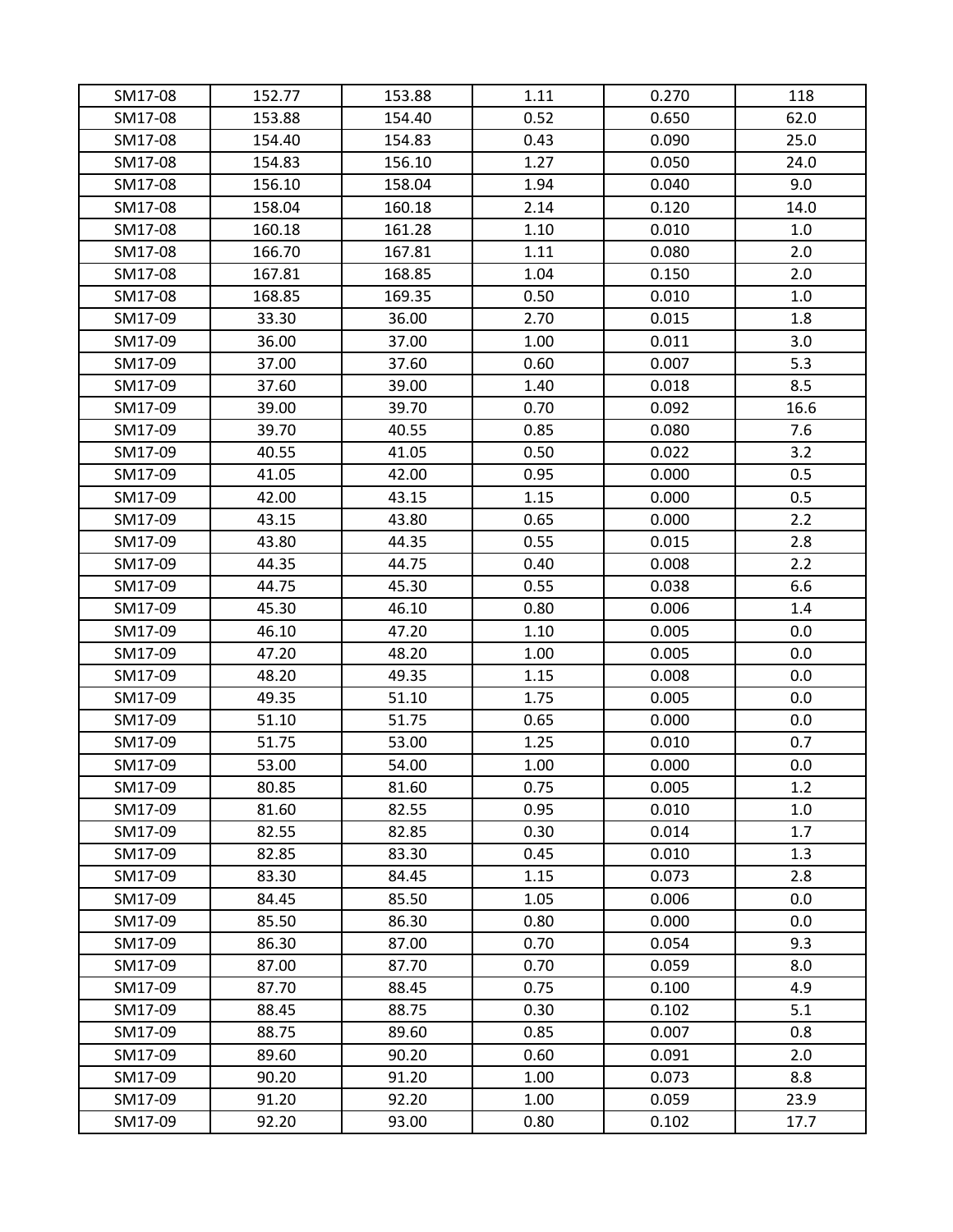| SM17-09 | 93.00  | 95.55  | 2.55 | 0.048 | 14.9 |
|---------|--------|--------|------|-------|------|
| SM17-09 | 95.55  | 96.00  | 0.45 | 0.199 | 15.5 |
| SM17-09 | 96.00  | 96.70  | 0.70 | 0.007 | 2.1  |
| SM17-09 | 96.70  | 97.80  | 1.10 | 0.009 | 2.2  |
| SM17-09 | 97.80  | 98.75  | 0.95 | 0.011 | 3.3  |
| SM17-09 | 98.75  | 99.20  | 0.45 | 0.012 | 4.3  |
| SM17-09 | 131.75 | 132.70 | 0.95 | 0.023 | 7.2  |
| SM17-09 | 132.70 | 133.10 | 0.40 | 0.019 | 6.0  |
| SM17-09 | 133.10 | 134.00 | 0.90 | 0.014 | 6.9  |
| SM17-09 | 134.00 | 135.00 | 1.00 | 0.021 | 5.4  |
| SM17-09 | 135.00 | 135.65 | 0.65 | 0.014 | 6.7  |
| SM17-09 | 135.65 | 136.60 | 0.95 | 0.025 | 6.0  |
| SM17-09 | 136.60 | 137.05 | 0.45 | 0.046 | 4.8  |
| SM17-09 | 137.05 | 137.45 | 0.40 | 0.043 | 6.4  |
| SM17-09 | 137.45 | 137.90 | 0.45 | 0.033 | 4.3  |
| SM17-09 | 137.90 | 138.30 | 0.40 | 0.021 | 9.1  |
| SM17-09 | 138.30 | 141.00 | 2.70 | 0.019 | 4.8  |
| SM17-09 | 159.10 | 161.85 | 2.75 | 0.030 | 8.1  |
| SM17-09 | 161.85 | 162.30 | 0.45 | 0.051 | 11.7 |
| SM17-09 | 162.30 | 164.50 | 2.20 | 0.059 | 15.6 |
| SM17-09 | 164.50 | 165.10 | 0.60 | 0.065 | 19.1 |
| SM17-09 | 165.10 | 165.70 | 0.60 | 0.080 | 26.1 |
| SM17-09 | 165.70 | 166.30 | 0.60 | 0.027 | 13.7 |
| SM17-09 | 166.30 | 168.00 | 1.70 | 0.045 | 11.6 |
| SM17-09 | 168.00 | 168.55 | 0.55 | 0.009 | 6.1  |
| SM17-09 | 168.55 | 171.00 | 2.45 | 0.046 | 7.9  |
| SM17-09 | 171.00 | 172.50 | 1.50 | 0.063 | 9.4  |
| SM17-09 | 172.50 | 173.10 | 0.60 | 0.032 | 9.1  |
| SM17-09 | 173.10 | 174.15 | 1.05 | 0.090 | 11.9 |
| SM17-09 | 174.15 | 176.15 | 2.00 | 0.058 | 18.1 |
| SM17-09 | 176.15 | 177.60 | 1.45 | 0.047 | 16.5 |
| SM17-09 | 177.60 | 178.60 | 1.00 | 0.072 | 15.7 |
| SM17-09 | 178.60 | 179.20 | 0.60 | 0.068 | 24.2 |
| SM17-09 | 179.20 | 179.70 | 0.50 | 0.079 | 22.5 |
| SM17-09 | 179.70 | 180.35 | 0.65 | 0.101 | 42.6 |
| SM17-09 | 180.35 | 181.40 | 1.05 | 0.069 | 17.9 |
| SM17-09 | 181.40 | 182.20 | 0.80 | 0.054 | 20.2 |
| SM17-09 | 182.20 | 183.00 | 0.80 | 0.031 | 16.2 |
| SM17-09 | 183.00 | 185.70 | 2.70 | 0.059 | 26.2 |
| SM17-09 | 185.70 | 186.45 | 0.75 | 0.186 | 397  |
| SM17-09 | 186.45 | 186.90 | 0.45 | 0.047 | 101  |
| SM17-09 | 186.90 | 188.80 | 1.90 | 0.017 | 44.0 |
| SM17-09 | 188.80 | 189.30 | 0.50 | 0.086 | 133  |
| SM17-09 | 189.30 | 189.90 | 0.60 | 0.163 | 51.4 |
| SM17-09 | 189.90 | 190.50 | 0.60 | 0.067 | 38.4 |
| SM17-09 | 190.50 | 192.00 | 1.50 | 0.152 | 42.9 |
| SM17-09 | 192.00 | 194.90 | 2.90 | 0.151 | 54.4 |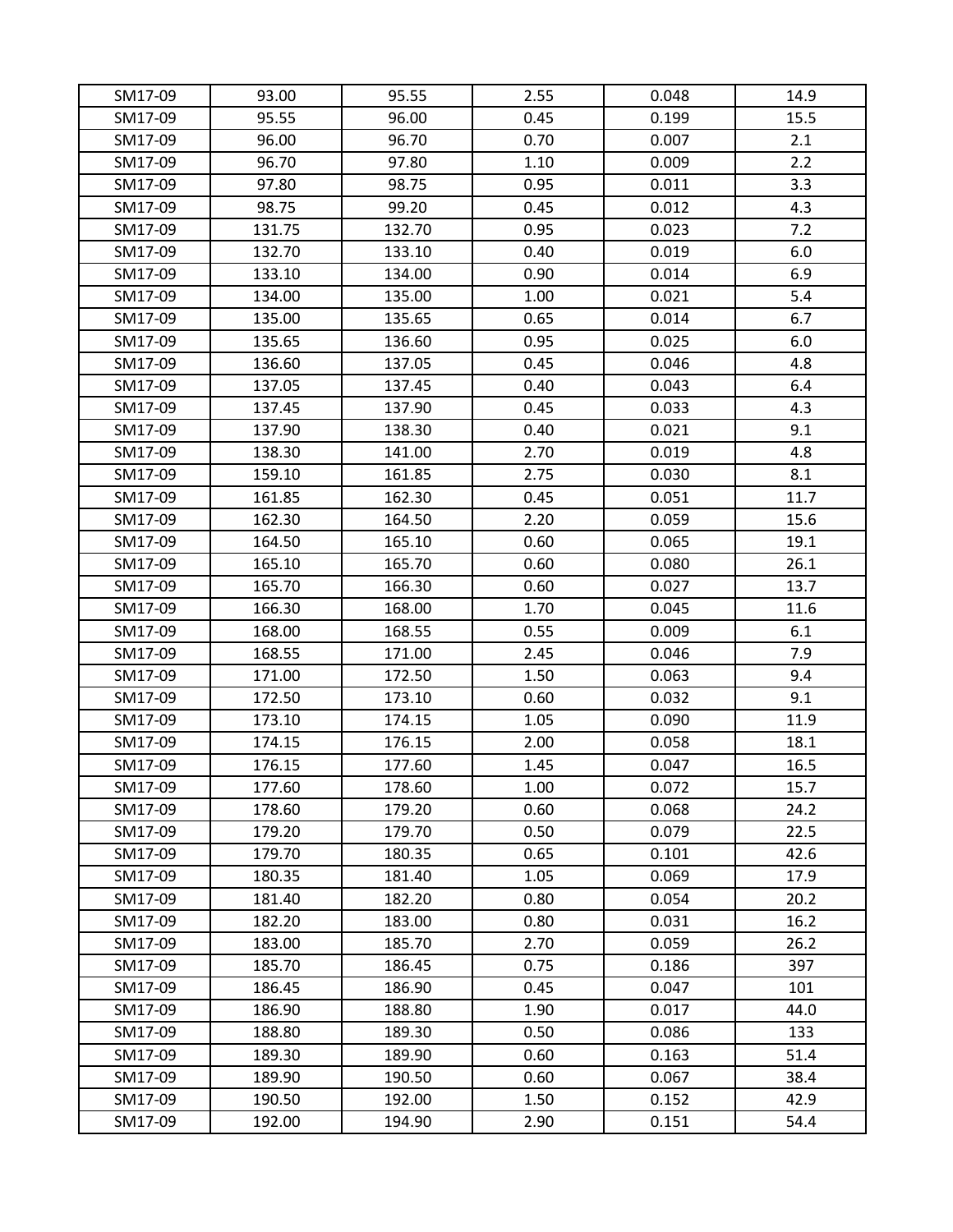| SM17-09 | 194.90 | 195.45 | 0.55  | 0.056 | 40.6 |
|---------|--------|--------|-------|-------|------|
| SM17-09 | 195.45 | 198.00 | 2.55  | 0.106 | 25.7 |
| SM17-09 | 198.00 | 199.25 | 1.25  | 0.032 | 17.5 |
| SM17-09 | 199.25 | 199.85 | 0.60  | 0.040 | 22.4 |
| SM17-09 | 199.85 | 201.00 | 1.15  | 0.023 | 24.3 |
| SM17-09 | 201.00 | 202.55 | 1.55  | 0.030 | 21.1 |
| SM17-09 | 202.55 | 204.00 | 1.45  | 0.037 | 24.3 |
| SM17-09 | 204.00 | 205.50 | 1.50  | 0.041 | 24.1 |
| SM17-09 | 205.50 | 207.20 | 1.70  | 0.039 | 18.4 |
| SM17-09 | 207.20 | 208.45 | 1.25  | 0.027 | 3.4  |
| SM17-09 | 208.45 | 209.70 | 1.25  | 0.016 | 2.5  |
| SM17-09 | 209.70 | 210.30 | 0.60  | 0.015 | 1.3  |
| SM17-09 | 210.30 | 212.25 | 1.95  | 0.000 | 2.1  |
| SM17-09 | 212.25 | 212.85 | 0.60  | 0.009 | 0.9  |
| SM17-09 | 212.85 | 215.60 | 2.75  | 0.000 | 1.1  |
| SM17-09 | 215.60 | 216.45 | 0.85  | 0.007 | 1.7  |
| SM17-09 | 216.45 | 217.60 | 1.15  | 0.000 | 2.2  |
| SM17-09 | 217.60 | 218.30 | 0.70  | 0.000 | 1.0  |
| SM17-09 | 218.30 | 219.00 | 0.70  | 0.000 | 0.9  |
| SM17-09 | 219.00 | 219.60 | 0.60  | 0.010 | 3.5  |
| SM17-09 | 219.60 | 220.20 | 0.60  | 0.007 | 3.5  |
| SM17-09 | 220.20 | 221.15 | 0.95  | 0.025 | 0.0  |
| SM17-09 | 221.15 | 222.00 | 0.85  | 0.009 | 5.1  |
| SM17-09 | 222.00 | 222.35 | 0.35  | 0.008 | 10.3 |
| SM17-09 | 222.35 | 223.20 | 0.85  | 0.022 | 1.7  |
| SM17-09 | 223.20 | 224.80 | 1.60  | 0.015 | 0.0  |
| SM17-09 | 224.80 | 225.40 | 0.60  | 0.009 | 1.6  |
| SM17-09 | 225.40 | 226.40 | 1.00  | 0.006 | 0.0  |
| SM17-09 | 226.40 | 226.90 | 0.50  | 0.000 | 1.4  |
| SM17-10 | 3.00   | 9.35   | 6.35  | 0.108 | 16.5 |
| SM17-10 | 9.35   | 9.90   | 0.55  | 0.459 | 19.7 |
| SM17-10 | 9.90   | 11.52  | 1.62  | 0.093 | 18.8 |
| SM17-10 | 11.52  | 12.70  | 1.18  | 0.154 | 23.7 |
| SM17-10 | 12.70  | 13.90  | 1.20  | 0.118 | 25.1 |
| SM17-10 | 13.90  | 15.30  | 1.40  | 0.127 | 41.4 |
| SM17-10 | 15.30  | 15.80  | 0.50  | 0.063 | 32.2 |
| SM17-10 | 15.80  | 17.10  | 1.30  | 0.206 | 53.9 |
| SM17-10 | 17.10  | 18.56  | 1.46  | 0.351 | 91.6 |
| SM17-10 | 18.56  | 19.30  | 0.74  | 0.105 | 44.1 |
| SM17-10 | 19.30  | 20.44  | 1.14  | 0.187 | 16.4 |
| SM17-10 | 20.44  | 22.05  | 1.61  | 0.091 | 16.3 |
| SM17-10 | 22.05  | 23.10  | 1.05  | 0.070 | 17.4 |
| SM17-10 | 23.10  | 25.00  | 1.90  | 0.052 | 15.8 |
| SM17-10 | 25.00  | 39.00  | 14.00 | 0.136 | 20.5 |
| SM17-10 | 45.00  | 46.80  | 1.80  | 0.132 | 10.3 |
| SM17-10 | 46.80  | 48.80  | 2.00  | 0.091 | 5.9  |
| SM17-10 | 48.80  | 50.10  | 1.30  | 0.023 | 1.9  |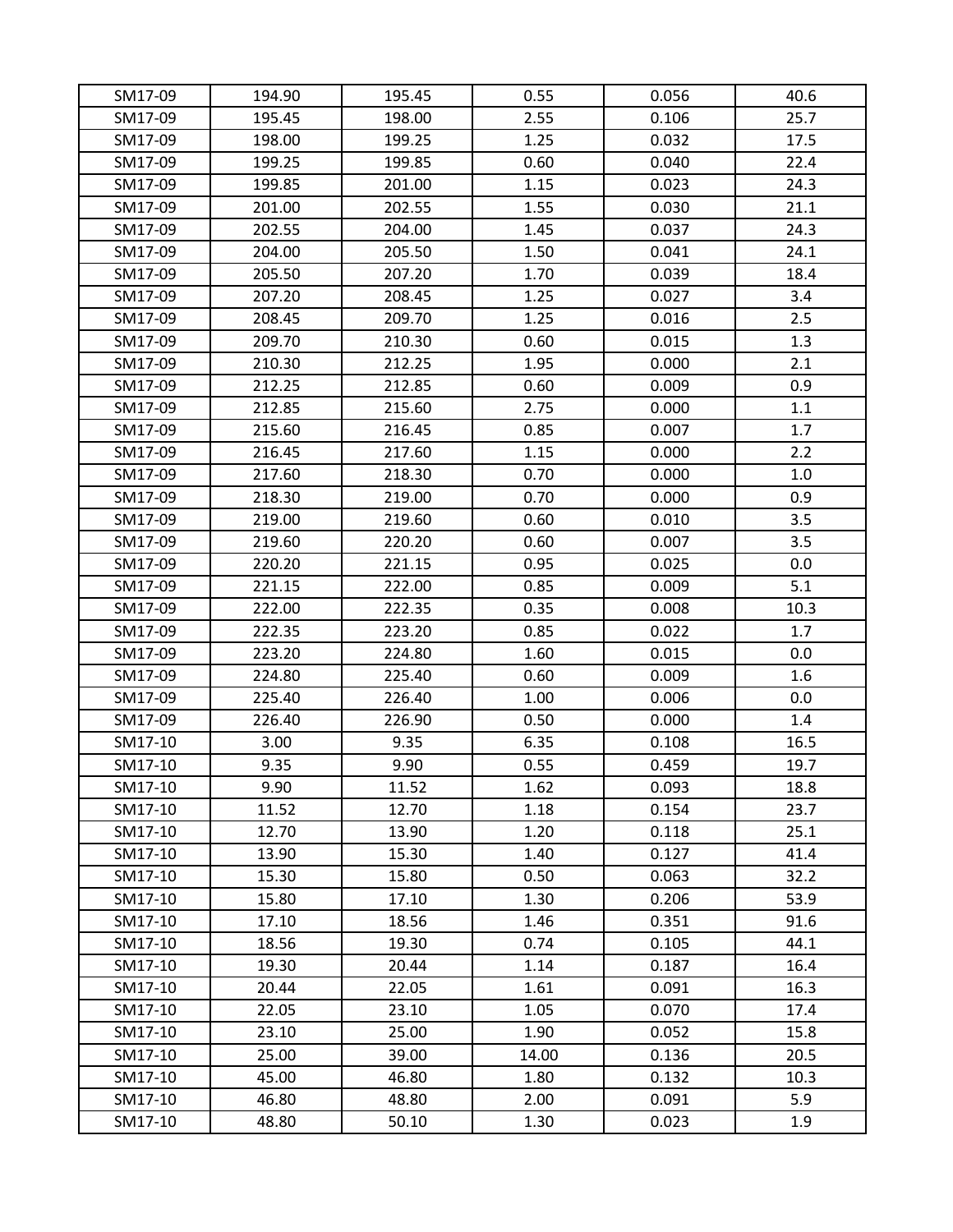| SM17-10 | 86.30  | 87.40  | 1.10 | 0.000 | 0.0  |
|---------|--------|--------|------|-------|------|
| SM17-10 | 87.40  | 88.50  | 1.10 | 0.030 | 1.1  |
| SM17-10 | 88.50  | 89.30  | 0.80 | 0.038 | 1.7  |
| SM17-10 | 89.30  | 90.60  | 1.30 | 0.013 | 2.5  |
| SM17-10 | 90.60  | 91.90  | 1.30 | 0.048 | 14.0 |
| SM17-10 | 91.90  | 93.00  | 1.10 | 0.023 | 6.3  |
| SM17-10 | 102.60 | 103.83 | 1.23 | 0.015 | 5.2  |
| SM17-10 | 103.83 | 105.00 | 1.17 | 0.114 | 31.8 |
| SM17-10 | 105.00 | 106.50 | 1.50 | 0.075 | 20.4 |
| SM17-10 | 106.50 | 107.85 | 1.35 | 0.089 | 24.9 |
| SM17-10 | 107.85 | 108.75 | 0.90 | 0.506 | 72.0 |
| SM17-10 | 108.75 | 109.50 | 0.75 | 0.218 | 31.9 |
| SM17-10 | 109.50 | 110.70 | 1.20 | 0.041 | 21.2 |
| SM17-10 | 157.30 | 158.70 | 1.40 | 0.006 | 2.3  |
| SM17-10 | 158.70 | 159.25 | 0.55 | 0.038 | 7.7  |
| SM17-10 | 159.25 | 160.20 | 0.95 | 0.404 | 35.0 |
| SM17-10 | 160.20 | 161.80 | 1.60 | 0.000 | 1.0  |
| SM17-10 | 206.60 | 207.75 | 1.15 | 0.054 | 8.5  |
| SM17-10 | 207.75 | 208.43 | 0.68 | 0.306 | 52.1 |
| SM17-10 | 208.43 | 209.35 | 0.92 | 0.016 | 4.0  |
| SM17-10 | 209.35 | 209.70 | 0.35 | 0.040 | 6.5  |
| SM17-10 | 209.70 | 210.70 | 1.00 | 0.012 | 2.3  |
| SM17-10 | 210.70 | 211.10 | 0.40 | 0.050 | 6.7  |
| SM17-10 | 211.10 | 212.15 | 1.05 | 0.045 | 7.9  |
| SM17-10 | 212.15 | 212.85 | 0.70 | 0.024 | 17.6 |
| SM17-10 | 212.85 | 214.30 | 1.45 | 0.091 | 75.6 |
| SM17-10 | 214.30 | 215.40 | 1.10 | 0.048 | 13.3 |
| SM17-10 | 215.40 | 215.80 | 0.40 | 0.205 | 31.1 |
| SM17-10 | 215.80 | 216.60 | 0.80 | 0.101 | 8.8  |
| SM17-10 | 253.05 | 254.35 | 1.30 | 0.047 | 1.3  |
| SM17-10 | 254.35 | 254.85 | 0.50 | 0.111 | 1.3  |
| SM17-10 | 254.85 | 256.10 | 1.25 | 0.400 | 137  |
| SM17-10 | 256.10 | 256.95 | 0.85 | 1.250 | 1565 |
| SM17-10 | 256.95 | 257.80 | 0.85 | 0.539 | 1115 |
| SM17-10 | 257.80 | 258.75 | 0.95 | 6.310 | 2850 |
| SM17-10 | 258.75 | 259.15 | 0.40 | 0.222 | 98.9 |
| SM17-10 | 259.15 | 260.25 | 1.10 | 0.137 | 49.8 |
| SM17-10 | 260.25 | 261.00 | 0.75 | 0.191 | 64.5 |
| SM17-10 | 261.00 | 264.00 | 3.00 | 0.115 | 163  |
| SM17-10 | 264.00 | 267.30 | 3.30 | 0.062 | 31.4 |
| SM17-10 | 289.45 | 290.20 | 0.75 | 0.010 | 9.0  |
| SM17-10 | 290.20 | 291.20 | 1.00 | 0.013 | 3.4  |
| SM17-10 | 291.20 | 292.00 | 0.80 | 0.000 | 31.9 |
| SM17-10 | 292.00 | 293.15 | 1.15 | 0.000 | 9.0  |
| SM17-10 | 293.15 | 293.45 | 0.30 | 0.000 | 2.9  |
| SM17-10 | 293.45 | 294.30 | 0.85 | 0.009 | 2.3  |
| SM17-10 | 294.30 | 295.00 | 0.70 | 0.005 | 1.2  |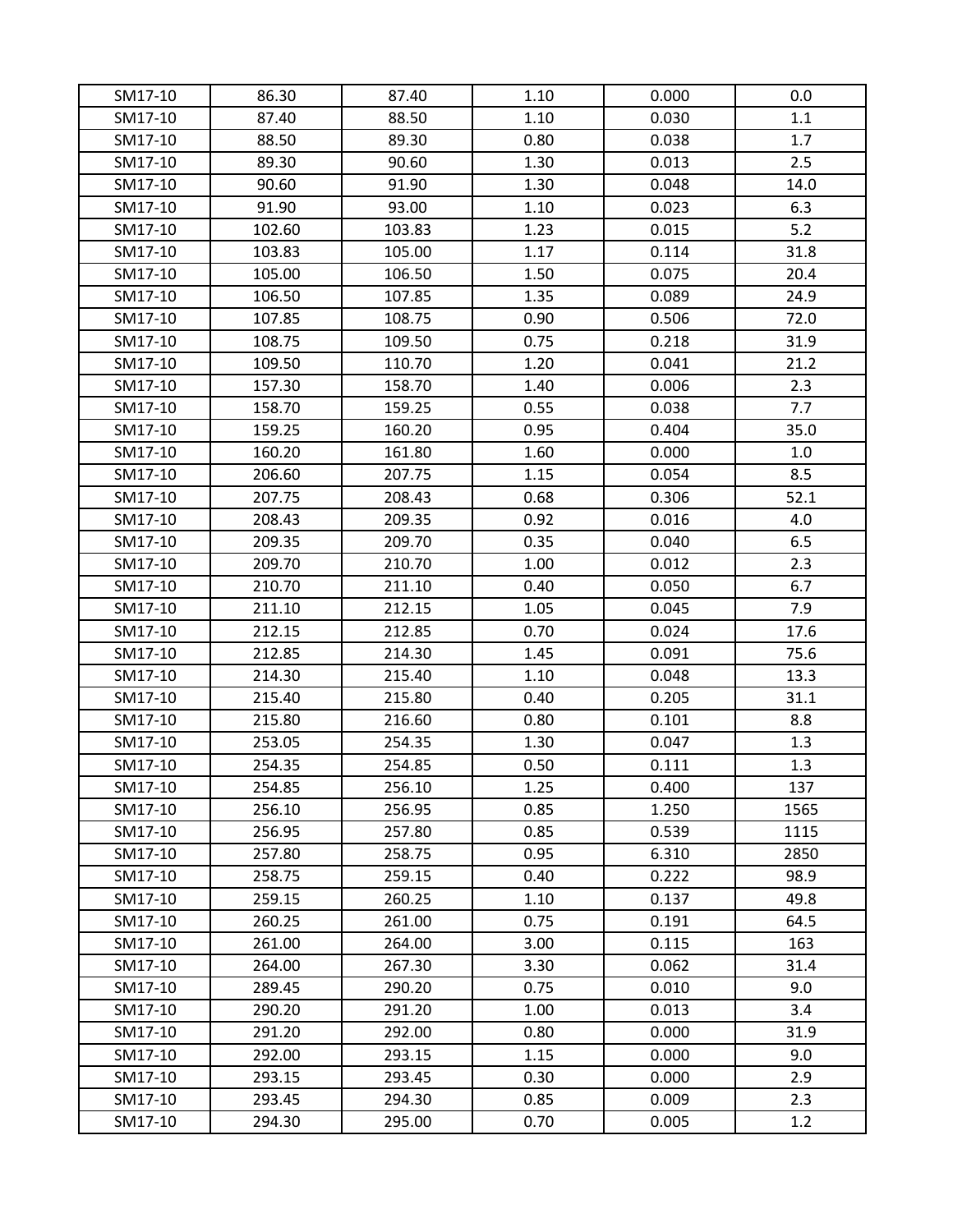| SM17-10 | 295.00 | 296.45 | 1.45 | 0.016 | 1.7  |
|---------|--------|--------|------|-------|------|
| SM17-10 | 296.45 | 297.55 | 1.10 | 0.007 | 0.7  |
| SM17-10 | 297.55 | 298.95 | 1.40 | 0.013 | 1.4  |
| SM17-10 | 298.95 | 299.40 | 0.45 | 0.028 | 2.5  |
| SM17-10 | 299.40 | 300.55 | 1.15 | 0.005 | 0.6  |
| SM17-10 | 321.60 | 322.60 | 1.00 | 0.005 | 0.0  |
| SM17-10 | 322.60 | 323.35 | 0.75 | 0.000 | 0.0  |
| SM17-10 | 323.35 | 323.80 | 0.45 | 0.114 | 6.5  |
| SM17-10 | 323.80 | 324.90 | 1.10 | 0.031 | 5.7  |
| SM17-10 | 324.90 | 326.50 | 1.60 | 0.047 | 8.0  |
| SM17-10 | 326.50 | 327.70 | 1.20 | 0.082 | 12.8 |
| SM17-10 | 327.70 | 329.15 | 1.45 | 0.011 | 1.4  |
| SM17-11 | 11.75  | 13.50  | 1.75 | 0.165 | 19.4 |
| SM17-11 | 13.50  | 15.00  | 1.50 | 0.104 | 20.0 |
| SM17-11 | 15.00  | 16.35  | 1.35 | 0.066 | 67.0 |
| SM17-11 | 16.35  | 17.30  | 0.95 | 0.677 | 180  |
| SM17-11 | 17.30  | 18.90  | 1.60 | 0.134 | 34.3 |
| SM17-11 | 18.90  | 20.45  | 1.55 | 0.071 | 17.1 |
| SM17-11 | 20.45  | 21.65  | 1.20 | 0.114 | 16.3 |
| SM17-11 | 21.65  | 22.65  | 1.00 | 0.055 | 10.2 |
| SM17-11 | 22.65  | 23.55  | 0.90 | 0.076 | 11.0 |
| SM17-11 | 23.55  | 24.00  | 0.45 | 0.163 | 17.6 |
| SM17-11 | 24.00  | 25.40  | 1.40 | 0.017 | 4.1  |
| SM17-11 | 25.40  | 26.36  | 0.96 | 0.019 | 7.3  |
| SM17-11 | 26.36  | 28.30  | 1.94 | 0.116 | 15.2 |
| SM17-11 | 28.30  | 30.65  | 2.35 | 0.216 | 49.7 |
| SM17-11 | 30.65  | 31.80  | 1.15 | 0.025 | 23.0 |
| SM17-11 | 31.80  | 33.30  | 1.50 | 0.029 | 37.1 |
| SM17-11 | 33.30  | 34.20  | 0.90 | 0.110 | 14.2 |
| SM17-11 | 34.20  | 35.40  | 1.20 | 0.010 | 11.2 |
| SM17-11 | 44.43  | 47.70  | 3.27 | 0.037 | 10.1 |
| SM17-11 | 47.70  | 48.77  | 1.07 | 0.010 | 2.3  |
| SM17-11 | 48.77  | 50.44  | 1.67 | 0.000 | 3.3  |
| SM17-11 | 56.05  | 57.30  | 1.25 | 0.000 | 1.1  |
| SM17-11 | 57.30  | 57.50  | 0.20 | 0.035 | 5.9  |
| SM17-11 | 57.50  | 58.25  | 0.75 | 0.011 | 4.5  |
| SM17-11 | 60.52  | 62.05  | 1.53 | 0.012 | 10.8 |
| SM17-11 | 62.05  | 62.60  | 0.55 | 0.183 | 44.6 |
| SM17-11 | 62.60  | 63.35  | 0.75 | 0.063 | 16.1 |
| SM17-11 | 91.95  | 93.44  | 1.49 | 0.007 | 9.1  |
| SM17-11 | 93.44  | 95.20  | 1.76 | 0.000 | 2.7  |
| SM17-11 | 95.20  | 96.40  | 1.20 | 0.009 | 1.4  |
| SM17-11 | 96.40  | 96.75  | 0.35 | 0.070 | 4.6  |
| SM17-11 | 96.75  | 97.19  | 0.44 | 0.008 | 1.9  |
| SM17-11 | 97.19  | 98.43  | 1.24 | 0.011 | 5.5  |
| SM17-11 | 98.43  | 98.92  | 0.49 | 0.069 | 7.0  |
|         |        |        |      |       |      |
| SM17-11 | 98.92  | 99.92  | 1.00 | 0.025 | 5.6  |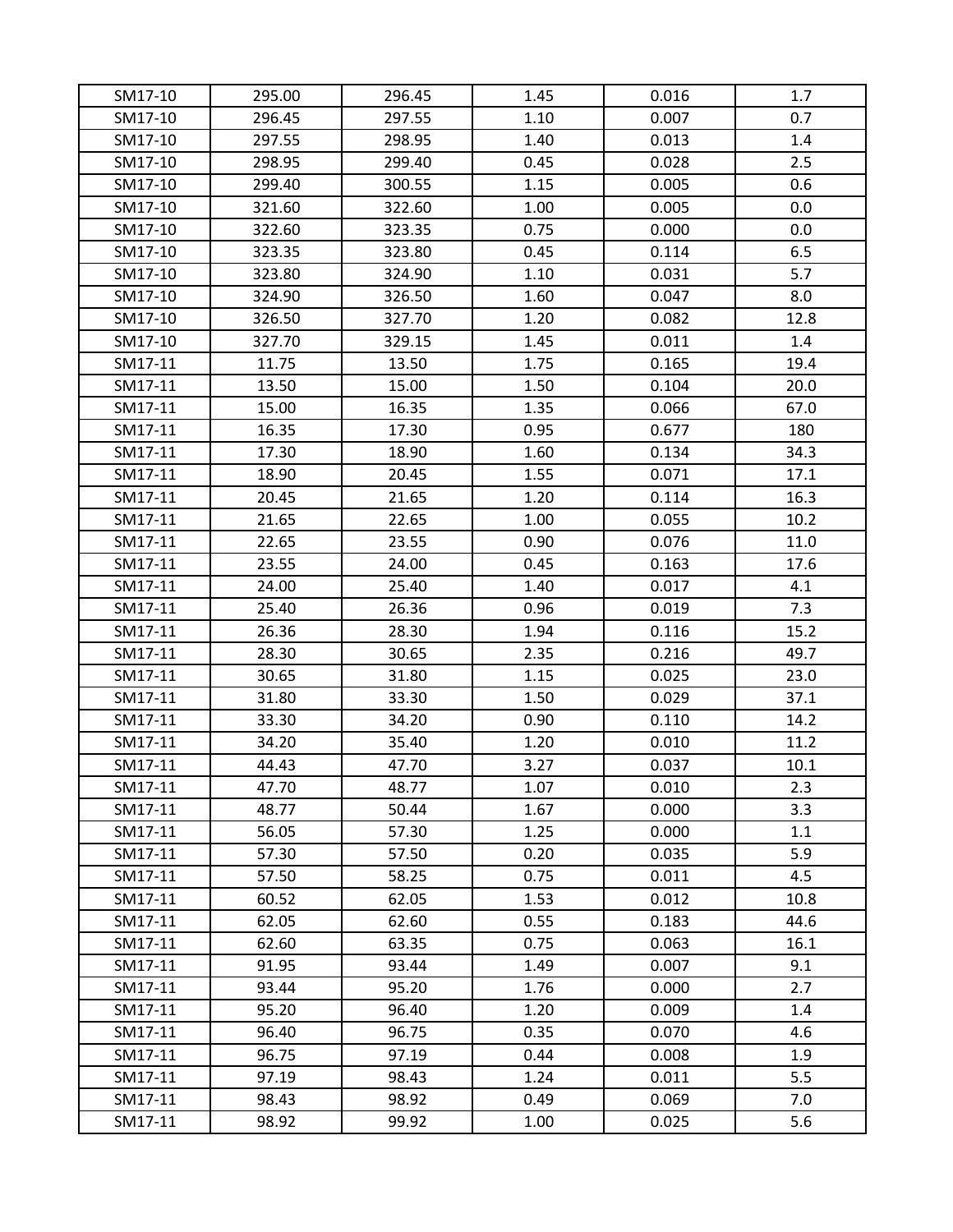| SM17-11 | 173.25<br>174.65 | 174.65<br>175.50 | 1.40<br>0.85 | 0.014<br>0.084 | 2.0<br>8.3 |
|---------|------------------|------------------|--------------|----------------|------------|
| SM17-11 | 175.50           | 176.40           | 0.90         | 0.132          | 17.5       |
| SM17-11 |                  |                  |              |                |            |
| SM17-11 | 176.40           | 177.30           | 0.90         | 0.049          | 9.2        |
| SM17-11 | 177.30           | 179.00           | 1.70         | 0.051          | 7.1        |
| SM17-11 | 179.00           | 180.00           | 1.00         | 0.075          | 8.3        |
| SM17-11 | 180.00           | 180.60           | 0.60         | 0.113          | 7.9        |
| SM17-11 | 180.60           | 181.80           | 1.20         | 0.006          | 3.3        |
| SM17-11 | 221.88           | 223.10           | 1.22         | 0.132          | 34.7       |
| SM17-11 | 223.10           | 224.35           | 1.25         | 0.085          | 18.4       |
| SM17-11 | 224.35           | 226.40           | 2.05         | 0.023          | 15.4       |
| SM17-11 | 226.40           | 229.12           | 2.72         | 0.095          | 42.9       |
| SM17-11 | 229.12           | 232.00           | 2.88         | 0.279          | 101        |
| SM17-11 | 232.00           | 234.60           | 2.60         | 0.126          | 68.8       |
| SM17-11 | 234.60           | 235.90           | 1.30         | 0.068          | 25.2       |
| SM17-11 | 235.90           | 236.90           | 1.00         | 0.008          | 5.8        |
| SM17-12 | 9.63             | 10.40            | 0.77         | 0.137          | 5.6        |
| SM17-12 | 10.40            | 10.90            | 0.50         | 0.216          | 14.3       |
| SM17-12 | 10.90            | 11.70            | 0.80         | 0.033          | 9.6        |
| SM17-12 | 11.70            | 12.55            | 0.85         | 0.064          | 11.9       |
| SM17-12 | 12.55            | 13.50            | 0.95         | 0.015          | 8.8        |
| SM17-12 | 13.50            | 14.35            | 0.85         | 0.008          | 3.6        |
| SM17-12 | 14.35            | 14.95            | 0.60         | 0.007          | 3.6        |
| SM17-12 | 14.95            | 15.75            | 0.80         | 0.022          | 3.9        |
| SM17-12 | 33.13            | 34.00            | 0.87         | 0.037          | 5.7        |
| SM17-12 | 34.00            | 35.40            | 1.40         | 0.030          | 6.3        |
| SM17-12 | 35.40            | 36.55            | 1.15         | 2.080          | 7.0        |
| SM17-12 | 36.55            | 37.35            | 0.80         | 0.026          | 8.6        |
| SM17-12 | 37.35            | 38.45            | 1.10         | 0.031          | 9.5        |
| SM17-12 | 49.50            | 51.10            | 1.60         | 0.031          | 6.7        |
| SM17-12 | 51.10            | 52.10            | 1.00         | 0.065          | 22.4       |
| SM17-12 | 52.10            | 53.13            | 1.03         | 0.042          | 17.5       |
| SM17-12 | 53.13            | 54.55            | 1.42         | 0.014          | 5.6        |
| SM17-12 | 60.30            | 61.10            | 0.80         | 0.894          | 12.0       |
| SM17-12 | 61.10            | 62.20            | 1.10         | 0.043          | 9.4        |
| SM17-12 | 62.20            | 63.55            | 1.35         | 0.036          | 9.5        |
| SM17-12 | 63.55            | 64.60            | 1.05         | 0.039          | 9.2        |
| SM17-12 | 64.60            | 65.50            | 0.90         | 0.066          | 12.0       |
| SM17-12 | 65.50            | 66.05            | 0.55         | 0.032          | 9.5        |
| SM17-12 | 66.05            | 67.30            | 1.25         | 0.100          | 9.7        |
| SM17-12 | 67.30            | 68.40            | 1.10         | 0.058          | 9.2        |
| SM17-12 | 68.40            | 69.20            | 0.80         | 0.092          | 9.5        |
| SM17-12 | 69.20            | 70.10            | 0.90         | 0.080          | 13.1       |
| SM17-12 | 70.10            | 70.70            | 0.60         | 0.070          | 9.6        |
| SM17-12 | 70.70            | 72.50            | 1.80         | 0.071          | 8.6        |
| SM17-12 | 76.70            | 77.45            | 0.75         | 0.007          | 14.1       |
| SM17-12 | 77.45            | 78.60            | 1.15         | 0.024          | 19.3       |
|         |                  |                  |              |                |            |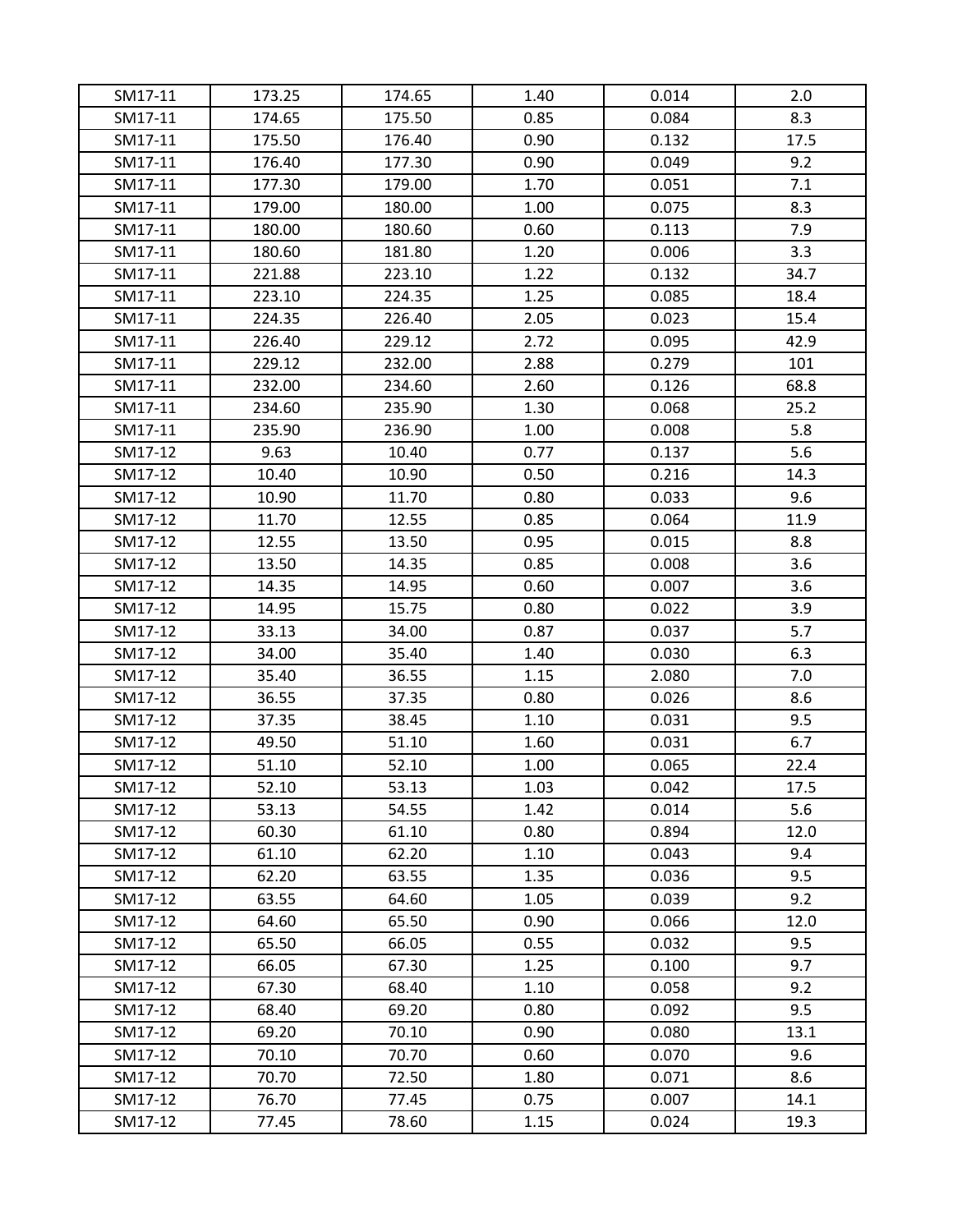| SM17-12 | 78.60  | 80.15  | 1.55 | 0.042 | 7.8  |
|---------|--------|--------|------|-------|------|
| SM17-12 | 80.15  | 81.56  | 1.41 | 0.183 | 47.7 |
| SM17-12 | 101.20 | 102.25 | 1.05 | 0.028 | 15.7 |
| SM17-12 | 102.25 | 102.66 | 0.41 | 0.031 | 5.8  |
| SM17-12 | 102.66 | 104.00 | 1.34 | 0.027 | 1.7  |
| SM17-12 | 112.33 | 114.00 | 1.67 | 0.011 | 9.4  |
| SM17-12 | 114.00 | 115.65 | 1.65 | 0.027 | 11.3 |
| SM17-12 | 115.65 | 117.00 | 1.35 | 0.011 | 8.9  |
| SM17-12 | 117.00 | 120.00 | 3.00 | 0.007 | 6.3  |
| SM17-12 | 120.00 | 122.60 | 2.60 | 0.011 | 1.0  |
| SM17-12 | 122.60 | 125.17 | 2.57 | 0.000 | 1.2  |
| SM17-12 | 125.17 | 126.00 | 0.83 | 0.014 | 10.2 |
| SM17-12 | 126.00 | 128.00 | 2.00 | 0.025 | 10.1 |
| SM17-12 | 128.00 | 129.91 | 1.91 | 0.022 | 9.5  |
| SM17-12 | 129.91 | 130.50 | 0.59 | 0.083 | 44.3 |
| SM17-12 | 130.50 | 132.20 | 1.70 | 0.058 | 17.2 |
| SM17-12 | 132.20 | 133.21 | 1.01 | 0.000 | 1.0  |
| SM17-12 | 151.88 | 152.80 | 0.92 | 0.013 | 1.3  |
| SM17-12 | 152.80 | 153.65 | 0.85 | 0.083 | 12.1 |
| SM17-12 | 153.65 | 155.05 | 1.40 | 0.081 | 4.4  |
| SM17-12 | 155.05 | 156.00 | 0.95 | 0.010 | 1.4  |
| SM17-12 | 170.40 | 171.00 | 0.60 | 0.026 | 12.8 |
| SM17-12 | 171.00 | 174.67 | 3.67 | 0.044 | 9.7  |
| SM17-12 | 174.67 | 175.80 | 1.13 | 0.061 | 15.6 |
| SM17-12 | 175.80 | 178.20 | 2.40 | 0.040 | 6.0  |
| SM17-12 | 178.20 | 180.00 | 1.80 | 0.035 | 14.5 |
| SM17-12 | 180.00 | 181.00 | 1.00 | 0.067 | 29.7 |
| SM17-12 | 181.00 | 182.70 | 1.70 | 0.070 | 20.5 |
| SM17-12 | 182.70 | 183.55 | 0.85 | 0.089 | 18.0 |
| SM17-12 | 183.55 | 184.10 | 0.55 | 0.124 | 19.0 |
| SM17-12 | 184.10 | 184.95 | 0.85 | 0.211 | 32.1 |
| SM17-12 | 184.95 | 185.50 | 0.55 | 0.200 | 16.9 |
| SM17-12 | 185.50 | 186.30 | 0.80 | 0.162 | 16.6 |
| SM17-12 | 186.30 | 187.80 | 1.50 | 0.111 | 16.3 |
| SM17-12 | 187.80 | 189.00 | 1.20 | 0.048 | 12.8 |
| SM17-12 | 189.00 | 190.15 | 1.15 | 0.024 | 13.6 |
| SM17-12 | 190.15 | 191.20 | 1.05 | 0.026 | 22.8 |
| SM17-12 | 191.20 | 192.00 | 0.80 | 0.072 | 56.0 |
| SM17-12 | 192.00 | 193.05 | 1.05 | 0.091 | 141  |
| SM17-12 | 193.05 | 194.00 | 0.95 | 0.013 | 19.6 |
| SM17-12 | 194.00 | 194.65 | 0.65 | 0.006 | 7.9  |
| SM17-12 | 194.65 | 196.00 | 1.35 | 0.007 | 7.3  |
| SM17-12 | 221.90 | 225.00 | 3.10 | 0.007 | 0.9  |
| SM17-12 | 225.00 | 228.10 | 3.10 | 0.042 | 3.1  |
| SM17-12 | 228.10 | 228.30 | 0.20 | 0.017 | 0.8  |
| SM17-12 | 228.30 | 231.85 | 3.55 | 0.005 | 2.5  |
| SM17-12 | 231.85 | 233.07 | 1.22 | 0.009 | 1.8  |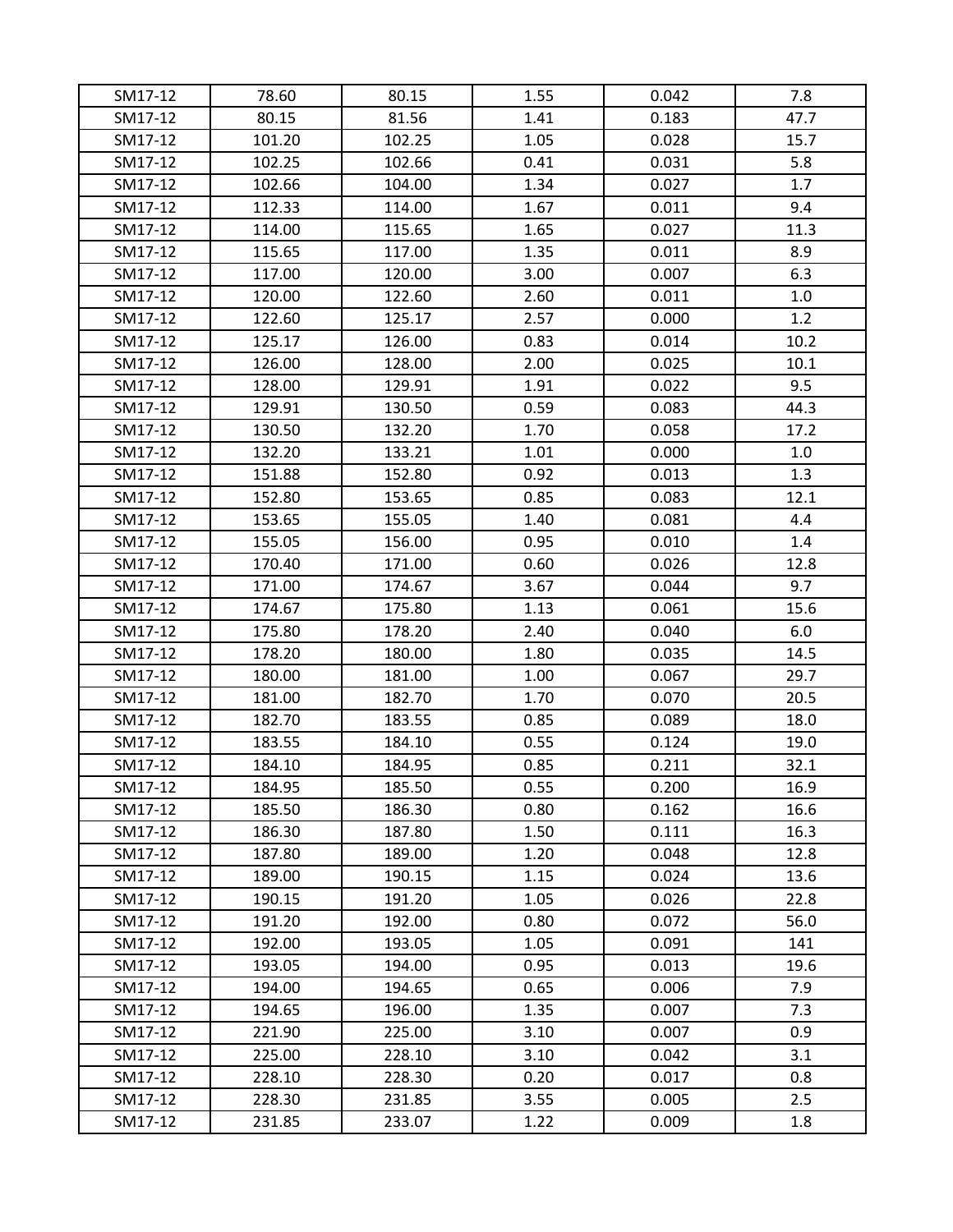| SM17-12  | 233.07 | 233.64 | 0.57 | 0.021 | 6.3  |
|----------|--------|--------|------|-------|------|
| SM17-12  | 233.64 | 234.83 | 1.19 | 0.077 | 19.8 |
| SM17-12  | 234.83 | 235.87 | 1.04 | 0.026 | 13.8 |
| SM17-12  | 235.87 | 237.12 | 1.25 | 0.011 | 7.6  |
| SM17-12  | 237.12 | 238.05 | 0.93 | 0.036 | 9.1  |
| SM17-12  | 238.05 | 239.14 | 1.09 | 0.056 | 13.7 |
| SM17-12  | 239.14 | 239.47 | 0.33 | 0.064 | 7.4  |
| SM17-12  | 239.47 | 240.21 | 0.74 | 0.058 | 4.6  |
| SM17-12  | 240.21 | 241.18 | 0.97 | 0.011 | 1.9  |
| SM17-12  | 255.00 | 256.44 | 1.44 | 0.005 | 2.0  |
| SM17-12  | 256.44 | 256.78 | 0.34 | 0.008 | 0.0  |
| SM17-12  | 256.78 | 257.74 | 0.96 | 0.007 | 3.5  |
| SM17-12  | 292.10 | 293.30 | 1.20 | 0.010 | 0.6  |
| SM17-12  | 293.30 | 294.05 | 0.75 | 0.008 | 1.3  |
| SM17-12  | 294.05 | 294.90 | 0.85 | 0.008 | 0.0  |
| SM17-12  | 294.90 | 295.90 | 1.00 | 0.006 | 0.0  |
| SM17-12  | 295.90 | 297.00 | 1.10 | 0.007 | 0.0  |
| SM17-12  | 297.00 | 298.28 | 1.28 | 0.008 | 0.0  |
| SM17-12  | 298.28 | 299.70 | 1.42 | 0.045 | 10.1 |
| SM17-12  | 299.70 | 300.57 | 0.87 | 0.011 | 1.3  |
| SM17-12  | 300.57 | 301.90 | 1.33 | 0.006 | 0.0  |
| SM17-12  | 301.90 | 302.66 | 0.76 | 0.007 | 4.3  |
| SM17-12  | 302.66 | 303.50 | 0.84 | 0.011 | 1.3  |
| SM17-12  | 303.50 | 303.80 | 0.30 | 0.029 | 6.4  |
| SM17-12  | 303.80 | 305.54 | 1.74 | 0.006 | 0.0  |
| SM17-12  | 305.54 | 307.33 | 1.79 | 0.000 | 0.0  |
| SM17-12  | 307.33 | 308.65 | 1.32 | 0.038 | 3.3  |
| SM17-12  | 308.65 | 309.00 | 0.35 | 0.023 | 7.6  |
| SM17-12  | 309.00 | 310.06 | 1.06 | 0.010 | 0.0  |
| SM17-12  | 315.67 | 317.07 | 1.40 | 0.011 | 0.9  |
| SM17-12  | 317.07 | 317.85 | 0.78 | 0.012 | 0.0  |
| SM17-12  | 317.85 | 319.10 | 1.25 | 0.011 | 0.0  |
| SM17-12  | 319.10 | 320.03 | 0.93 | 0.006 | 0.0  |
| SM17-12  | 324.19 | 325.04 | 0.85 | 0.000 | 0.0  |
| SM17-12  | 325.04 | 325.81 | 0.77 | 0.006 | 2.6  |
| SM17-12  | 325.81 | 326.32 | 0.51 | 0.012 | 3.3  |
| SM17-12  | 326.32 | 327.00 | 0.68 | 0.000 | 0.0  |
| SM17-12  | 327.00 | 327.58 | 0.58 | 0.010 | 1.5  |
| SM17-12  | 327.58 | 328.51 | 0.93 | 0.020 | 2.0  |
| SM17-12A | 3.00   | 4.50   | 1.50 | 0.029 | 10.1 |
| SM17-12A | 4.50   | 6.00   | 1.50 | 0.036 | 12.2 |
| SM17-12A | 6.00   | 7.85   | 1.85 | 0.099 | 9.5  |
| SM17-12A | 7.85   | 8.20   | 0.35 | 0.103 | 8.1  |
| SM17-12A | 8.20   | 9.40   | 1.20 | 0.885 | 31.7 |
| SM17-12A | 9.40   | 12.35  | 2.95 | 0.049 | 13.7 |
| SM17-12A | 12.35  | 12.75  | 0.40 | 0.036 | 9.2  |
| SM17-12A | 12.75  | 13.25  | 0.50 | 0.027 | 10.8 |
|          |        |        |      |       |      |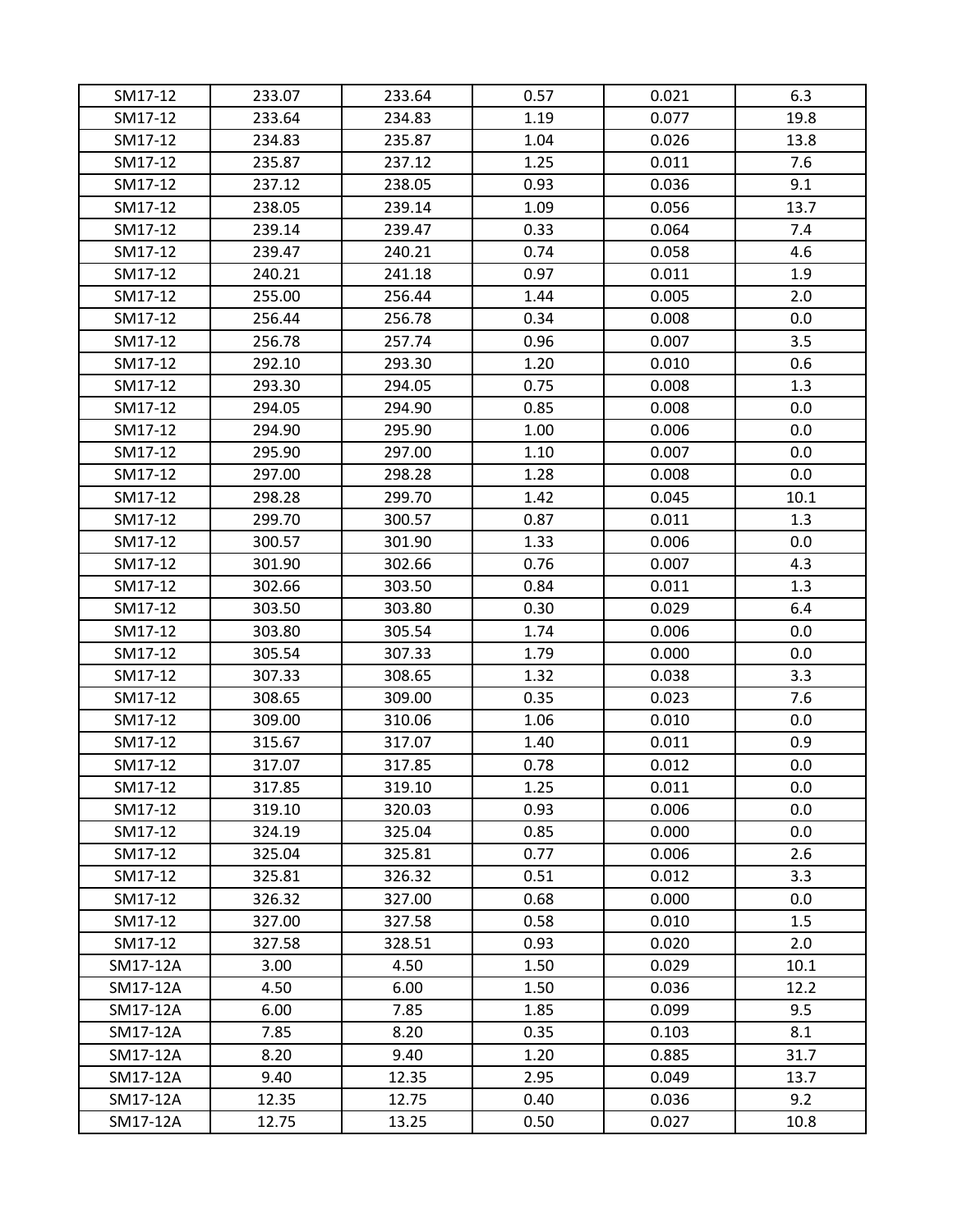| SM17-12A | 13.25  | 15.00          | 1.75         | 0.017 | 12.6       |
|----------|--------|----------------|--------------|-------|------------|
| SM17-12A | 15.00  | 15.65          | 0.65         | 0.088 | 16.7       |
| SM17-12A | 15.65  | 16.55          | 0.90         | 0.043 | 16.6       |
| SM17-12A | 16.55  | 17.55          | 1.00         | 0.083 | 19.2       |
| SM17-12A | 25.25  | 26.05          | 0.80         | 0.023 | 3.7        |
| SM17-12A | 26.05  | 26.75          | 0.70         | 0.059 | 10.5       |
| SM17-12A | 26.75  | 27.00          | 0.25         | 0.055 | 7.8        |
| SM17-12A | 72.15  | 73.30          | 1.15         | 0.015 | 7.1        |
|          |        |                |              |       |            |
| SM17-12A | 73.30  | 73.90<br>74.20 | 0.60<br>0.30 | 0.009 | 6.5<br>7.9 |
| SM17-12A | 73.90  |                |              | 0.019 |            |
| SM17-12A | 74.20  | 75.00          | 0.80         | 0.032 | 11.1       |
| SM17-12A | 75.00  | 75.60          | 0.60         | 0.022 | 17.0       |
| SM17-12A | 75.60  | 76.25          | 0.65         | 0.019 | 11.3       |
| SM17-12A | 76.25  | 77.45          | 1.20         | 0.021 | 3.9        |
| SM17-12A | 77.45  | 78.40          | 0.95         | 0.045 | 19.6       |
| SM17-15  | 27.95  | 30.18          | 2.23         | 0.040 | 4.0        |
| SM17-15  | 30.18  | 31.70          | 1.52         | 0.080 | 41.0       |
| SM17-15  | 31.70  | 33.00          | 1.30         | 0.050 | 10.0       |
| SM17-15  | 33.00  | 34.80          | 1.80         | 0.080 | 7.0        |
| SM17-15  | 34.80  | 35.70          | 0.90         | 0.040 | 3.0        |
| SM17-15  | 35.70  | 37.50          | 1.80         | 0.040 | 3.0        |
| SM17-15  | 37.50  | 38.60          | 1.10         | 0.050 | 3.0        |
| SM17-15  | 61.50  | 63.00          | 1.50         | 0.000 | 1.0        |
| SM17-15  | 63.00  | 63.50          | 0.50         | 0.080 | 5.0        |
| SM17-15  | 63.50  | 65.23          | 1.73         | 0.010 | 2.0        |
| SM17-15  | 65.23  | 66.85          | 1.62         | 0.020 | 2.0        |
| SM17-15  | 66.85  | 67.90          | 1.05         | 0.010 | 1.0        |
| SM17-15  | 73.50  | 74.70          | 1.20         | 0.010 | 1.0        |
| SM17-15  | 74.70  | 75.96          | 1.26         | 0.060 | 8.0        |
| SM17-15  | 75.96  | 77.10          | 1.14         | 0.120 | 11.0       |
| SM17-15  | 77.10  | 77.65          | 0.55         | 0.190 | 8.0        |
| SM17-15  | 77.65  | 79.10          | 1.45         | 0.010 | 1.0        |
| SM17-15  | 120.90 | 121.85         | 0.95         | 0.010 | 1.0        |
| SM17-15  | 121.85 | 122.55         | 0.70         | 0.010 | 3.0        |
| SM17-15  | 122.55 | 123.95         | 1.40         | 0.050 | 12.0       |
| SM17-15  | 123.95 | 125.45         | 1.50         | 0.020 | 5.0        |
| SM17-15  | 125.45 | 125.90         | 0.45         | 0.010 | 5.0        |
| SM17-15  | 125.90 | 127.35         | 1.45         | 0.000 | 0.0        |
| SM17-15  | 127.35 | 128.45         | 1.10         | 0.000 | 0.0        |
| SM17-15  | 128.45 | 129.80         | 1.35         | 0.000 | 1.0        |
| SM17-15  | 129.80 | 130.59         | 0.79         | 0.010 | 1.0        |
| SM17-15  | 130.59 | 131.08         | 0.49         | 0.020 | 2.0        |
| SM17-15  | 131.08 | 132.00         | 0.92         | 0.000 | 1.0        |
| SM17-15  | 142.95 | 144.30         | 1.35         | 0.010 | 0.0        |
| SM17-15  | 144.30 | 145.76         | 1.46         | 0.030 | 10.0       |
| SM17-15  | 145.76 | 147.30         | 1.54         | 0.010 | 0.0        |
| SM17-15  | 255.90 | 257.38         | 1.48         | 0.000 | 0.0        |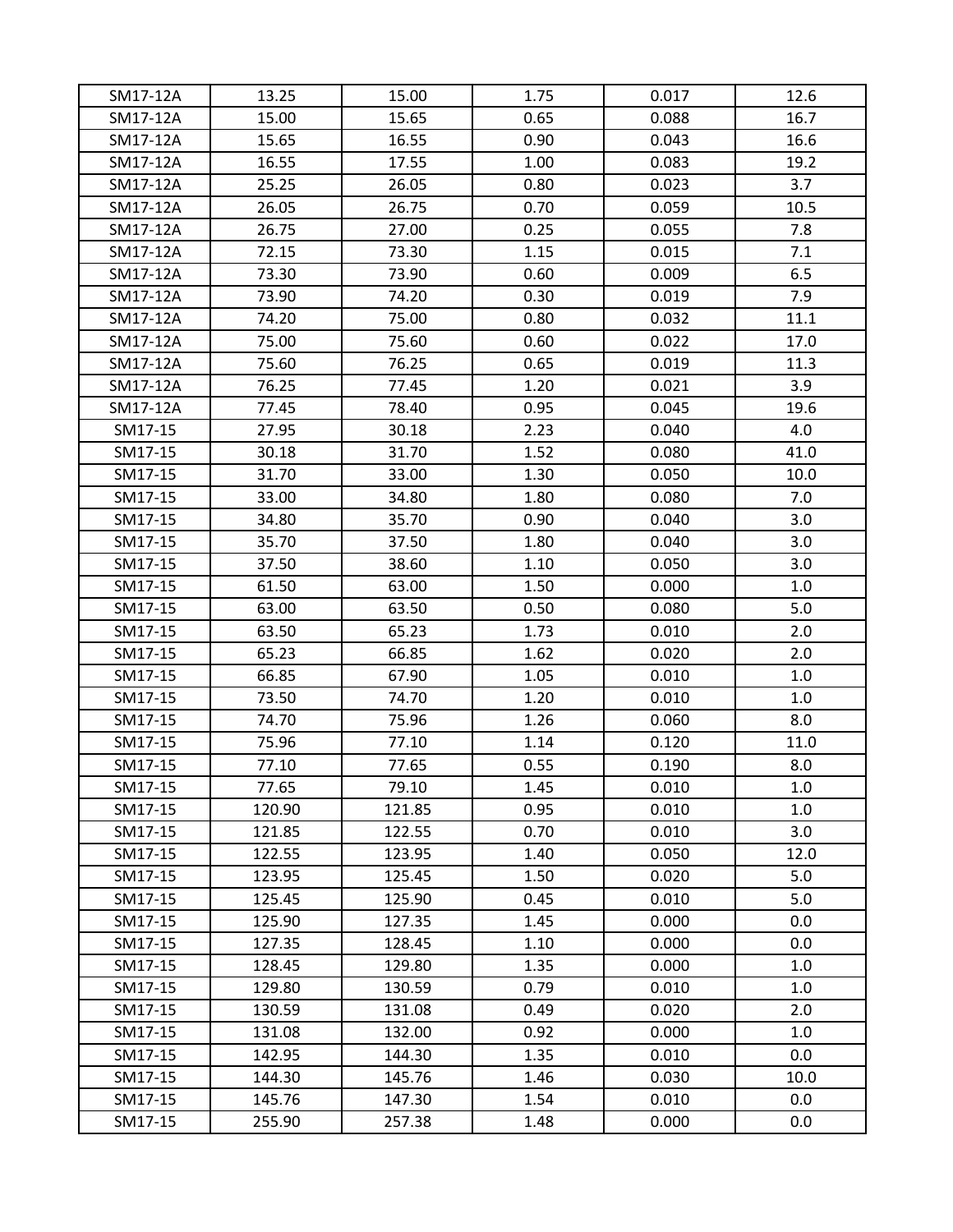| SM17-15 | 257.38 | 257.90 | 0.52 | 0.000 | 0.0  |
|---------|--------|--------|------|-------|------|
| SM17-15 | 257.90 | 258.50 | 0.60 | 0.000 | 1.0  |
| SM17-15 | 258.50 | 259.25 | 0.75 | 0.000 | 1.0  |
| SM17-15 | 259.25 | 260.85 | 1.60 | 0.000 | 1.0  |
| SM17-15 | 260.85 | 262.60 | 1.75 | 0.030 | 0.0  |
| SM17-15 | 262.60 | 264.22 | 1.62 | 0.120 | 1.0  |
| SM17-15 | 264.22 | 265.00 | 0.78 | 0.000 | 0.0  |
| SM17-15 | 265.00 | 266.50 | 1.50 | 0.010 | 0.0  |
| SM17-15 | 266.50 | 267.60 | 1.10 | 0.010 | 0.0  |
| SM17-15 | 267.60 | 269.15 | 1.55 | 0.000 | 0.0  |
| SM17-15 | 269.15 | 270.90 | 1.75 | 0.000 | 1.0  |
| SM17-15 | 270.90 | 272.70 | 1.80 | 0.000 | 0.0  |
| SM17-15 | 272.70 | 274.10 | 1.40 | 0.000 | 0.0  |
| SM17-15 | 274.10 | 274.80 | 0.70 | 0.030 | 3.0  |
| SM17-15 | 274.80 | 276.00 | 1.20 | 0.000 | 1.0  |
| SM17-15 | 276.00 | 277.60 | 1.60 | 0.010 | 2.0  |
| SM17-15 | 277.60 | 279.00 | 1.40 | 0.020 | 2.0  |
| SM17-15 | 279.00 | 280.50 | 1.50 | 0.010 | 2.0  |
| SM17-15 | 280.50 | 281.10 | 0.60 | 0.020 | 1.0  |
| SM17-15 | 281.10 | 281.75 | 0.65 | 0.040 | 3.0  |
| SM17-15 | 281.75 | 282.47 | 0.72 | 0.060 | 13.0 |
| SM17-15 | 282.47 | 283.20 | 0.73 | 0.070 | 15.0 |
| SM17-15 | 283.20 | 284.70 | 1.50 | 0.030 | 4.0  |
| SM17-15 | 284.70 | 285.95 | 1.25 | 0.020 | 6.0  |
| SM17-15 | 285.95 | 286.30 | 0.35 | 0.020 | 4.0  |
| SM17-15 | 286.30 | 287.10 | 0.80 | 0.010 | 3.0  |
| SM18-01 | 12.80  | 13.59  | 0.79 | 0.006 | 6.8  |
| SM18-01 | 13.59  | 13.99  | 0.40 | 0.100 | 14.0 |
| SM18-01 | 13.99  | 15.40  | 1.41 | 0.037 | 7.9  |
| SM18-01 | 25.63  | 26.58  | 0.95 | 0.160 | 12.7 |
| SM18-01 | 26.58  | 27.00  | 0.42 | 0.021 | 9.3  |
| SM18-01 | 27.00  | 27.49  | 0.49 | 0.107 | 10.5 |
| SM18-01 | 27.49  | 28.55  | 1.06 | 0.021 | 8.7  |
| SM18-01 | 60.95  | 61.80  | 0.85 | 0.000 | 1.4  |
| SM18-01 | 61.80  | 62.25  | 0.45 | 0.030 | 17.0 |
| SM18-01 | 62.25  | 63.00  | 0.75 | 0.041 | 4.4  |
| SM18-01 | 63.00  | 63.88  | 0.88 | 0.005 | 1.6  |
| SM18-01 | 86.02  | 87.23  | 1.21 | 0.008 | 9.9  |
| SM18-01 | 87.23  | 87.50  | 0.27 | 0.021 | 45.2 |
| SM18-01 | 87.50  | 88.55  | 1.05 | 0.006 | 9.3  |
| SM18-01 | 93.65  | 95.10  | 1.45 | 0.051 | 37.0 |
| SM18-01 | 95.10  | 95.90  | 0.80 | 0.925 | 186  |
| SM18-01 | 95.90  | 96.18  | 0.28 | 0.647 | 185  |
| SM18-01 | 96.18  | 99.00  | 2.82 | 0.081 | 32.9 |
| SM18-01 | 99.00  | 101.60 | 2.60 | 0.069 | 32.0 |
| SM18-01 | 101.60 | 102.90 | 1.30 | 0.083 | 38.2 |
| SM18-01 | 102.90 | 104.63 | 1.73 | 0.021 | 19.6 |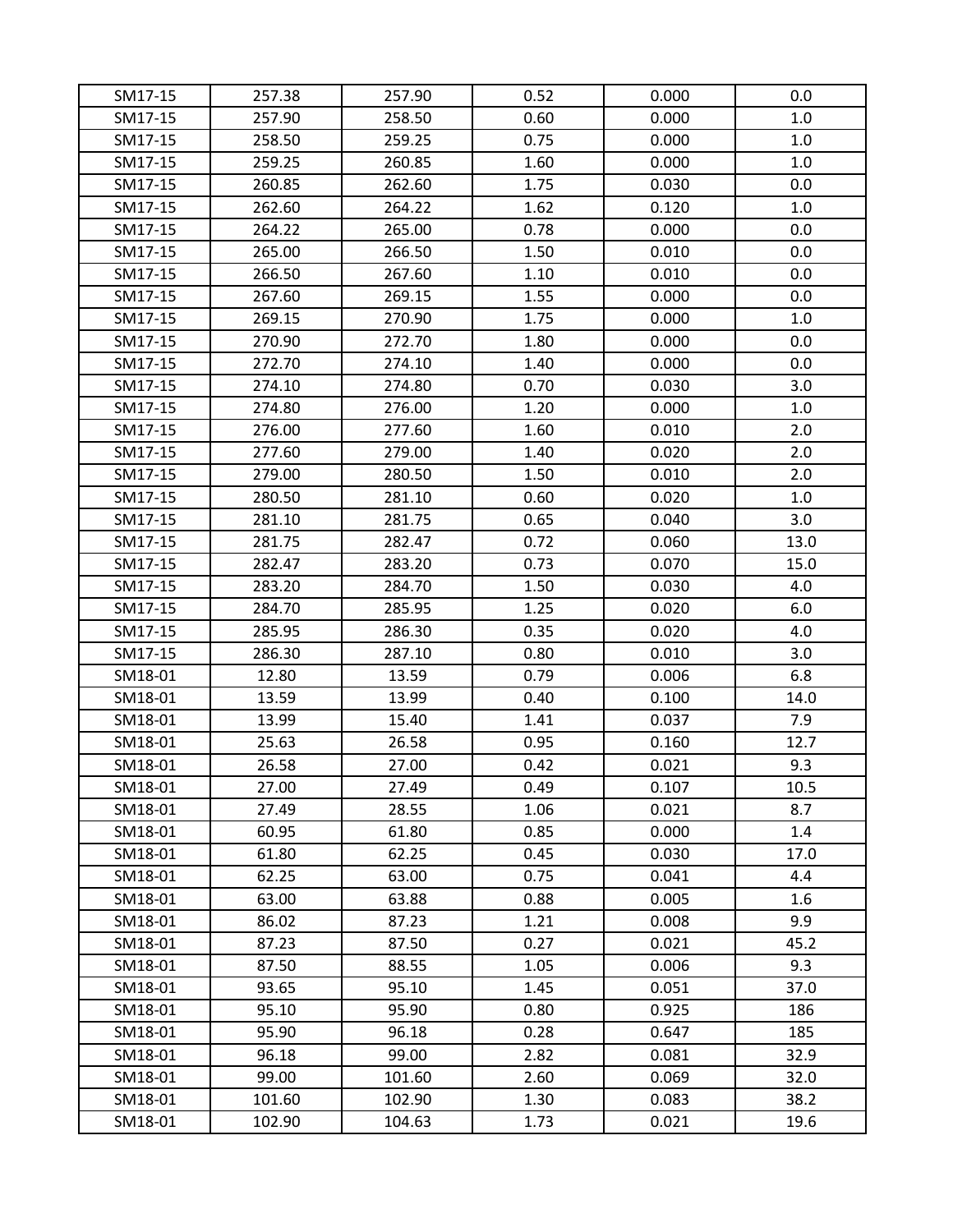| SM18-01            | 104.63           | 106.18           | 1.55         | 0.028          | 4.3          |
|--------------------|------------------|------------------|--------------|----------------|--------------|
| SM18-01            | 106.18           | 108.00           | 1.82         | 0.025          | 6.2          |
| SM18-01            | 108.00           | 109.60           | 1.60         | 0.000          | 3.0          |
| SM18-01            | 109.60           | 111.15           | 1.55         | 0.005          | 1.8          |
| SM18-01            | 111.15           | 112.55           | 1.40         | 0.013          | 6.5          |
| SM18-01            | 112.55           | 113.60           | 1.05         | 0.024          | 9.0          |
| SM18-01            | 113.60           | 114.55           | 0.95         | 0.014          | 4.4          |
| SM18-01            | 114.55           | 115.89           | 1.34         | 0.000          | 2.1          |
| SM18-01            | 115.89           | 116.80           | 0.91         | 0.013          | 6.2          |
| SM18-01            | 116.80           | 118.02           | 1.22         | 0.014          | 6.9          |
| SM18-01            | 118.02           | 119.37           | 1.35         | 0.014          | 13.8         |
| SM18-01            | 119.37           | 120.15           | 0.78         | 0.034          | 14.5         |
| SM18-01            | 120.15           | 121.49           | 1.34         | 0.048          | 44.6         |
| SM18-01            | 121.49           | 122.10           | 0.61         | 0.039          | 26.2         |
| SM18-01            | 122.10           | 123.17           | 1.07         | 0.011          | 16.0         |
| SM18-01            | 123.17           | 124.45           | 1.28         | 0.014          | 12.5         |
| SM18-01            | 124.45           | 125.45           | 1.00         | 0.015          | 9.8          |
| SM18-01            | 125.45           | 126.35           | 0.90         | 0.022          | 4.4          |
| SM18-01            | 160.10           | 161.40           | 1.30         | 0.000          | 0.7          |
| SM18-01            | 161.40           | 162.30           | 0.90         | 0.015          | 3.3          |
| SM18-01            | 162.30           | 163.30           | 1.00         | 0.024          | 8.5          |
| SM18-01            | 163.30           | 164.15           | 0.85         | 0.036          | 15.5         |
| SM18-01            | 164.15           | 165.15           | 1.00         | 0.014          | 33.5         |
| SM18-01            | 165.15           | 165.65           | 0.50         | 0.067          | 50.5         |
| SM18-01            | 165.65           | 166.53           | 0.88         | 0.022          | 49.9         |
| SM18-01            | 166.53           | 167.55           | 1.02         | 0.055          | 113          |
| SM18-01            | 210.92           | 211.75           | 0.83         | 0.279          | 31.0         |
| SM18-01            | 211.75           | 212.90           | 1.15         | 0.033          | 3.8          |
| SM18-01            | 212.90           | 214.05           | 1.15         | 0.034          | 8.8          |
| SM18-01            | 214.05           | 215.15           | 1.10         | 0.035          | 7.5          |
| SM18-01            | 215.15           | 216.37           | 1.22         | 0.015          | 3.6          |
| SM18-01            | 216.37           | 216.75           | 0.38         | 1.615          | 1310         |
| SM18-01            | 216.75           | 217.65           | 0.90         | 0.171          | 19.9         |
| SM18-01            | 229.60           | 230.38           | 0.78         | 0.044          | 2.7          |
| SM18-01            | 230.38           | 230.85           | 0.47         | 0.033          | 15.6         |
| SM18-01            | 230.85           | 231.46           | 0.61         | 0.017          | 3.9          |
| SM18-01<br>SM18-01 | 231.46<br>241.90 | 232.50<br>243.23 | 1.04<br>1.33 | 0.012<br>0.223 | 15.0<br>51.7 |
| SM18-01            | 243.23           |                  | 0.82         | 0.242          | 84.3         |
| SM18-01            |                  | 244.05           | 0.80         | 0.125          | 74.4         |
|                    | 244.05           | 244.85           |              |                |              |
| SM18-01<br>SM18-01 | 244.85<br>245.55 | 245.55<br>246.86 | 0.70<br>1.31 | 0.111<br>0.104 | 79.9<br>27.8 |
|                    | 246.86           |                  | 1.21         | 0.188          | 85.2         |
| SM18-01            |                  | 248.07           | 0.78         | 0.186          |              |
| SM18-01            | 248.07           | 248.85           |              |                | 48.5         |
| SM18-01            | 248.85           | 250.00           | 1.15<br>0.37 | 0.139<br>0.245 | 81.2<br>95.2 |
| SM18-01            | 250.00           | 250.37           |              |                |              |
| SM18-01            | 250.37           | 250.87           | 0.50         | 0.274          | 43.8         |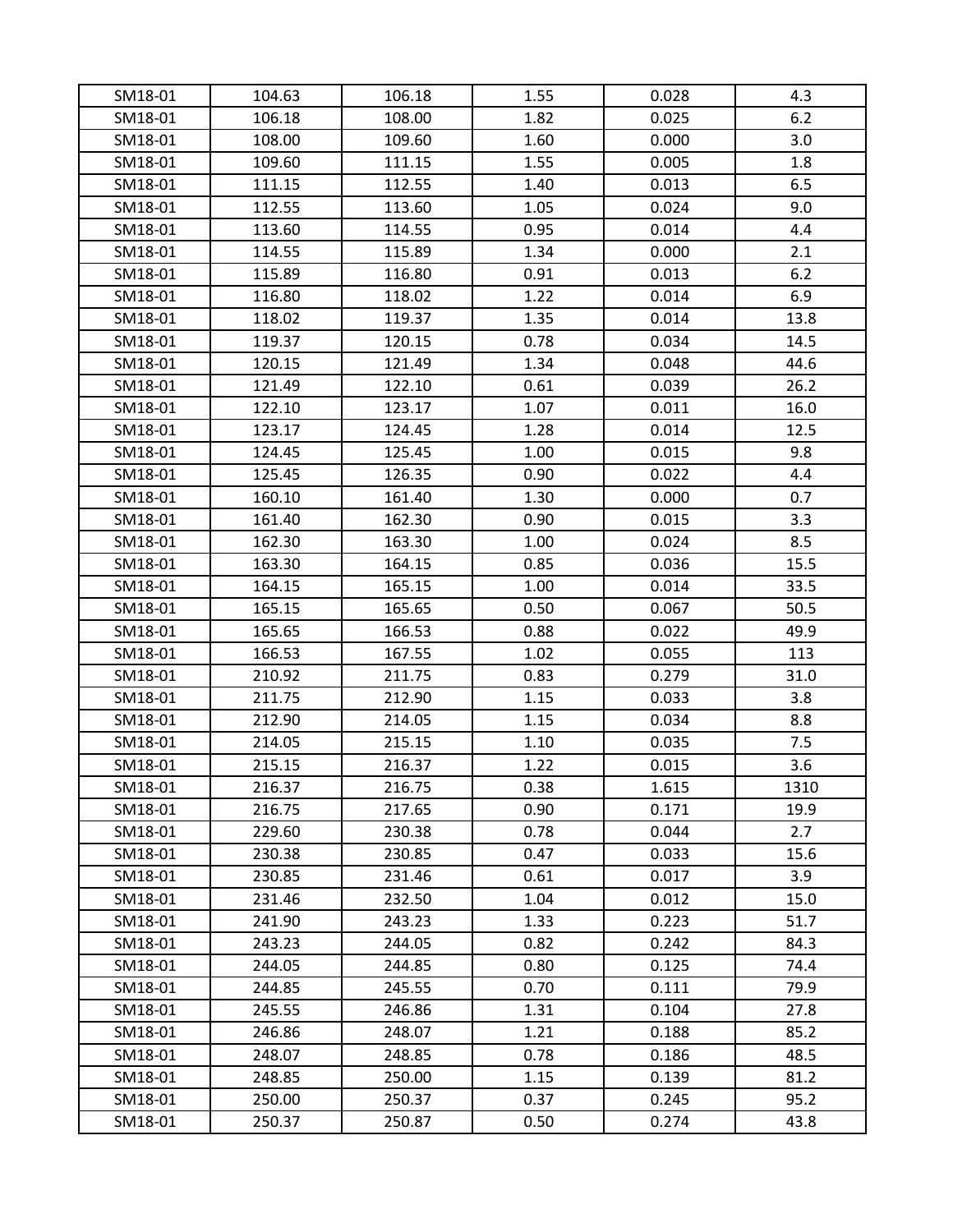| SM18-01 | 250.87 | 252.00 | 1.13 | 0.024 | 4.3  |
|---------|--------|--------|------|-------|------|
| SM18-02 | 90.30  | 91.40  | 1.10 | 0.079 | 5.4  |
| SM18-02 | 91.40  | 91.80  | 0.40 | 0.041 | 5.8  |
| SM18-02 | 91.80  | 93.10  | 1.30 | 0.019 | 2.2  |
| SM18-02 | 93.10  | 94.10  | 1.00 | 0.029 | 3.5  |
| SM18-02 | 98.55  | 99.40  | 0.85 | 1.790 | 9.7  |
| SM18-02 | 99.40  | 100.00 | 0.60 | 1.845 | 91.8 |
| SM18-02 | 100.00 | 101.48 | 1.48 | 1.100 | 5.6  |
| SM18-02 | 101.48 | 102.00 | 0.52 | 1.185 | 6.4  |
| SM18-02 | 102.00 | 103.00 | 1.00 | 0.300 | 2.2  |
| SM18-02 | 103.00 | 103.90 | 0.90 | 0.327 | 3.4  |
| SM18-02 | 103.90 | 105.00 | 1.10 | 0.251 | 6.2  |
| SM18-02 | 105.00 | 105.78 | 0.78 | 0.162 | 9.4  |
| SM18-02 | 105.78 | 106.43 | 0.65 | 0.417 | 21.1 |
| SM18-02 | 106.43 | 107.32 | 0.89 | 0.200 | 25.1 |
| SM18-02 | 123.17 | 124.16 | 0.99 | 0.258 | 4.9  |
| SM18-02 | 124.16 | 124.52 | 0.36 | 0.207 | 30.6 |
| SM18-02 | 124.52 | 126.00 | 1.48 | 0.089 | 2.7  |
| SM18-02 | 142.62 | 143.50 | 0.88 | 0.078 | 3.0  |
| SM18-02 | 143.50 | 144.22 | 0.72 | 0.220 | 2.5  |
| SM18-02 | 144.22 | 144.79 | 0.57 | 0.208 | 5.1  |
| SM18-02 | 144.79 | 145.90 | 1.11 | 0.393 | 2.9  |
| SM18-02 | 163.70 | 164.55 | 0.85 | 0.158 | 6.8  |
| SM18-02 | 164.55 | 165.82 | 1.27 | 0.141 | 6.0  |
| SM18-02 | 165.82 | 166.37 | 0.55 | 0.145 | 5.6  |
| SM18-02 | 166.37 | 167.17 | 0.80 | 0.285 | 65.3 |
| SM18-02 | 167.17 | 167.87 | 0.70 | 3.320 | 147  |
| SM18-02 | 167.87 | 168.27 | 0.40 | 0.343 | 59.6 |
| SM18-02 | 168.27 | 168.75 | 0.48 | 0.524 | 118  |
| SM18-02 | 168.75 | 169.70 | 0.95 | 0.208 | 14.8 |
| SM18-02 | 169.70 | 170.50 | 0.80 | 0.172 | 11.5 |
| SM18-02 | 170.50 | 171.18 | 0.68 | 0.294 | 330  |
| SM18-02 | 171.18 | 171.95 | 0.77 | 0.496 | 34.2 |
| SM18-02 | 171.95 | 172.65 | 0.70 | 5.300 | 97.0 |
| SM18-02 | 172.65 | 173.78 | 1.13 | 0.346 | 37.7 |
| SM18-02 | 173.78 | 174.68 | 0.90 | 0.393 | 40.5 |
| SM18-02 | 174.68 | 175.06 | 0.38 | 1.065 | 101  |
| SM18-02 | 175.06 | 175.90 | 0.84 | 1.150 | 120  |
| SM18-02 | 175.90 | 176.71 | 0.81 | 0.338 | 16.1 |
| SM18-02 | 176.71 | 177.47 | 0.76 | 0.118 | 7.3  |
| SM18-02 | 177.47 | 178.50 | 1.03 | 0.216 | 14.5 |
| SM18-02 | 186.88 | 188.10 | 1.22 | 0.886 | 12.9 |
| SM18-02 | 188.10 | 189.30 | 1.20 | 0.404 | 8.5  |
| SM18-02 | 189.30 | 190.44 | 1.14 | 0.031 | 2.2  |
| SM18-02 | 194.35 | 195.49 | 1.14 | 0.119 | 7.1  |
| SM18-02 | 195.49 | 196.12 | 0.63 | 0.309 | 86.8 |
| SM18-02 | 196.12 | 197.20 | 1.08 | 0.051 | 5.8  |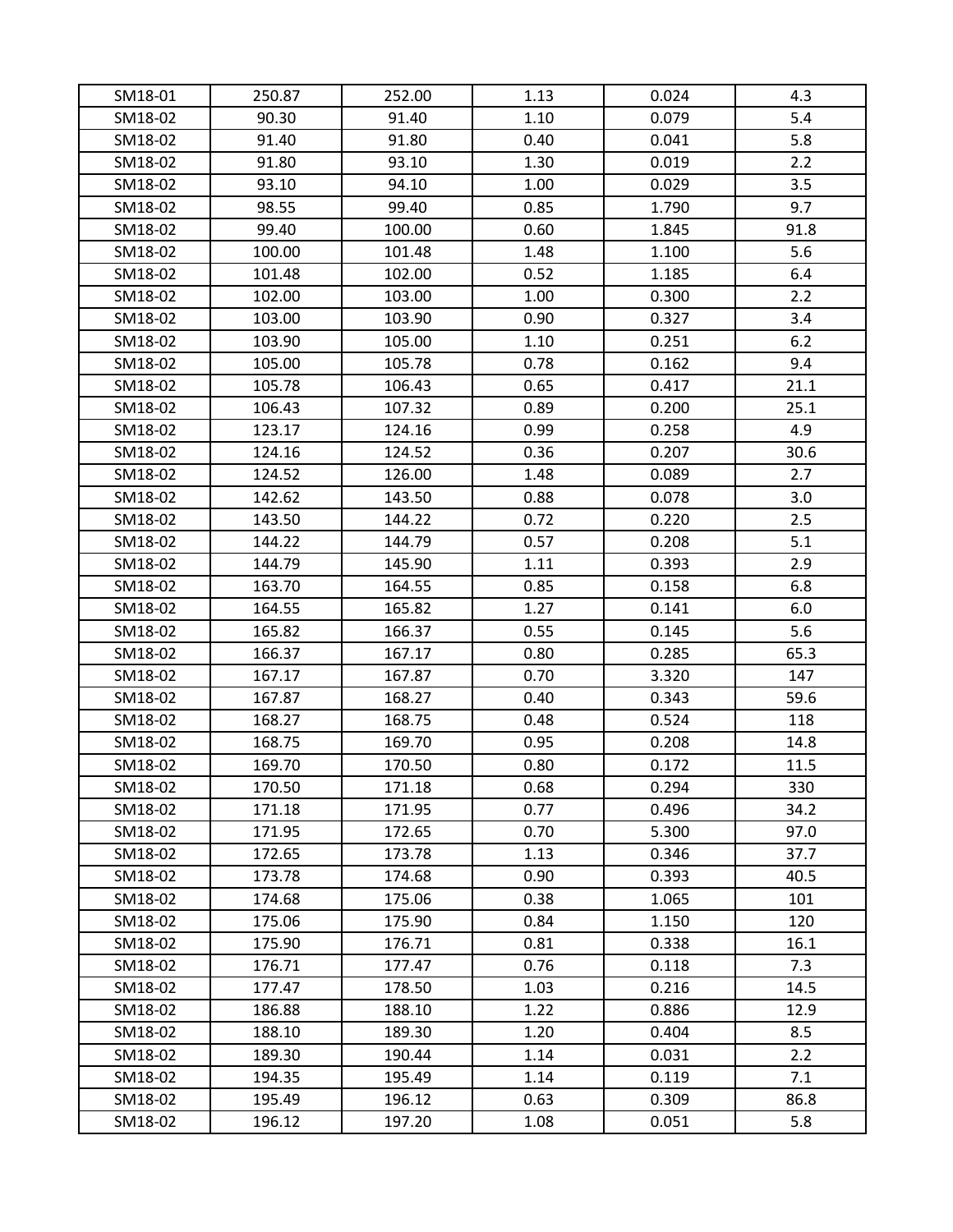| SM18-03 | 29.88  | 31.15  | 1.27 | 0.010 | 4.2  |
|---------|--------|--------|------|-------|------|
| SM18-03 | 31.15  | 32.32  | 1.17 | 0.108 | 16.0 |
| SM18-03 | 32.32  | 34.14  | 1.82 | 0.009 | 4.0  |
| SM18-03 | 41.40  | 42.10  | 0.70 | 0.000 | 1.4  |
| SM18-03 | 42.10  | 43.45  | 1.35 | 0.008 | 2.3  |
| SM18-03 | 43.45  | 44.45  | 1.00 | 0.000 | 2.5  |
| SM18-03 | 44.45  | 45.87  | 1.42 | 0.000 | 3.0  |
| SM18-03 | 45.87  | 48.00  | 2.13 | 0.007 | 4.4  |
| SM18-03 | 48.00  | 48.68  | 0.68 | 0.009 | 4.0  |
| SM18-03 | 48.68  | 49.71  | 1.03 | 0.012 | 5.1  |
| SM18-03 | 49.71  | 51.00  | 1.29 | 0.009 | 4.1  |
| SM18-03 | 51.00  | 52.32  | 1.32 | 0.006 | 4.2  |
| SM18-03 | 83.15  | 84.27  | 1.12 | 0.010 | 1.9  |
| SM18-03 | 84.27  | 87.00  | 2.73 | 0.048 | 5.9  |
| SM18-03 | 87.00  | 87.25  | 0.25 | 0.026 | 7.5  |
| SM18-03 | 96.56  | 97.05  | 0.49 | 0.080 | 8.2  |
| SM18-03 | 97.05  | 97.43  | 0.38 | 0.264 | 146  |
| SM18-03 | 97.43  | 97.77  | 0.34 | 0.054 | 23.7 |
| SM18-03 | 97.77  | 98.81  | 1.04 | 0.010 | 1.6  |
| SM18-03 | 98.81  | 99.40  | 0.59 | 0.032 | 6.6  |
| SM18-03 | 99.40  | 100.10 | 0.70 | 0.064 | 12.2 |
| SM18-03 | 100.10 | 101.35 | 1.25 | 0.038 | 8.7  |
| SM18-03 | 101.35 | 101.90 | 0.55 | 0.167 | 12.7 |
| SM18-03 | 101.90 | 102.95 | 1.05 | 0.022 | 5.6  |
| SM18-03 | 102.95 | 103.80 | 0.85 | 0.033 | 8.5  |
| SM18-03 | 103.80 | 104.65 | 0.85 | 0.025 | 7.6  |
| SM18-03 | 104.65 | 105.69 | 1.04 | 0.022 | 21.5 |
| SM18-03 | 105.69 | 106.60 | 0.91 | 0.025 | 24.5 |
| SM18-03 | 106.60 | 107.52 | 0.92 | 0.043 | 33.6 |
| SM18-03 | 107.52 | 108.60 | 1.08 | 0.044 | 23.9 |
| SM18-03 | 108.60 | 109.60 | 1.00 | 0.010 | 4.8  |
| SM18-03 | 109.60 | 110.67 | 1.07 | 0.021 | 11.0 |
| SM18-03 | 110.67 | 111.24 | 0.57 | 0.049 | 17.0 |
| SM18-03 | 111.24 | 112.76 | 1.52 | 0.064 | 23.7 |
| SM18-03 | 112.76 | 114.00 | 1.24 | 0.030 | 17.9 |
| SM18-03 | 114.00 | 115.45 | 1.45 | 0.336 | 53.0 |
| SM18-03 | 115.45 | 116.75 | 1.30 | 0.177 | 40.5 |
| SM18-03 | 116.75 | 118.10 | 1.35 | 0.029 | 45.6 |
| SM18-03 | 118.10 | 119.15 | 1.05 | 0.071 | 10.7 |
| SM18-03 | 119.15 | 120.35 | 1.20 | 0.125 | 34.0 |
| SM18-03 | 120.35 | 121.70 | 1.35 | 0.121 | 39.5 |
| SM18-03 | 121.70 | 122.85 | 1.15 | 0.280 | 47.5 |
| SM18-03 | 122.85 | 123.80 | 0.95 | 0.229 | 44.5 |
| SM18-03 | 123.80 | 125.02 | 1.22 | 0.258 | 145  |
| SM18-03 | 125.02 | 126.56 | 1.54 | 0.358 | 60.4 |
| SM18-03 | 126.56 | 127.81 | 1.25 | 0.225 | 19.4 |
| SM18-03 | 127.81 | 128.88 | 1.07 | 0.202 | 57.7 |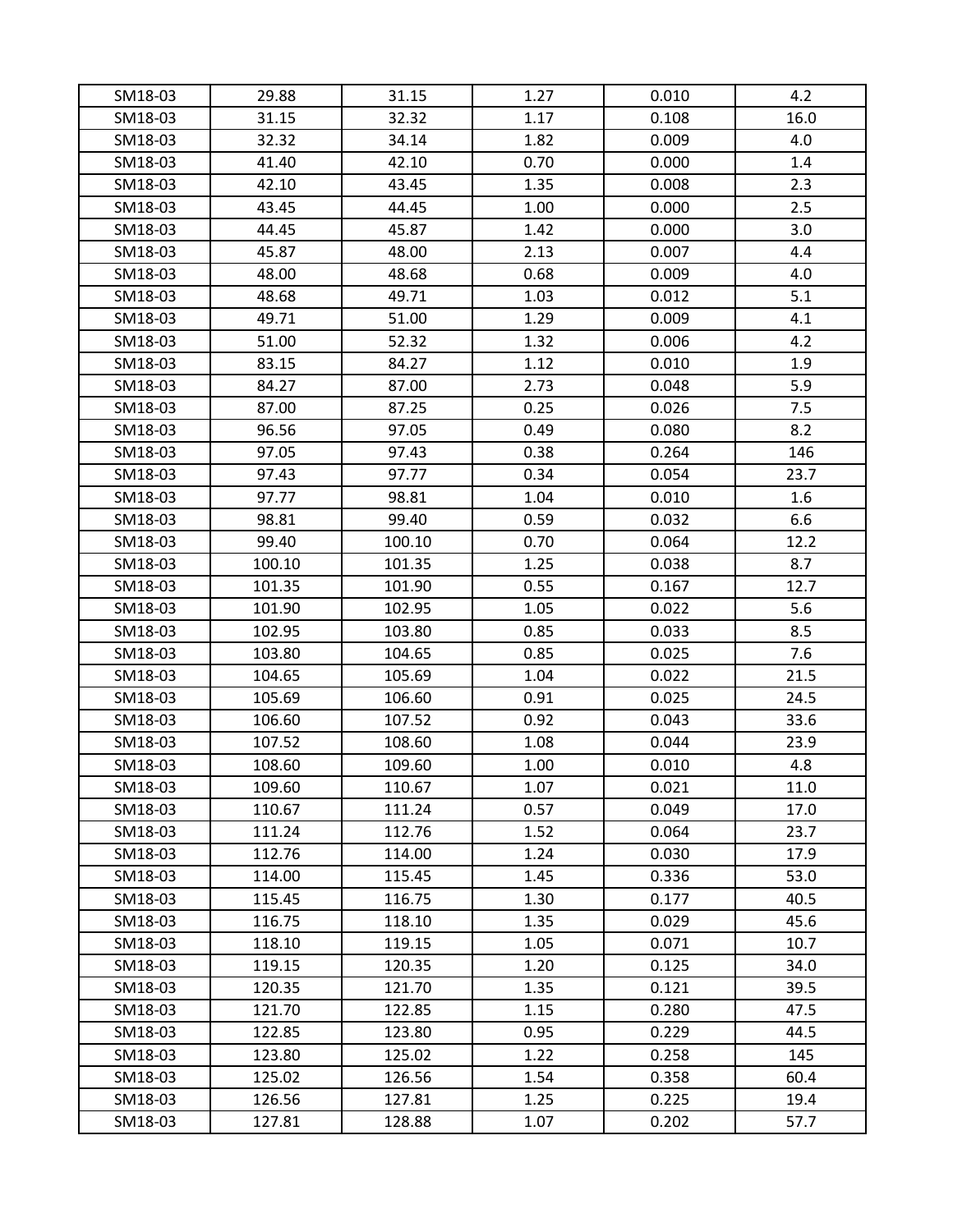| SM18-03 | 128.88 | 129.87 | 0.99 | 0.295  | 29.1    |
|---------|--------|--------|------|--------|---------|
| SM18-03 | 129.87 | 130.69 | 0.82 | 0.327  | 25.0    |
| SM18-03 | 130.69 | 131.48 | 0.79 | 0.121  | 40.1    |
| SM18-03 | 131.48 | 132.52 | 1.04 | 0.307  | 69.7    |
| SM18-03 | 132.52 | 133.50 | 0.98 | 0.182  | 47.8    |
| SM18-03 | 133.50 | 134.07 | 0.57 | 0.179  | 36.2    |
| SM18-03 | 134.07 | 135.00 | 0.93 | 0.118  | 14.7    |
| SM18-03 | 135.00 | 135.73 | 0.73 | 0.127  | 94.2    |
| SM18-03 | 135.73 | 137.00 | 1.27 | 0.354  | 331     |
| SM18-03 | 137.00 | 138.07 | 1.07 | 1.745  | 1100    |
| SM18-03 | 138.07 | 138.63 | 0.56 | 0.205  | 102     |
| SM18-03 | 138.63 | 139.21 | 0.58 | 0.361  | 481     |
| SM18-03 | 139.21 | 139.81 | 0.60 | 3.030  | 808     |
| SM18-03 | 139.81 | 140.50 | 0.69 | 30.200 | 6860    |
| SM18-03 | 140.50 | 141.30 | 0.80 | 3.840  | 1165    |
| SM18-03 | 141.30 | 142.38 | 1.08 | 0.910  | 450     |
| SM18-03 | 142.38 | 143.51 | 1.13 | 0.370  | 124     |
| SM18-03 | 143.51 | 143.94 | 0.43 | 0.248  | 638     |
| SM18-03 | 143.94 | 144.97 | 1.03 | 0.135  | 54.0    |
| SM18-03 | 144.97 | 145.62 | 0.65 | 0.232  | 69.2    |
| SM18-03 | 145.62 | 146.90 | 1.28 | 0.162  | 83.9    |
| SM18-03 | 146.90 | 147.37 | 0.47 | 0.188  | 53.2    |
| SM18-03 | 147.37 | 148.82 | 1.45 | 0.069  | 24.8    |
| SM18-03 | 148.82 | 150.00 | 1.18 | 0.200  | 59.3    |
| SM18-04 | 10.00  | 12.00  | 2.00 | 0.018  | 1.5     |
| SM18-04 | 12.00  | 13.32  | 1.32 | 0.017  | 0.0     |
| SM18-04 | 13.32  | 13.58  | 0.26 | 0.000  | 0.0     |
| SM18-04 | 13.58  | 14.78  | 1.20 | 0.036  | 0.8     |
| SM18-04 | 14.78  | 15.89  | 1.11 | 0.043  | 2.0     |
| SM18-04 | 27.58  | 28.30  | 0.72 | 0.006  | 1.3     |
| SM18-04 | 28.30  | 29.10  | 0.80 | 0.011  | 2.6     |
| SM18-04 | 29.10  | 30.00  | 0.90 | 0.010  | 2.4     |
| SM18-04 | 30.00  | 32.30  | 2.30 | 0.235  | 7.2     |
| SM18-04 | 32.30  | 33.30  | 1.00 | 0.082  | 4.6     |
| SM18-04 | 33.30  | 34.82  | 1.52 | 0.005  | 1.2     |
| SM18-04 | 34.82  | 35.85  | 1.03 | 0.007  | 4.4     |
| SM18-04 | 35.85  | 36.45  | 0.60 | 0.020  | 8.1     |
| SM18-04 | 36.45  | 37.25  | 0.80 | 0.005  | 2.2     |
| SM18-04 | 51.00  | 51.93  | 0.93 | 0.000  | $0.0\,$ |
| SM18-04 | 51.93  | 53.05  | 1.12 | 0.000  | 1.8     |
| SM18-04 | 53.05  | 54.00  | 0.95 | 0.010  | 1.6     |
| SM18-04 | 54.00  | 55.05  | 1.05 | 0.035  | 4.8     |
| SM18-04 | 55.05  | 55.97  | 0.92 | 0.007  | 0.5     |
| SM18-04 | 55.97  | 57.08  | 1.11 | 0.022  | 2.6     |
| SM18-04 | 57.08  | 58.35  | 1.27 | 0.047  | 4.2     |
| SM18-04 | 58.35  | 59.10  | 0.75 | 0.063  | 8.2     |
| SM18-04 | 59.10  | 59.85  | 0.75 | 0.042  | 4.4     |
|         |        |        |      |        |         |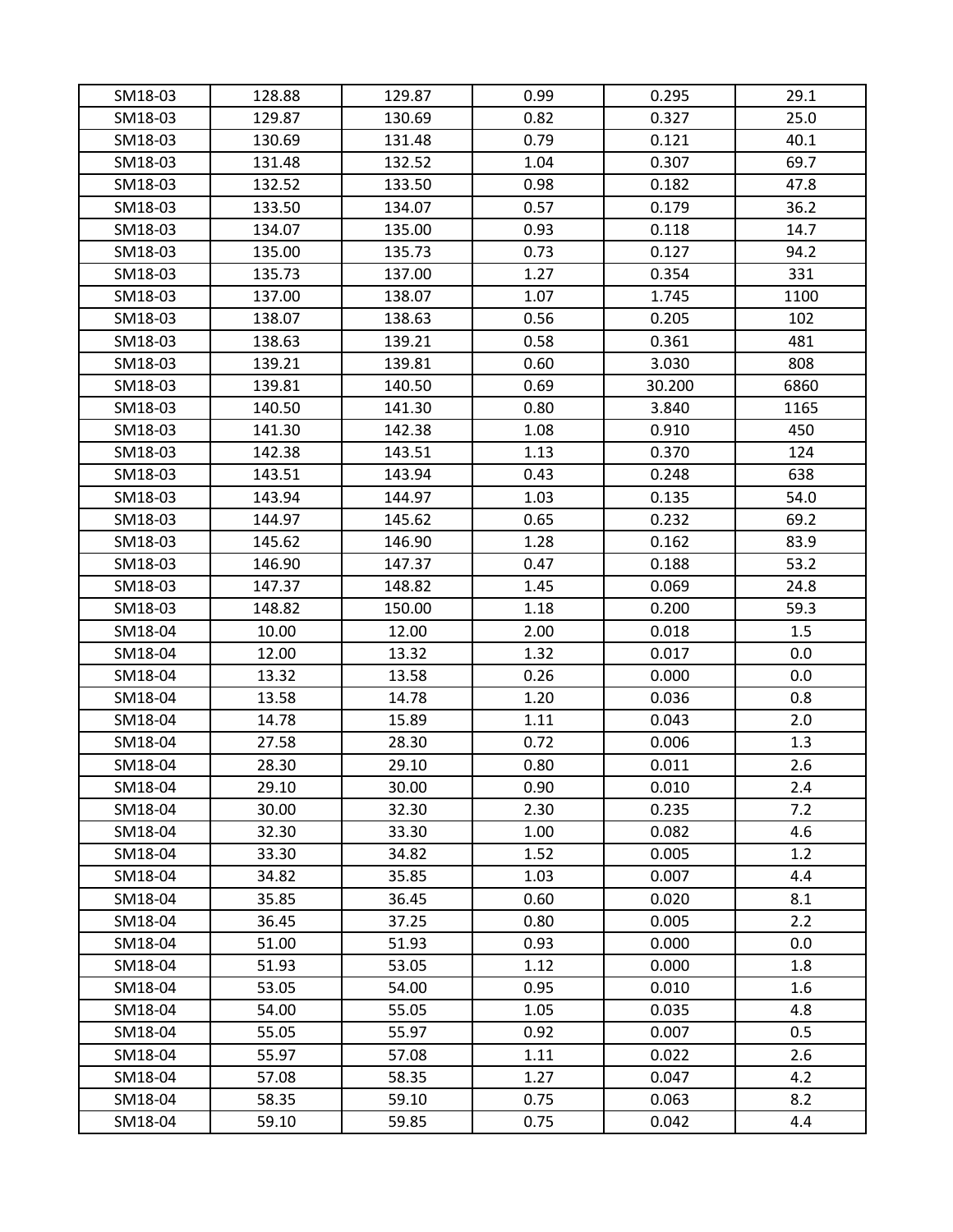| SM18-04            | 59.85  | 61.00  |              | 0.083 | 6.7  |
|--------------------|--------|--------|--------------|-------|------|
| SM18-04            | 61.00  | 62.05  | 1.15<br>1.05 | 0.077 | 6.6  |
| SM18-04            | 62.05  | 62.80  | 0.75         | 0.065 | 5.7  |
| SM18-04            | 62.80  | 63.45  | 0.65         | 0.043 | 8.2  |
| SM18-04            | 63.45  | 64.92  | 1.47         | 0.062 | 8.1  |
|                    | 64.92  | 66.30  | 1.38         | 0.029 | 3.9  |
| SM18-04<br>SM18-04 | 66.30  | 66.75  | 0.45         | 0.067 | 4.5  |
|                    |        |        |              |       | 5.6  |
| SM18-04            | 66.75  | 67.77  | 1.02         | 0.037 |      |
| SM18-04            | 67.77  | 68.80  | 1.03         | 0.028 | 3.2  |
| SM18-04            | 68.80  | 69.80  | 1.00         | 0.052 | 7.7  |
| SM18-04            | 69.80  | 70.40  | 0.60         | 0.079 | 6.5  |
| SM18-04            | 70.40  | 71.68  | 1.28         | 0.053 | 3.0  |
| SM18-04            | 71.68  | 72.57  | 0.89         | 0.045 | 5.7  |
| SM18-04            | 72.57  | 73.92  | 1.35         | 0.010 | 0.9  |
| SM18-04            | 97.25  | 98.35  | 1.10         | 0.033 | 7.6  |
| SM18-04            | 98.35  | 98.80  | 0.45         | 0.149 | 38.6 |
| SM18-04            | 98.80  | 99.90  | 1.10         | 0.093 | 10.9 |
| SM18-04            | 99.90  | 100.90 | 1.00         | 0.027 | 14.2 |
| SM18-04            | 100.90 | 101.40 | 0.50         | 0.106 | 19.1 |
| SM18-04            | 101.40 | 102.90 | 1.50         | 0.039 | 41.9 |
| SM18-04            | 102.90 | 103.90 | 1.00         | 0.039 | 11.4 |
| SM18-04            | 103.90 | 105.00 | 1.10         | 0.119 | 38.0 |
| SM18-04            | 105.00 | 107.55 | 2.55         | 0.137 | 28.6 |
| SM18-04            | 107.55 | 108.70 | 1.15         | 0.110 | 23.2 |
| SM18-04            | 108.70 | 109.80 | 1.10         | 0.099 | 14.3 |
| SM18-04            | 109.80 | 110.85 | 1.05         | 0.162 | 19.6 |
| SM18-04            | 110.85 | 112.15 | 1.30         | 0.048 | 11.2 |
| SM18-04            | 112.15 | 113.90 | 1.75         | 0.069 | 10.4 |
| SM18-04            | 113.90 | 114.30 | 0.40         | 0.069 | 9.6  |
| SM18-04            | 114.30 | 116.00 | 1.70         | 0.074 | 16.4 |
| SM18-04            | 116.00 | 117.10 | 1.10         | 0.050 | 12.0 |
| SM18-04            | 117.10 | 117.85 | 0.75         | 0.140 | 148  |
| SM18-04            | 117.85 | 118.85 | 1.00         | 0.104 | 19.9 |
| SM18-04            | 118.85 | 119.50 | 0.65         | 0.100 | 15.0 |
| SM18-04            | 119.50 | 120.45 | 0.95         | 0.097 | 35.4 |
| SM18-04            | 120.45 | 121.15 | 0.70         | 0.220 | 41.8 |
| SM18-04            | 121.15 | 122.50 | 1.35         | 0.223 | 82.2 |
| SM18-04            | 122.50 | 123.30 | 0.80         | 0.340 | 65.1 |
| SM18-04            | 123.30 | 126.00 | 2.70         | 0.337 | 77.7 |
| SM18-04            | 126.00 | 127.20 | 1.20         | 0.613 | 14.2 |
| SM18-04            | 127.20 | 128.60 | 1.40         | 0.262 | 97.7 |
| SM18-04            | 128.60 | 130.00 | 1.40         | 0.085 | 37.5 |
| SM18-04            | 130.00 | 130.60 | 0.60         | 0.123 | 31.9 |
| SM18-04            | 130.60 | 131.65 | 1.05         | 0.837 | 95.2 |
| SM18-04            | 131.65 | 132.65 | 1.00         | 0.019 | 26.7 |
| SM18-04            | 132.65 | 134.30 | 1.65         | 0.231 | 19.0 |
| SM18-04            | 134.30 | 135.40 | 1.10         | 0.163 | 55.3 |
|                    |        |        |              |       |      |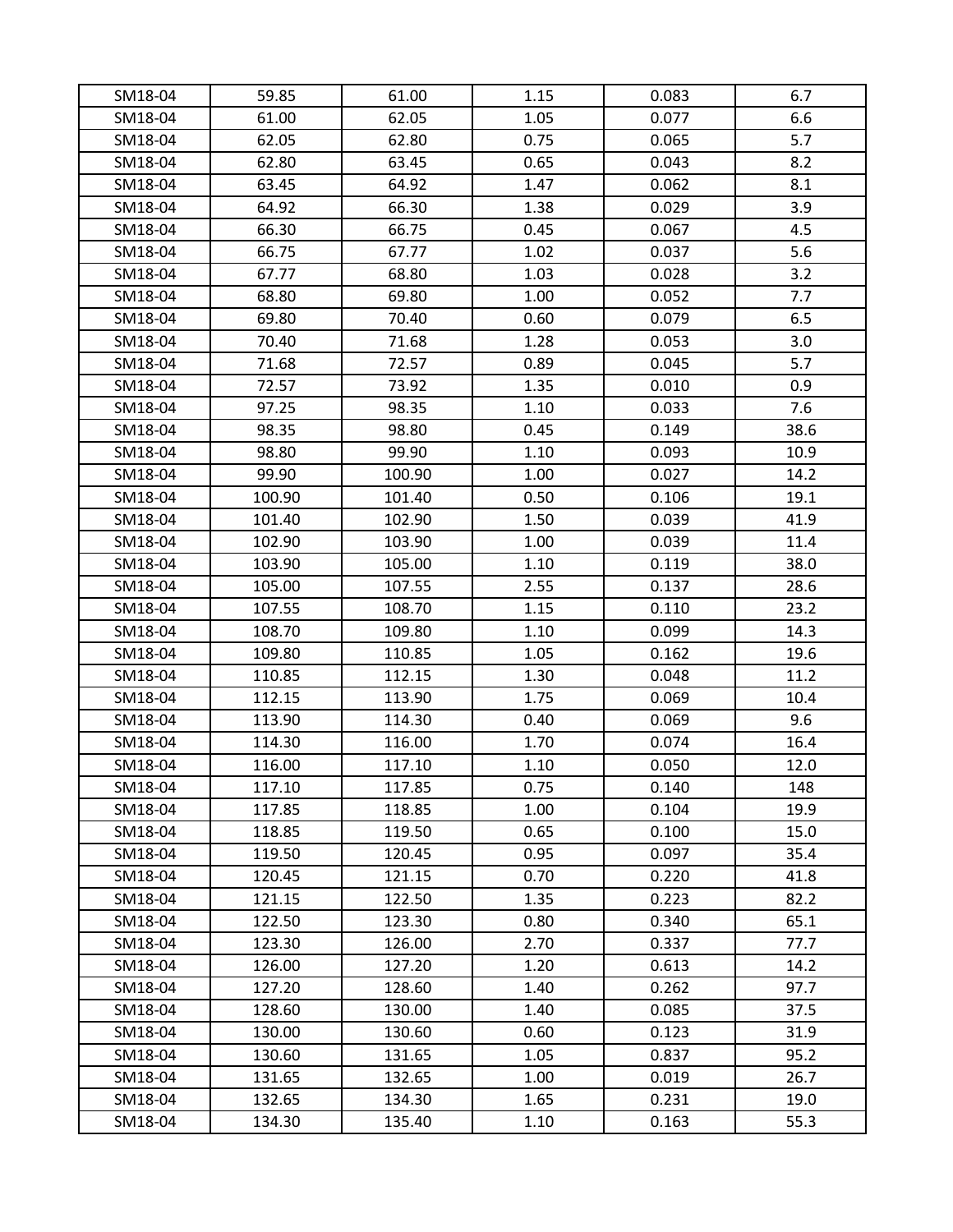| SM18-04 | 135.40 | 136.32 | 0.92 | 0.277 | 76.6 |
|---------|--------|--------|------|-------|------|
| SM18-04 | 136.32 | 136.66 | 0.34 | 1.225 | 259  |
| SM18-04 | 136.66 | 137.70 | 1.04 | 0.232 | 64.1 |
| SM18-04 | 137.70 | 138.61 | 0.91 | 0.114 | 48.8 |
| SM18-04 | 138.61 | 139.85 | 1.24 | 0.058 | 38.7 |
| SM18-04 | 139.85 | 140.13 | 0.28 | 0.309 | 86.2 |
| SM18-04 | 140.13 | 141.27 | 1.14 | 0.073 | 32.9 |
| SM18-04 | 141.27 | 142.45 | 1.18 | 0.327 | 30.7 |
| SM18-04 | 142.45 | 143.08 | 0.63 | 0.266 | 23.8 |
| SM18-04 | 143.08 | 143.68 | 0.60 | 0.268 | 21.9 |
| SM18-04 | 143.68 | 144.42 | 0.74 | 0.866 | 43.5 |
| SM18-04 | 144.42 | 145.63 | 1.21 | 0.200 | 30.5 |
| SM18-04 | 145.63 | 146.50 | 0.87 | 0.602 | 34.9 |
| SM18-04 | 146.50 | 148.08 | 1.58 | 0.145 | 37.0 |
| SM18-04 | 148.08 | 149.28 | 1.20 | 0.139 | 33.1 |
| SM18-04 | 149.28 | 149.60 | 0.32 | 0.150 | 30.6 |
| SM18-04 | 149.60 | 150.54 | 0.94 | 0.121 | 15.4 |
| SM18-04 | 150.54 | 152.45 | 1.91 | 0.150 | 12.6 |
| SM18-04 | 152.45 | 154.00 | 1.55 | 0.055 | 8.2  |
| SM18-04 | 154.00 | 155.05 | 1.05 | 0.033 | 9.8  |
| SM18-04 | 155.05 | 156.53 | 1.48 | 0.028 | 5.1  |
| SM18-04 | 156.53 | 157.82 | 1.29 | 0.058 | 6.3  |
| SM18-04 | 157.82 | 158.80 | 0.98 | 0.022 | 5.6  |
| SM18-04 | 171.55 | 172.35 | 0.80 | 0.035 | 6.2  |
| SM18-04 | 172.35 | 172.90 | 0.55 | 0.034 | 5.7  |
| SM18-04 | 172.90 | 173.80 | 0.90 | 0.018 | 6.0  |
| SM18-05 | 0.00   | 2.00   | 2.00 | 0.006 | 1.2  |
| SM18-05 | 2.00   | 2.20   | 0.20 | 0.007 | 0.9  |
| SM18-05 | 2.20   | 3.72   | 1.52 | 0.007 | 2.0  |
| SM18-05 | 36.12  | 37.19  | 1.07 | 0.044 | 1.2  |
| SM18-05 | 37.19  | 39.00  | 1.81 | 0.109 | 4.0  |
| SM18-05 | 39.00  | 40.35  | 1.35 | 0.030 | 1.6  |
| SM18-05 | 40.35  | 41.65  | 1.30 | 0.042 | 1.1  |
| SM18-05 | 41.65  | 43.05  | 1.40 | 0.034 | 2.5  |
| SM18-05 | 43.05  | 44.10  | 1.05 | 0.069 | 1.5  |
| SM18-05 | 44.10  | 45.00  | 0.90 | 0.107 | 4.0  |
| SM18-05 | 45.00  | 46.30  | 1.30 | 0.014 | 1.6  |
| SM18-05 | 46.30  | 47.00  | 0.70 | 0.017 | 1.0  |
| SM18-05 | 47.00  | 48.10  | 1.10 | 0.017 | 2.4  |
| SM18-05 | 48.10  | 49.10  | 1.00 | 0.023 | 2.3  |
| SM18-05 | 49.10  | 49.90  | 0.80 | 0.039 | 3.0  |
| SM18-05 | 49.90  | 51.05  | 1.15 | 0.066 | 9.0  |
| SM18-05 | 51.05  | 51.95  | 0.90 | 0.126 | 9.0  |
| SM18-05 | 51.95  | 52.20  | 0.25 | 0.107 | 10.1 |
| SM18-05 | 52.20  | 52.50  | 0.30 | 0.092 | 5.6  |
| SM18-05 | 52.50  | 52.95  | 0.45 | 0.407 | 35.6 |
| SM18-05 | 52.95  | 53.36  | 0.41 | 0.594 | 10.7 |
|         |        |        |      |       |      |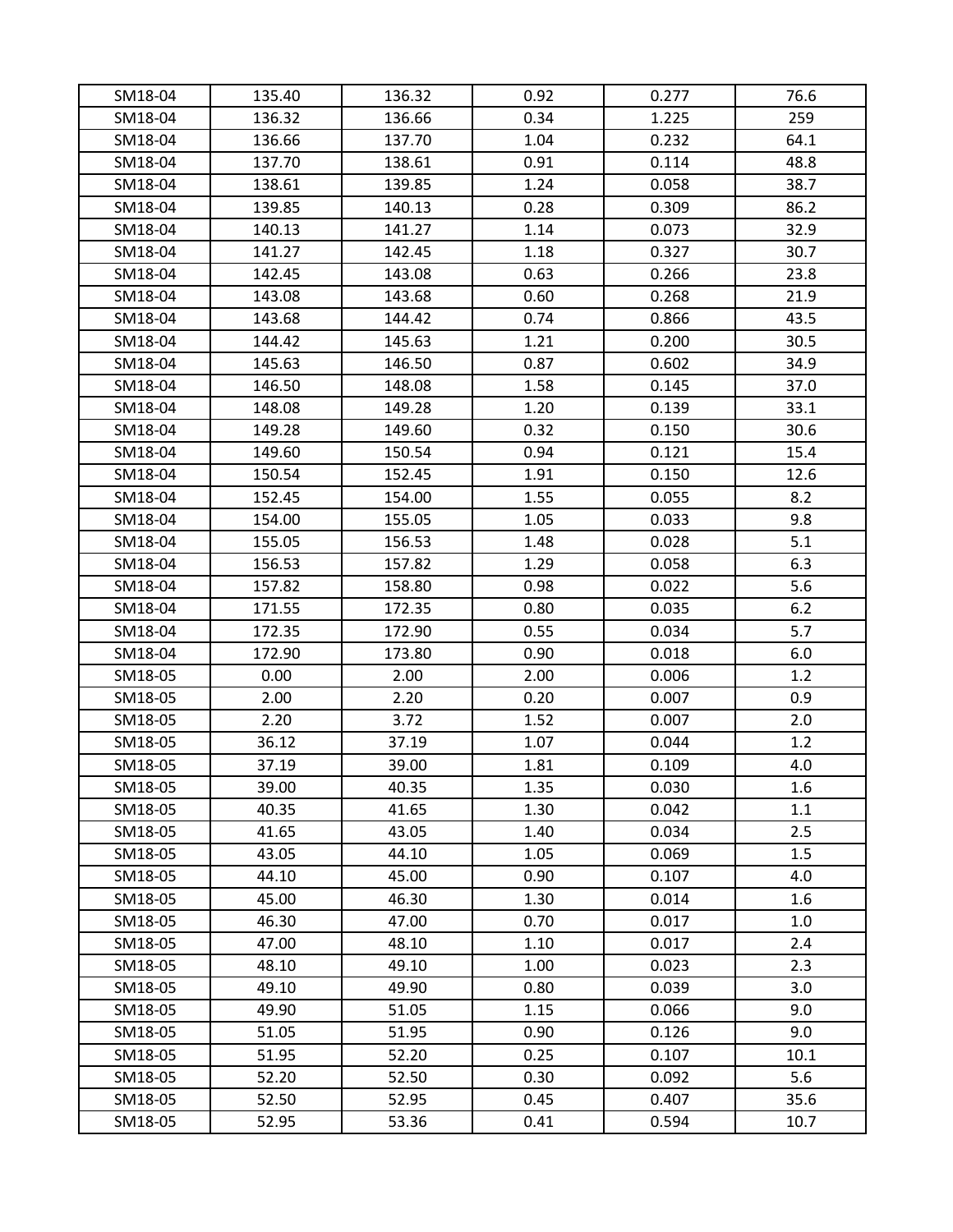| SM18-05 | 53.36  | 54.40  | 1.04 | 0.102 | 6.6  |
|---------|--------|--------|------|-------|------|
| SM18-05 | 54.40  | 55.14  | 0.74 | 0.083 | 6.6  |
| SM18-05 | 55.14  | 56.00  | 0.86 | 0.076 | 5.0  |
| SM18-05 | 56.00  | 57.35  | 1.35 | 0.104 | 19.4 |
| SM18-05 | 57.35  | 58.75  | 1.40 | 0.097 | 9.8  |
| SM18-05 | 58.75  | 59.70  | 0.95 | 0.102 | 25.1 |
| SM18-05 | 59.70  | 61.25  | 1.55 | 0.105 | 12.2 |
| SM18-05 | 61.25  | 62.60  | 1.35 | 0.072 | 7.7  |
| SM18-05 | 62.60  | 63.45  | 0.85 | 0.049 | 10.4 |
| SM18-05 | 63.45  | 64.55  | 1.10 | 0.079 | 12.7 |
| SM18-05 | 64.55  | 64.75  | 0.20 | 0.175 | 6.1  |
| SM18-05 | 64.75  | 64.95  | 0.20 | 0.126 | 7.1  |
| SM18-05 | 64.95  | 66.40  | 1.45 | 0.415 | 25.1 |
| SM18-05 | 66.40  | 67.09  | 0.69 | 0.414 | 19.3 |
| SM18-05 | 67.09  | 68.40  | 1.31 | 0.160 | 27.3 |
| SM18-05 | 68.40  | 69.90  | 1.50 | 0.242 | 35.0 |
| SM18-05 | 69.90  | 71.40  | 1.50 | 0.078 | 12.8 |
| SM18-05 | 71.40  | 72.50  | 1.10 | 0.069 | 16.6 |
| SM18-05 | 72.50  | 73.37  | 0.87 | 0.034 | 18.2 |
| SM18-05 | 73.37  | 74.20  | 0.83 | 0.062 | 11.1 |
| SM18-05 | 74.20  | 75.15  | 0.95 | 0.258 | 9.9  |
| SM18-05 | 75.15  | 75.65  | 0.50 | 0.311 | 14.6 |
| SM18-05 | 75.65  | 77.00  | 1.35 | 0.313 | 30.8 |
| SM18-05 | 77.00  | 78.15  | 1.15 | 0.170 | 21.9 |
| SM18-05 | 78.15  | 79.00  | 0.85 | 0.200 | 50.5 |
| SM18-05 | 79.00  | 80.00  | 1.00 | 0.258 | 50.0 |
| SM18-05 | 80.00  | 81.10  | 1.10 | 0.306 | 73.4 |
| SM18-05 | 81.10  | 82.60  | 1.50 | 0.343 | 176  |
| SM18-05 | 82.60  | 84.25  | 1.65 | 0.192 | 64.3 |
| SM18-05 | 84.25  | 85.70  | 1.45 | 0.119 | 21.0 |
| SM18-05 | 85.70  | 86.30  | 0.60 | 0.302 | 28.7 |
| SM18-05 | 86.30  | 86.70  | 0.40 | 0.132 | 16.4 |
| SM18-05 | 86.70  | 87.70  | 1.00 | 0.100 | 11.9 |
| SM18-05 | 87.70  | 89.10  | 1.40 | 0.070 | 5.6  |
| SM18-05 | 89.10  | 90.70  | 1.60 | 0.088 | 6.8  |
| SM18-05 | 90.70  | 92.00  | 1.30 | 0.070 | 3.3  |
| SM18-05 | 92.00  | 93.50  | 1.50 | 0.077 | 4.1  |
| SM18-05 | 93.50  | 95.00  | 1.50 | 0.102 | 3.2  |
| SM18-05 | 95.00  | 96.50  | 1.50 | 0.074 | 4.7  |
| SM18-05 | 96.50  | 98.00  | 1.50 | 0.076 | 4.1  |
| SM18-05 | 98.00  | 99.50  | 1.50 | 0.091 | 2.5  |
| SM18-05 | 99.50  | 101.00 | 1.50 | 0.065 | 3.2  |
| SM18-05 | 101.00 | 102.50 | 1.50 | 0.146 | 6.0  |
| SM18-05 | 102.50 | 104.00 | 1.50 | 0.072 | 3.6  |
| SM18-05 | 104.00 | 105.50 | 1.50 | 0.068 | 2.4  |
| SM18-05 | 105.50 | 107.00 | 1.50 | 0.032 | 6.6  |
| SM18-05 | 107.00 | 108.50 | 1.50 | 0.021 | 4.7  |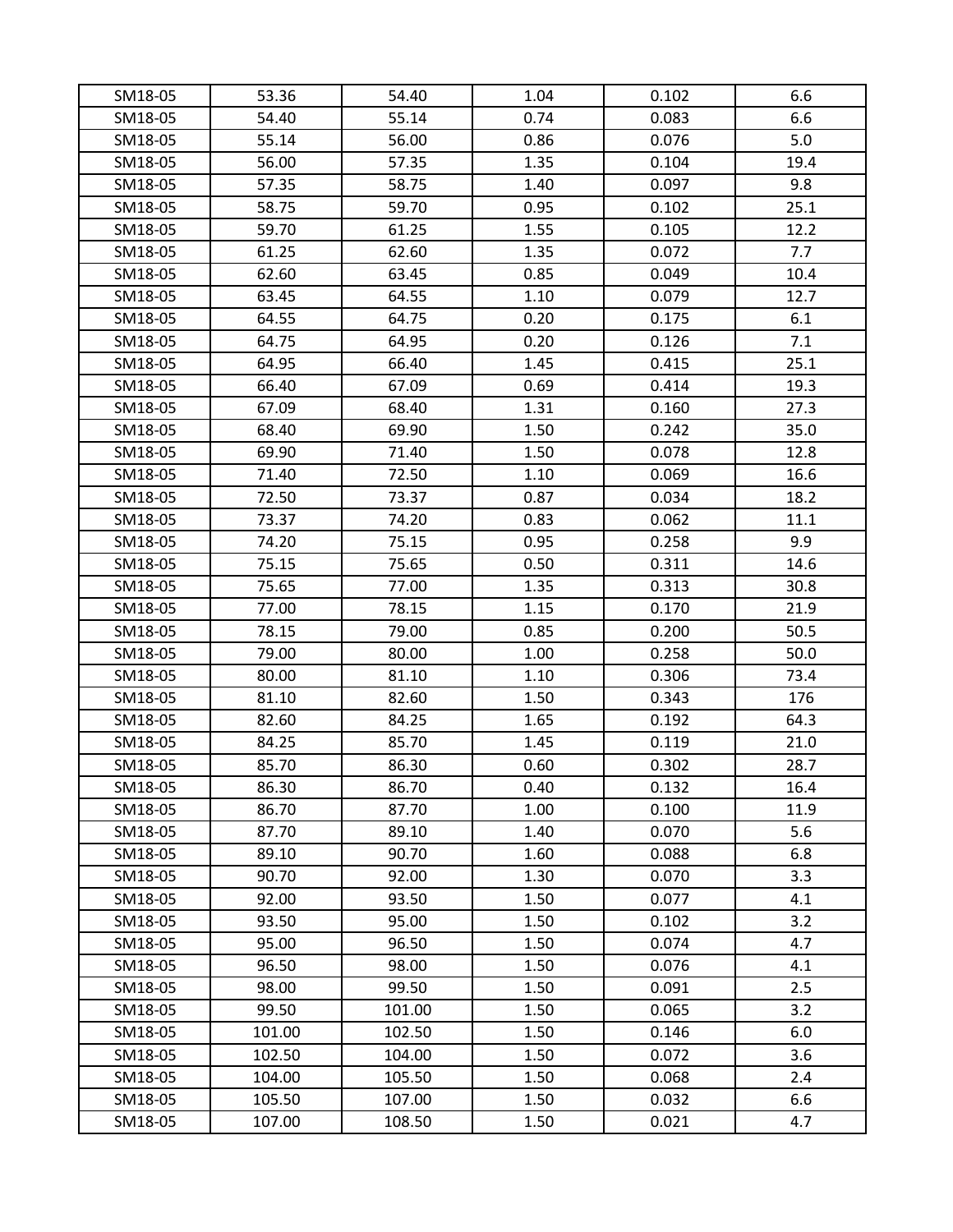| SM18-05 | 108.50 | 110.00 | 1.50 | 0.031 | 7.1  |
|---------|--------|--------|------|-------|------|
| SM18-05 | 110.00 | 111.30 | 1.30 | 0.031 | 11.3 |
| SM18-05 | 111.30 | 112.50 | 1.20 | 0.055 | 6.7  |
| SM18-05 | 112.50 | 114.00 | 1.50 | 0.027 | 3.1  |
| SM18-05 | 114.00 | 115.00 | 1.00 | 0.028 | 4.2  |
| SM18-05 | 115.00 | 115.25 | 0.25 | 0.032 | 15.9 |
| SM18-05 | 115.25 | 116.23 | 0.98 | 0.019 | 4.2  |
| SM18-05 | 116.23 | 116.45 | 0.22 | 0.042 | 3.3  |
| SM18-05 | 116.45 | 118.00 | 1.55 | 0.027 | 2.9  |
| SM18-05 | 118.00 | 118.75 | 0.75 | 0.064 | 4.6  |
| SM18-05 | 118.75 | 119.67 | 0.92 | 0.037 | 3.4  |
| SM18-05 | 119.67 | 120.68 | 1.01 | 0.063 | 15.5 |
| SM18-05 | 120.68 | 121.20 | 0.52 | 0.116 | 7.1  |
| SM18-05 | 121.20 | 121.90 | 0.70 | 0.065 | 4.0  |
| SM18-05 | 121.90 | 122.36 | 0.46 | 0.193 | 7.3  |
| SM18-05 | 122.36 | 122.70 | 0.34 | 1.465 | 22.8 |
| SM18-05 | 122.70 | 123.58 | 0.88 | 0.095 | 6.6  |
| SM18-05 | 123.58 | 124.24 | 0.66 | 0.106 | 4.3  |
| SM18-05 | 124.24 | 125.00 | 0.76 | 0.364 | 13.8 |
| SM18-05 | 125.00 | 126.40 | 1.40 | 0.212 | 3.2  |
| SM18-05 | 126.40 | 126.70 | 0.30 | 0.380 | 6.3  |
| SM18-05 | 126.70 | 127.04 | 0.34 | 2.740 | 58.3 |
| SM18-05 | 127.04 | 128.00 | 0.96 | 3.870 | 36.3 |
| SM18-05 | 128.00 | 129.12 | 1.12 | 3.630 | 54.0 |
| SM18-05 | 129.12 | 129.40 | 0.28 | 0.292 | 122  |
| SM18-05 | 129.40 | 129.70 | 0.30 | 0.112 | 66.2 |
| SM18-05 | 129.70 | 130.00 | 0.30 | 0.194 | 34.0 |
| SM18-05 | 130.00 | 130.25 | 0.25 | 0.118 | 25.6 |
| SM18-05 | 130.25 | 131.34 | 1.09 | 0.088 | 7.8  |
| SM18-05 | 131.34 | 132.55 | 1.21 | 0.070 | 27.3 |
| SM18-05 | 132.55 | 132.80 | 0.25 | 0.086 | 40.3 |
| SM18-05 | 132.80 | 133.92 | 1.12 | 0.085 | 7.0  |
| SM18-05 | 133.92 | 135.07 | 1.15 | 0.040 | 15.4 |
| SM18-05 | 135.07 | 136.02 | 0.95 | 0.036 | 8.6  |
| SM18-05 | 136.02 | 136.22 | 0.20 | 0.057 | 16.4 |
| SM18-05 | 136.22 | 137.05 | 0.83 | 0.054 | 5.7  |
| SM18-05 | 137.05 | 138.20 | 1.15 | 0.054 | 3.7  |
| SM18-05 | 138.20 | 139.10 | 0.90 | 0.051 | 6.8  |
| SM18-05 | 139.10 | 140.10 | 1.00 | 0.037 | 9.7  |
| SM18-05 | 140.10 | 141.15 | 1.05 | 0.022 | 5.3  |
| SM18-05 | 141.15 | 141.38 | 0.23 | 0.102 | 23.6 |
| SM18-05 | 141.38 | 142.34 | 0.96 | 0.055 | 6.1  |
| SM18-05 | 142.34 | 143.00 | 0.66 | 0.036 | 12.9 |
| SM18-05 | 143.00 | 144.35 | 1.35 | 0.034 | 8.9  |
| SM18-05 | 144.35 | 145.00 | 0.65 | 0.034 | 5.3  |
| SM18-05 | 145.00 | 146.00 | 1.00 | 0.039 | 6.8  |
| SM18-05 | 146.00 | 147.00 | 1.00 | 0.055 | 10.8 |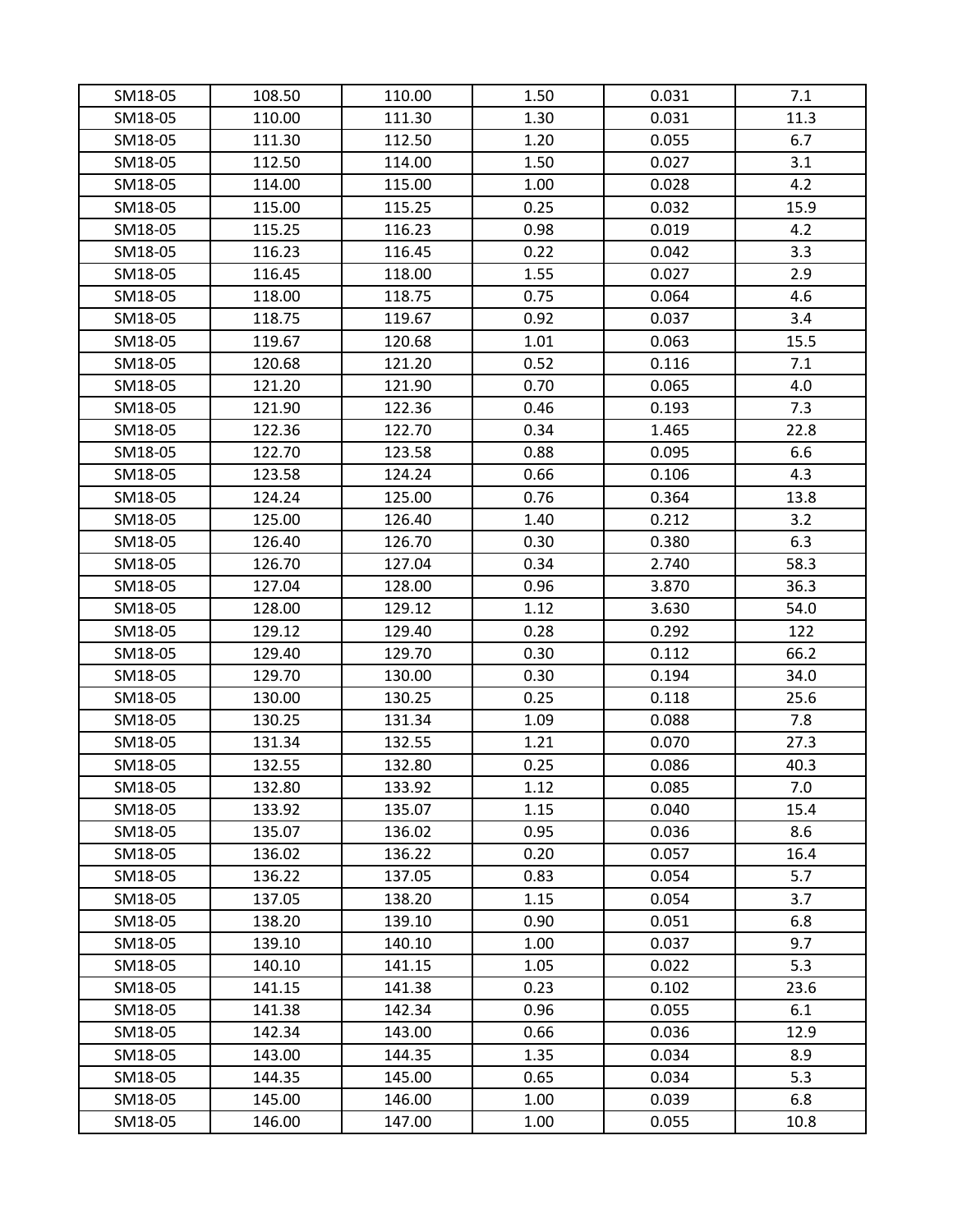| SM18-05 | 147.00 | 147.80           | 0.80         | 0.031          | 15.5         |
|---------|--------|------------------|--------------|----------------|--------------|
| SM18-05 | 147.80 | 148.02           | 0.22         | 0.036          | 6.4          |
| SM18-05 | 148.02 | 149.00           | 0.98         | 0.048          | 7.7          |
| SM18-05 | 149.00 | 150.00           | 1.00         | 0.058          | 14.2         |
| SM18-06 | 20.15  | 21.25            | 1.10         | 0.014          | 3.4          |
| SM18-06 | 21.25  | 21.50            | 0.25         | 0.020          | 2.7          |
| SM18-06 | 21.50  | 22.45            | 0.95         | 0.016          | 2.3          |
| SM18-06 | 53.60  | 54.75            | 1.15         | 0.016          | 1.9          |
| SM18-06 | 54.75  | 55.90            | 1.15         | 0.081          | 2.7          |
| SM18-06 | 55.90  | 57.00            | 1.10         | 0.010          | 1.2          |
| SM18-06 | 100.85 | 102.00           | 1.15         | 0.012          | $1.6\,$      |
| SM18-06 | 102.00 | 102.95           | 0.95         | 0.039          | 5.1          |
| SM18-06 | 102.95 | 103.55           | 0.60         | 0.096          | 13.8         |
| SM18-06 | 103.55 | 104.00           | 0.45         | 0.053          | 17.1         |
| SM18-06 | 104.00 | 104.55           | 0.55         | 0.026          | 8.2          |
| SM18-06 | 104.55 | 105.00           | 0.45         | 0.028          | 3.7          |
| SM18-06 | 105.00 | 105.60           | 0.60         | 0.024          | 3.5          |
| SM18-06 | 105.60 | 106.30           | 0.70         | 0.017          | 5.9          |
| SM18-06 | 106.30 | 107.00           | 0.70         | 0.028          | 5.6          |
| SM18-06 | 107.00 | 107.50           | 0.50         | 0.025          | 7.4          |
| SM18-06 | 107.50 | 108.00           | 0.50         | 0.108          | 3.7          |
| SM18-06 | 108.00 | 109.20           | 1.20         | 0.114          | 1.7          |
| SM18-06 | 124.48 | 125.48           | 1.00         |                | 1.3          |
| SM18-06 | 125.48 | 125.90           | 0.42         | 0.091<br>0.379 | 2.1          |
| SM18-06 | 125.90 | 126.90           | 1.00         | 0.024          | 0.8          |
|         |        |                  |              |                |              |
| SM18-06 | 131.60 | 132.45           | 0.85         | 0.000          | 0.0          |
| SM18-06 | 132.45 | 133.95           | 1.50         | 0.038          | 5.5<br>19.7  |
| SM18-06 | 133.95 | 134.50           | 0.55<br>0.75 | 0.118          | 12.1         |
| SM18-06 | 134.50 | 135.25           |              | 0.154          |              |
| SM18-06 | 135.25 | 135.70           | 0.45         | 0.055          | 10.3         |
| SM18-06 | 135.70 | 136.10<br>136.75 | 0.40         | 0.126          | 55.9         |
| SM18-06 | 136.10 |                  | 0.65         | 0.069          | 37.5         |
| SM18-06 | 136.75 | 137.25           | 0.50         | 0.178          | 53.1         |
| SM18-06 | 137.25 | 138.63           | 1.38         | 0.067<br>0.122 | 21.6<br>14.4 |
| SM18-06 | 154.36 | 156.00           | 1.64         | 0.168          | 19.6         |
| SM18-06 | 156.00 | 158.90           | 2.90         | 0.059          |              |
| SM18-06 | 158.90 | 159.95<br>160.80 | 1.05<br>0.85 | 0.134          | 10.9<br>8.1  |
| SM18-06 | 159.95 |                  |              |                |              |
| SM18-06 | 160.80 | 162.00           | 1.20         | 0.057          | 15.3         |
| SM18-06 | 162.00 | 165.30           | 3.30         | 0.059          | 8.5          |
| SM18-06 | 165.30 | 166.60           | 1.30         | 0.149          | 9.4          |
| SM18-06 | 166.60 | 168.00           | 1.40         | 0.118          | 9.6          |
| SM18-06 | 168.00 | 169.40           | 1.40         | 0.144          | 9.9          |
| SM18-06 | 169.40 | 170.30           | 0.90         | 0.138          | 6.6          |
| SM18-06 | 170.30 | 170.80           | 0.50         | 0.068          | 5.4          |
| SM18-06 | 170.80 | 171.85           | 1.05         | 0.071          | 6.3          |
| SM18-06 | 199.30 | 200.14           | 0.84         | 0.082          | 3.5          |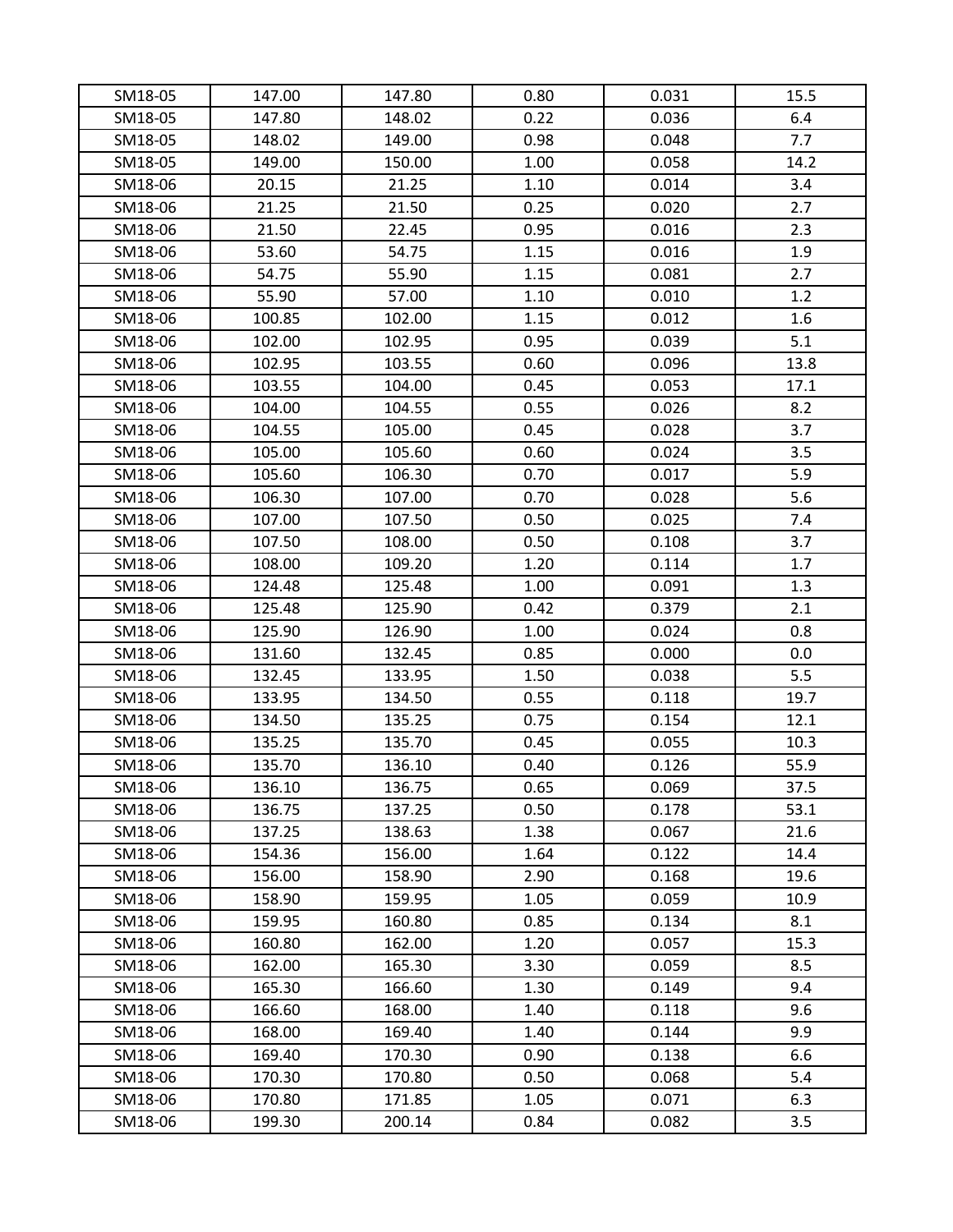| SM18-06 | 200.14 | 200.40 | 0.26 | 0.120 | 14.8 |
|---------|--------|--------|------|-------|------|
| SM18-06 | 200.40 | 201.60 | 1.20 | 0.202 | 48.3 |
| SM18-06 | 201.60 | 202.65 | 1.05 | 0.086 | 4.8  |
| SM18-06 | 202.65 | 203.60 | 0.95 | 0.026 | 0.0  |
| SM18-06 | 213.55 | 214.75 | 1.20 | 0.053 | 2.8  |
| SM18-06 | 214.75 | 215.55 | 0.80 | 0.400 | 27.7 |
| SM18-06 | 215.55 | 216.80 | 1.25 | 0.064 | 4.3  |
| SM18-06 | 216.80 | 217.64 | 0.84 | 0.047 | 2.5  |
| SM18-06 | 217.64 | 218.20 | 0.56 | 0.067 | 30.2 |
| SM18-06 | 218.20 | 219.40 | 1.20 | 0.242 | 82.8 |
| SM18-06 | 219.40 | 220.60 | 1.20 | 0.232 | 27.1 |
| SM18-06 | 220.60 | 221.60 | 1.00 | 0.053 | 18.7 |
| SM18-06 | 221.60 | 223.00 | 1.40 | 0.074 | 18.7 |
| SM18-06 | 223.00 | 223.67 | 0.67 | 0.064 | 25.3 |
| SM18-06 | 223.67 | 224.80 | 1.13 | 0.047 | 19.9 |
| SM18-06 | 224.80 | 226.30 | 1.50 | 0.109 | 25.8 |
| SM18-06 | 226.30 | 227.70 | 1.40 | 0.062 | 2.0  |
| SM18-06 | 227.70 | 229.00 | 1.30 | 0.160 | 21.8 |
| SM18-06 | 229.00 | 229.20 | 0.20 | 0.026 | 0.0  |
| SM18-06 | 229.20 | 230.30 | 1.10 | 0.245 | 26.2 |
| SM18-06 | 230.30 | 231.50 | 1.20 | 0.188 | 9.0  |
| SM18-06 | 231.50 | 232.60 | 1.10 | 0.078 | 13.2 |
| SM18-06 | 232.60 | 233.80 | 1.20 | 0.070 | 6.1  |
| SM18-06 | 233.80 | 235.00 | 1.20 | 0.034 | 4.2  |
| SM18-06 | 235.00 | 235.93 | 0.93 | 0.024 | 3.7  |
| SM18-06 | 235.93 | 237.20 | 1.27 | 0.024 | 5.7  |
| SM18-06 | 237.20 | 238.50 | 1.30 | 0.036 | 5.1  |
| SM18-06 | 238.50 | 239.65 | 1.15 | 0.027 | 2.2  |
| SM18-06 | 239.65 | 240.75 | 1.10 | 0.036 | 8.3  |
| SM18-06 | 240.75 | 243.00 | 2.25 | 0.023 | 10.6 |
| SM18-06 | 243.00 | 244.14 | 1.14 | 0.018 | 26.9 |
| SM18-06 | 244.14 | 245.70 | 1.56 | 0.022 | 7.6  |
| SM18-06 | 245.70 | 246.80 | 1.10 | 0.031 | 16.5 |
| SM18-06 | 246.80 | 247.91 | 1.11 | 0.013 | 11.1 |
| SM18-06 | 247.91 | 249.00 | 1.09 | 0.028 | 5.4  |
| SM18-06 | 249.00 | 250.14 | 1.14 | 0.025 | 3.6  |
| SM18-06 | 250.14 | 250.93 | 0.79 | 0.057 | 4.6  |
| SM18-06 | 250.93 | 251.82 | 0.89 | 0.096 | 1.8  |
| SM18-06 | 251.82 | 253.01 | 1.19 | 0.087 | 2.9  |
| SM18-06 | 253.01 | 254.10 | 1.09 | 0.057 | 3.1  |
| SM18-06 | 254.10 | 255.55 | 1.45 | 0.015 | 5.7  |
| SM18-06 | 255.55 | 257.15 | 1.60 | 0.037 | 3.7  |
| SM18-06 | 257.15 | 258.88 | 1.73 | 0.042 | 1.6  |
| SM18-06 | 258.88 | 259.85 | 0.97 | 0.072 | 1.8  |
| SM18-06 | 259.85 | 261.00 | 1.15 | 0.079 | 9.7  |
| SM18-07 | 31.91  | 33.43  | 1.52 | 0.110 | 6.9  |
| SM18-07 | 33.43  | 33.65  | 0.22 | 0.054 | 6.4  |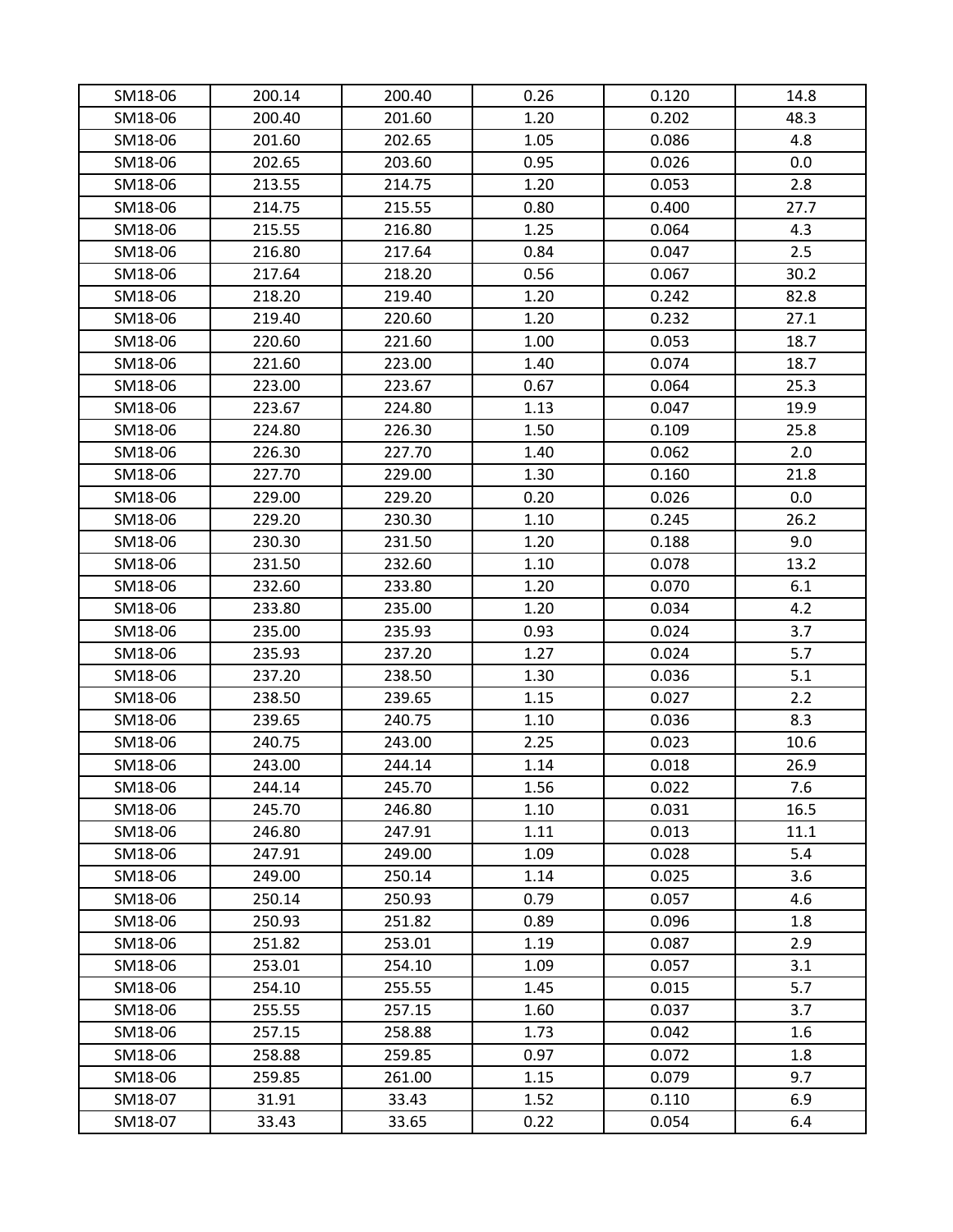| SM18-07 | 33.65  | 34.35  | 0.70 | 0.524 | 70.0 |
|---------|--------|--------|------|-------|------|
| SM18-07 | 34.35  | 34.79  | 0.44 | 0.433 | 16.9 |
| SM18-07 | 34.79  | 36.46  | 1.67 | 0.210 | 20.9 |
| SM18-07 | 36.46  | 37.34  | 0.88 | 0.263 | 9.9  |
| SM18-07 | 37.34  | 38.73  | 1.39 | 0.287 | 13.3 |
| SM18-07 | 38.73  | 40.70  | 1.97 | 0.128 | 19.1 |
| SM18-07 | 40.70  | 42.69  | 1.99 | 0.805 | 43.6 |
| SM18-07 | 42.69  | 43.71  | 1.02 | 1.130 | 14.6 |
| SM18-07 | 43.71  | 44.21  | 0.50 | 0.261 | 18.7 |
| SM18-07 | 44.21  | 45.32  | 1.11 | 0.632 | 45.8 |
| SM18-07 | 45.32  | 46.31  | 0.99 | 0.391 | 36.5 |
| SM18-07 | 46.31  | 47.18  | 0.87 | 0.270 | 18.7 |
| SM18-07 | 47.18  | 48.47  | 1.29 | 0.276 | 7.2  |
| SM18-07 | 48.47  | 49.71  | 1.24 | 0.081 | 2.4  |
| SM18-07 | 80.60  | 81.62  | 1.02 | 0.191 | 1.3  |
| SM18-07 | 81.62  | 82.68  | 1.06 | 0.093 | 1.6  |
| SM18-07 | 82.68  | 84.10  | 1.42 | 0.108 | 6.5  |
| SM18-07 | 84.10  | 85.17  | 1.07 | 0.194 | 4.1  |
| SM18-07 | 85.17  | 85.81  | 0.64 | 0.082 | 3.7  |
| SM18-07 | 85.81  | 86.32  | 0.51 | 0.186 | 16.4 |
| SM18-07 | 86.32  | 87.00  | 0.68 | 0.208 | 12.4 |
| SM18-07 | 87.00  | 87.77  | 0.77 | 0.602 | 17.9 |
| SM18-07 | 87.77  | 88.35  | 0.58 | 0.323 | 9.2  |
| SM18-07 | 88.35  | 89.33  | 0.98 | 0.063 | 3.5  |
| SM18-07 | 89.33  | 90.80  | 1.47 | 0.106 | 3.5  |
| SM18-07 | 90.80  | 91.84  | 1.04 | 0.099 | 14.7 |
| SM18-07 | 91.84  | 92.92  | 1.08 | 0.100 | 9.7  |
| SM18-07 | 92.92  | 93.79  | 0.87 | 0.156 | 54.4 |
| SM18-07 | 93.79  | 94.82  | 1.03 | 0.038 | 3.8  |
| SM18-07 | 94.82  | 95.05  | 0.23 | 0.226 | 18.9 |
| SM18-07 | 95.05  | 96.38  | 1.33 | 0.034 | 3.2  |
| SM18-07 | 96.38  | 97.50  | 1.12 | 0.033 | 3.7  |
| SM18-07 | 97.50  | 97.90  | 0.40 | 0.225 | 5.2  |
| SM18-07 | 97.90  | 99.05  | 1.15 | 0.096 | 2.9  |
| SM18-07 | 99.05  | 100.40 | 1.35 | 0.037 | 2.2  |
| SM18-07 | 100.40 | 101.80 | 1.40 | 0.043 | 2.4  |
| SM18-07 | 101.80 | 103.15 | 1.35 | 0.044 | 2.9  |
| SM18-07 | 103.15 | 104.45 | 1.30 | 0.023 | 3.4  |
| SM18-07 | 104.45 | 106.00 | 1.55 | 0.099 | 6.3  |
| SM18-07 | 106.00 | 106.63 | 0.63 | 0.039 | 5.0  |
| SM18-07 | 106.63 | 108.00 | 1.37 | 0.070 | 5.5  |
| SM18-07 | 108.00 | 109.10 | 1.10 | 0.063 | 5.2  |
| SM18-07 | 109.10 | 110.75 | 1.65 | 0.071 | 8.4  |
| SM18-07 | 110.75 | 111.90 | 1.15 | 0.181 | 70.2 |
| SM18-07 | 111.90 | 113.04 | 1.14 | 0.077 | 2.8  |
| SM18-07 | 113.04 | 114.21 | 1.17 | 0.104 | 3.2  |
| SM18-07 | 114.21 | 115.17 | 0.96 | 0.090 | 4.1  |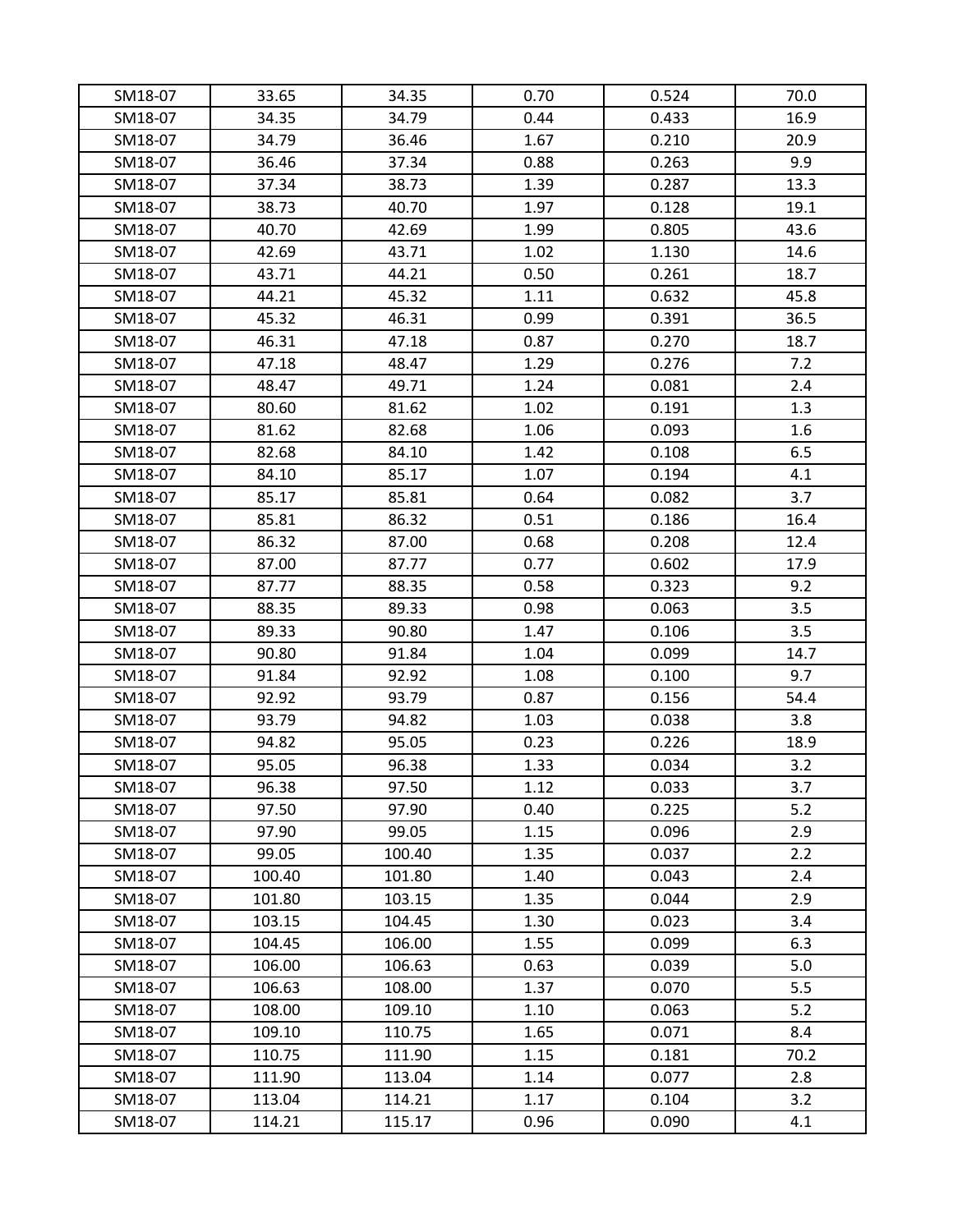| SM18-07 | 115.17 | 116.30 | 1.13 | 0.057 | 2.5  |
|---------|--------|--------|------|-------|------|
| SM18-08 | 37.90  | 38.45  | 0.55 | 0.074 | 6.7  |
| SM18-08 | 38.45  | 38.65  | 0.20 | 0.218 | 2.7  |
| SM18-08 | 38.65  | 39.60  | 0.95 | 0.089 | 3.4  |
| SM18-08 | 39.60  | 40.20  | 0.60 | 0.026 | 3.7  |
| SM18-08 | 40.20  | 41.20  | 1.00 | 0.205 | 12.8 |
| SM18-08 | 41.20  | 42.10  | 0.90 | 0.092 | 3.4  |
| SM18-08 | 48.00  | 49.15  | 1.15 | 0.026 | 1.2  |
| SM18-08 | 49.15  | 49.62  | 0.47 | 0.140 | 30.9 |
| SM18-08 | 49.62  | 50.60  | 0.98 | 0.078 | 6.2  |
| SM18-08 | 64.60  | 65.61  | 1.01 | 0.098 | 2.2  |
| SM18-08 | 65.61  | 66.20  | 0.59 | 0.137 | 6.7  |
| SM18-08 | 66.20  | 66.60  | 0.40 | 0.065 | 1.6  |
| SM18-08 | 66.60  | 66.80  | 0.20 | 0.347 | 59.7 |
| SM18-08 | 66.80  | 68.17  | 1.37 | 0.186 | 4.8  |
| SM18-08 | 68.17  | 69.65  | 1.48 | 0.114 | 4.2  |
| SM18-08 | 69.65  | 71.00  | 1.35 | 0.102 | 2.5  |
| SM18-08 | 71.00  | 72.30  | 1.30 | 0.187 | 7.0  |
| SM18-08 | 72.30  | 73.85  | 1.55 | 0.126 | 5.9  |
| SM18-08 | 73.85  | 74.60  | 0.75 | 0.433 | 76.0 |
| SM18-08 | 74.60  | 75.35  | 0.75 | 0.604 | 34.4 |
| SM18-08 | 75.35  | 76.50  | 1.15 | 0.591 | 59.7 |
| SM18-08 | 76.50  | 77.50  | 1.00 | 0.233 | 22.3 |
| SM18-08 | 77.50  | 78.35  | 0.85 | 0.101 | 14.6 |
| SM18-08 | 78.35  | 78.95  | 0.60 | 0.201 | 14.5 |
| SM18-08 | 78.95  | 79.80  | 0.85 | 0.217 | 9.7  |
| SM18-08 | 79.80  | 80.70  | 0.90 | 0.218 | 9.9  |
| SM18-08 | 80.70  | 81.60  | 0.90 | 0.318 | 14.1 |
| SM18-08 | 81.60  | 83.05  | 1.45 | 0.146 | 3.5  |
| SM18-08 | 115.09 | 116.32 | 1.23 | 0.034 | 2.9  |
| SM18-08 | 116.32 | 116.54 | 0.22 | 0.120 | 7.5  |
| SM18-08 | 116.54 | 116.79 | 0.25 | 0.113 | 6.0  |
| SM18-08 | 116.79 | 117.00 | 0.21 | 4.410 | 339  |
| SM18-08 | 117.00 | 117.86 | 0.86 | 0.188 | 9.6  |
| SM18-08 | 117.86 | 118.72 | 0.86 | 0.033 | 2.6  |
| SM18-08 | 118.72 | 119.72 | 1.00 | 0.064 | 3.3  |
| SM18-08 | 119.72 | 121.25 | 1.53 | 0.039 | 3.3  |
| SM18-08 | 121.25 | 122.53 | 1.28 | 0.040 | 2.8  |
| SM18-08 | 122.53 | 122.90 | 0.37 | 0.091 | 5.1  |
| SM18-08 | 122.90 | 123.20 | 0.30 | 0.077 | 8.2  |
| SM18-08 | 123.20 | 123.90 | 0.70 | 0.046 | 4.3  |
| SM18-08 | 123.90 | 124.32 | 0.42 | 3.430 | 21.2 |
| SM18-08 | 124.32 | 125.20 | 0.88 | 0.186 | 5.5  |
| SM18-08 | 125.20 | 126.00 | 0.80 | 0.110 | 8.2  |
| SM18-08 | 126.00 | 127.22 | 1.22 | 0.065 | 3.8  |
| SM18-08 | 127.22 | 127.92 | 0.70 | 0.216 | 7.1  |
| SM18-08 | 127.92 | 128.15 | 0.23 | 3.010 | 27.7 |